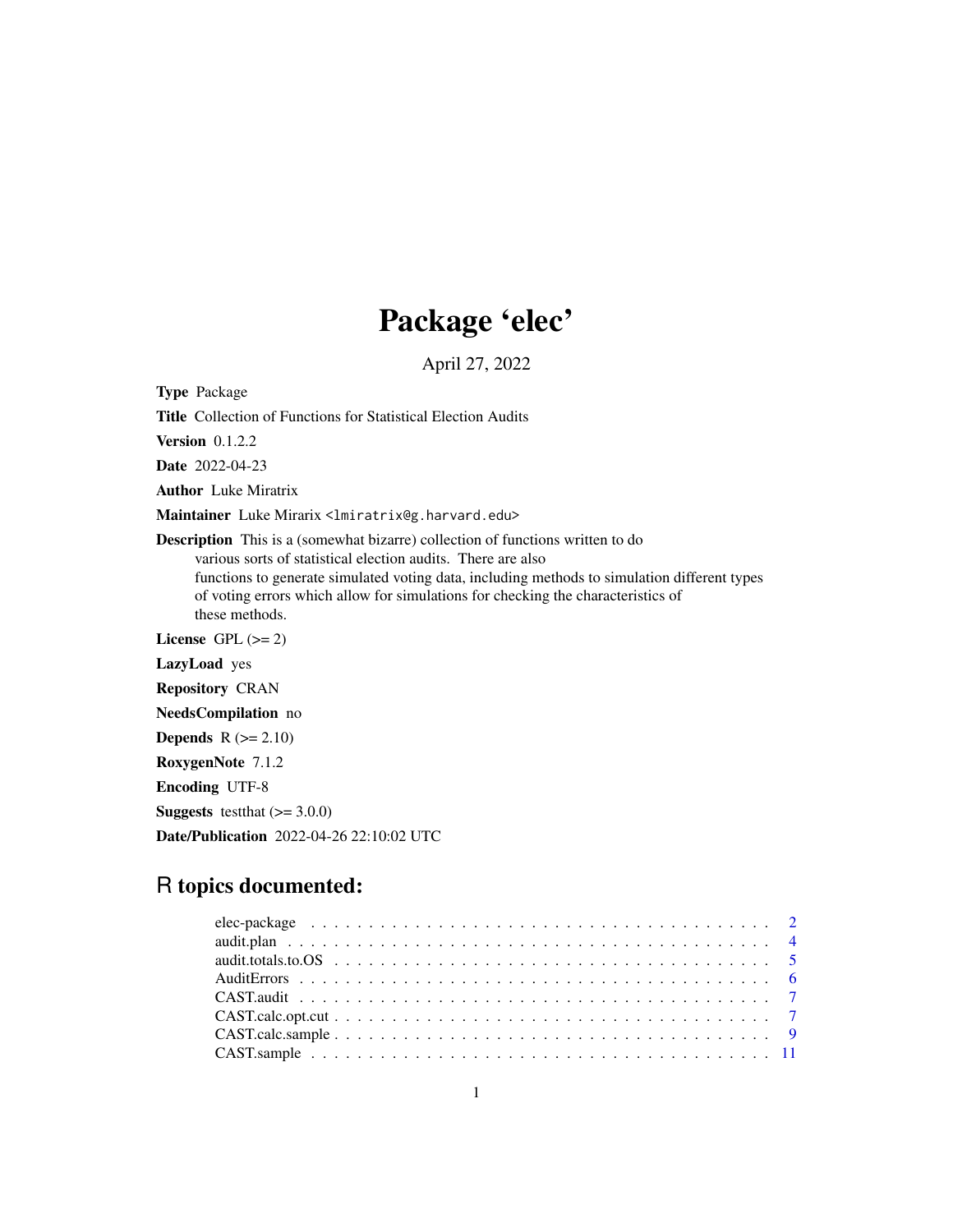50

<span id="page-1-0"></span>

| 12                  |
|---------------------|
| 13                  |
| 14                  |
| 15                  |
| 16                  |
| 17                  |
| 18                  |
| 19                  |
| 20                  |
| 20                  |
| 21                  |
| 22                  |
| 23                  |
| 24                  |
| 25                  |
| 26                  |
| 27                  |
| 28                  |
| 29                  |
| 30                  |
| 31                  |
| 32                  |
| 32                  |
| 33                  |
| 34                  |
| 35                  |
| 36                  |
| 37<br>stark.test.Z. |
| 39                  |
| 40                  |
| 42                  |
| 43                  |
| 44                  |
| 44                  |
| 47                  |
| 47                  |
| 48                  |
|                     |

### **Index**

elec-package

Statistical Election Audits Package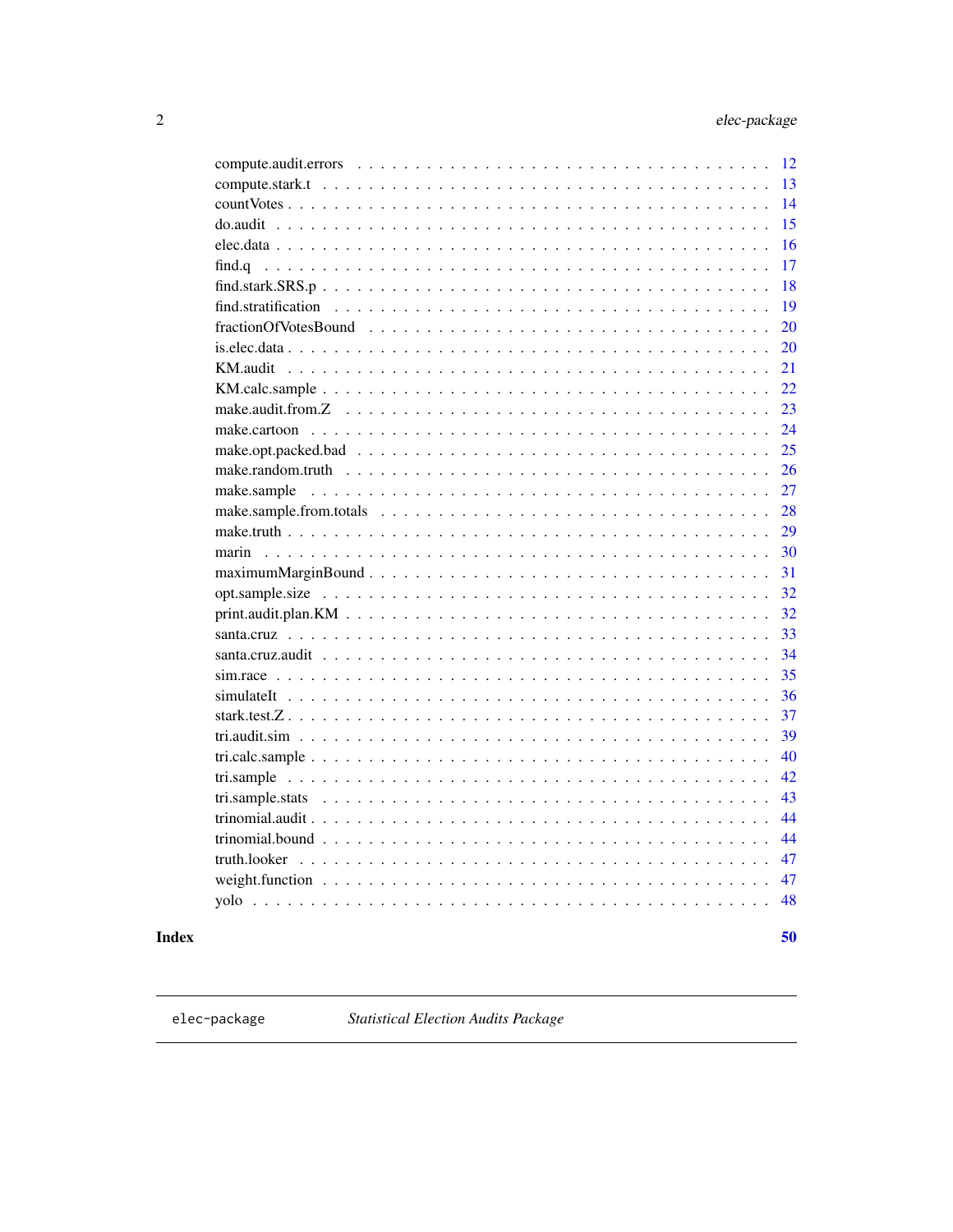#### <span id="page-2-0"></span>elec-package 3

#### **Description**

This is a collection of functions written to do various sorts of statistical election audits. There are also functions to generate simulated voting data, and simulated "truth" so as to do simulations to check charactaristics of these methods. The package includes two data sets consisting of actual reported voting results for races held November, 2008, in California. It also includes actual audit date for one of these races.

| Package:  | elec       |
|-----------|------------|
| Type:     | Package    |
| Version:  | 0.1        |
| Date:     | 2009-01-14 |
| License:  | $GPL (=2)$ |
| LazyLoad: | yes        |

There are three general audit styles implemented in this package. For each style there are two main computational tasks provided: estimate the needed sample size and expected workload, and calculate \$P\$-values for a given audit result. The three methods are CAST (see [CAST.calc.sample](#page-8-1) and [CAST.audit](#page-6-1), the Trinomial Bound (see [tri.calc.sample](#page-39-1) and [trinomial.audit](#page-43-1)), and the Kaplan-Markov (KM) Bound (see [KM.calc.sample](#page-21-1) and [KM.audit](#page-20-1)).

The examples primarily use a data set included in the package, [santa.cruz](#page-32-1) and [santa.cruz.audit](#page-33-1), which holds the ballot counts for a Santa Cruz, CA race that we audited using these methods. See [trinomial.bound](#page-43-2) for how these data were analyzed. The [yolo](#page-47-1) data set holds precinct level counts for a race in Yolo county.

There are also many functions allowing for construction of new audit methods and simulations. This includes methods that generate fake race data that can be used for computational simulations to assess the efficay of different auditing approaches (see, e.g., [make.sample](#page-26-1) and [make.truth](#page-28-1)).

The package grew out of an earlier, disorganized package that implemented general routines for election auditing. Pieces of this package are used by the aforementioned cleaner methods, but all the individual functions are still there for specific uses, such as making different tests. Start with [stark.test,](#page-36-1) which has an index of these pieces in its "see also" section.

If you find yourself confused, please contact the maintainer, L. Miratrix, for help. This will help improve the clarity of the package a great deal.

#### Author(s)

Luke W. Miratrix

Maintainer: Luke W. Miratrix <luke@vzvz.org>

#### **References**

CAST and KM were developed by Philip B. Stark. The Trinomial bound was developed by Luke W. Miratrix and Philip B. Stark.

For general papers on election auditing see the list at http://www.stat.berkeley.edu/~stark/Vote/index.htm.

In particular, for the trinomial bound, see Luke W. Miratrix and Philip B. Stark. (2009) Election Audits using a Trinomial Bound (in press).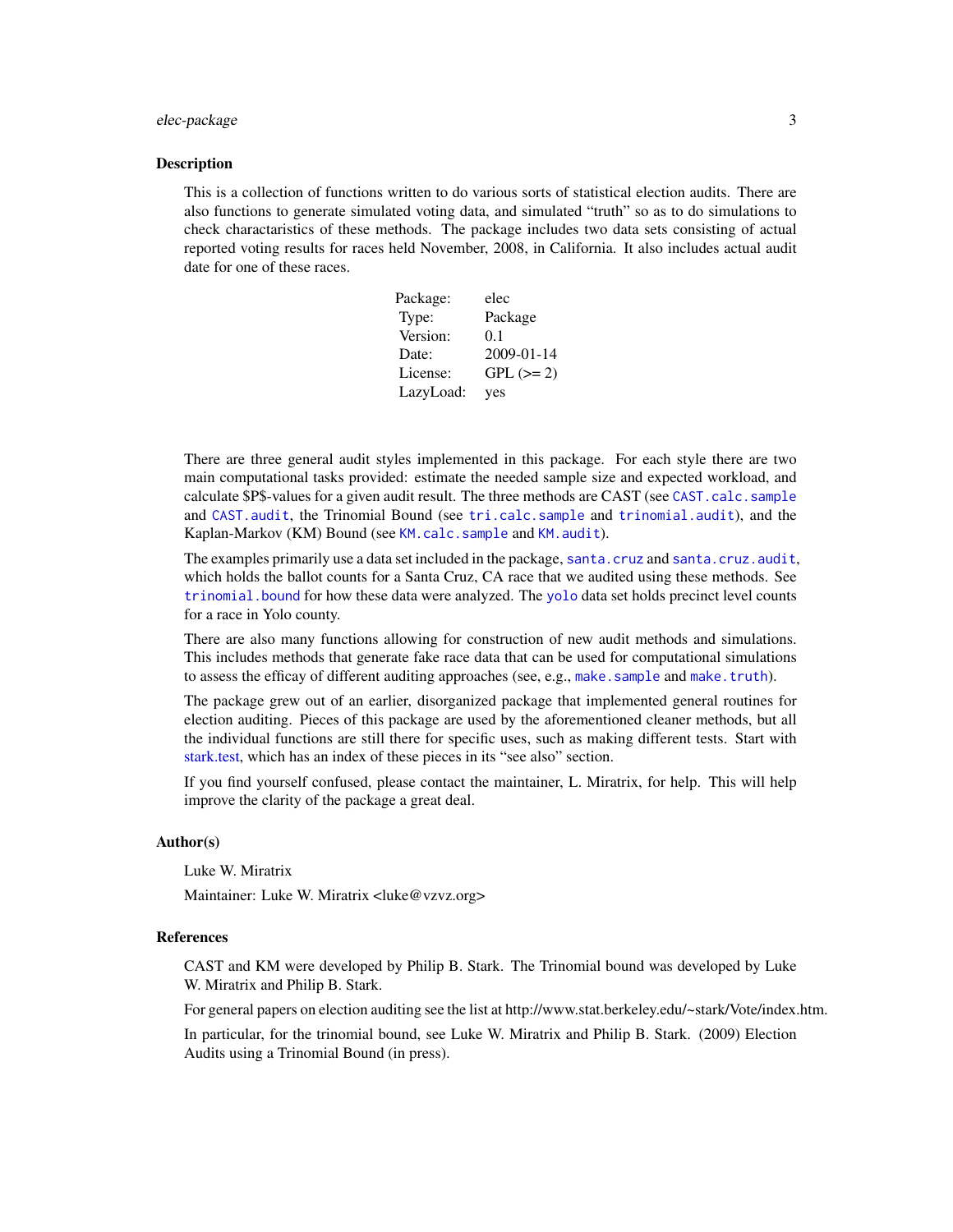For the KM bound see Stark, P.B., 2009. Risk-limiting post-election audits: P-values from common probability inequalities.

For an overview of the races and the methods, see Joseph Lorenzo Hall, Philip B. Stark, Luke W. Miratrix, Elaine Ginnold, Freddie Oakley, Tom Stanionis, and Gail Pellerin. (2009) Implementing Risk-Limiting Audits in California.

#### audit.plan *Audit Plans for CAST and Trinomial Methods*

#### Description

An audit.plan is returned by CAST.calc.sample, containing details of how to audit for a desired level of confidence. It has a print method for pretty output.

The audit.plan.tri, similarly, is an object that holds information about conduting a PPEB election audit, in particular an audit that will use the trinomial bound to analyze resultant audit data. It is what is returned by the tri.calc.sample method.

Theoretically, auditors will use the plan and go out and generate actual audit data. (You can fake it with simulations–see [make.truth.](#page-28-1)) The audit data should be stored in a new data frame with new vote totals, or overstatements, for the candidates in the audited precincts. To convert from totals to overstatements, use [audit.totals.to.OS](#page-4-1). You can store that in a elec.data object under "audit", or keep it seperate.

#### Usage

```
is.audit.plan(x)
```
## S3 method for class 'audit.plan'  $print(x, \ldots)$ 

```
is.audit.plan.tri(x)
```

```
## S3 method for class 'audit.plan.tri'
print(x, \ldots)
```
#### **Arguments**

| х                        | object to check          |
|--------------------------|--------------------------|
| .                        | No extra options passed. |
| audit.plan               | to print.                |
| audit.plan.tri to print. |                          |

#### Value

is.audit.plan: TRUE if object is an audit.plan object. print: No return value; prints results. is.audit.plan.tri: TRUE if object is an audit.plan.tri object. print: No return value; prints results.

<span id="page-3-0"></span>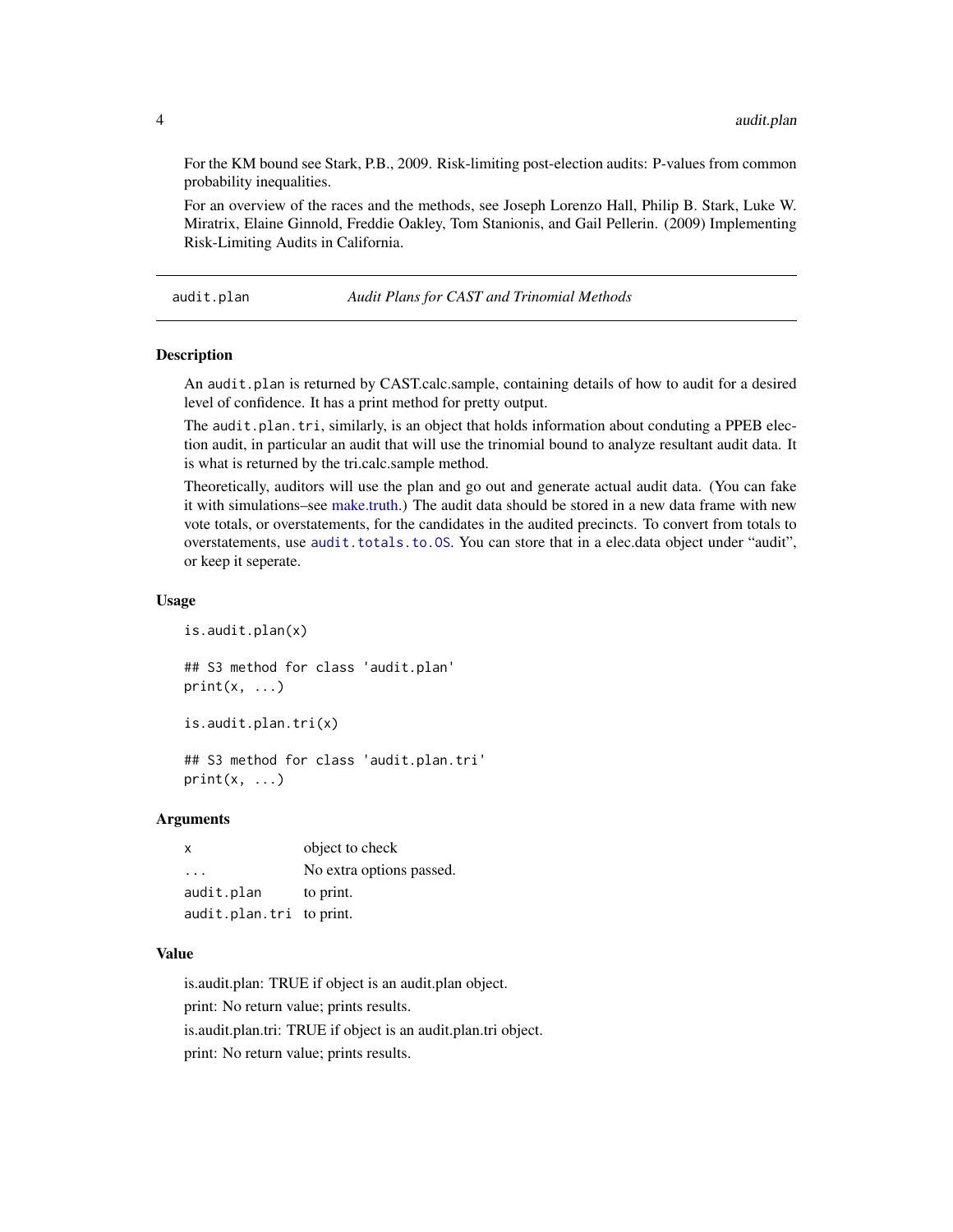#### <span id="page-4-0"></span>audit.totals.to.OS 5

#### Author(s)

Luke W. Miratrix

### See Also

[CAST.calc.sample](#page-8-1) [tri.calc.sample](#page-39-1)

<span id="page-4-1"></span>audit.totals.to.OS *Converting total vote counts to Over Statements*

### Description

This utility function takes a collection of total votes from an audit and subtracts the originally reported totals from them to give overstatement errors (i.e., how many votes more than actual a candidate had). I.e., the overstatement error is REPORTED - ACTUAL.

#### Usage

audit.totals.to.OS(Z, audit)

#### Arguments

|       | Elec. data object holding the originally reported results                                                                                                                                        |
|-------|--------------------------------------------------------------------------------------------------------------------------------------------------------------------------------------------------|
| audit | A data frame with one column per candidate that holds the totals from the audit.<br>Each row corresponds to a precinct. Object needs a PID column with precinct<br>ids that match the ones in Z. |
|       |                                                                                                                                                                                                  |

### Details

Make sure the audit's PID column is a character vector and not a factor. If needed, convert via audit\\$PID = as.character(audit\\$PID).

### Value

A new data.frame with overstatement errors.

#### Author(s)

Luke W. Miratrix

#### See Also

See [AuditErrors](#page-5-1) for different ways of summarizing audit errors.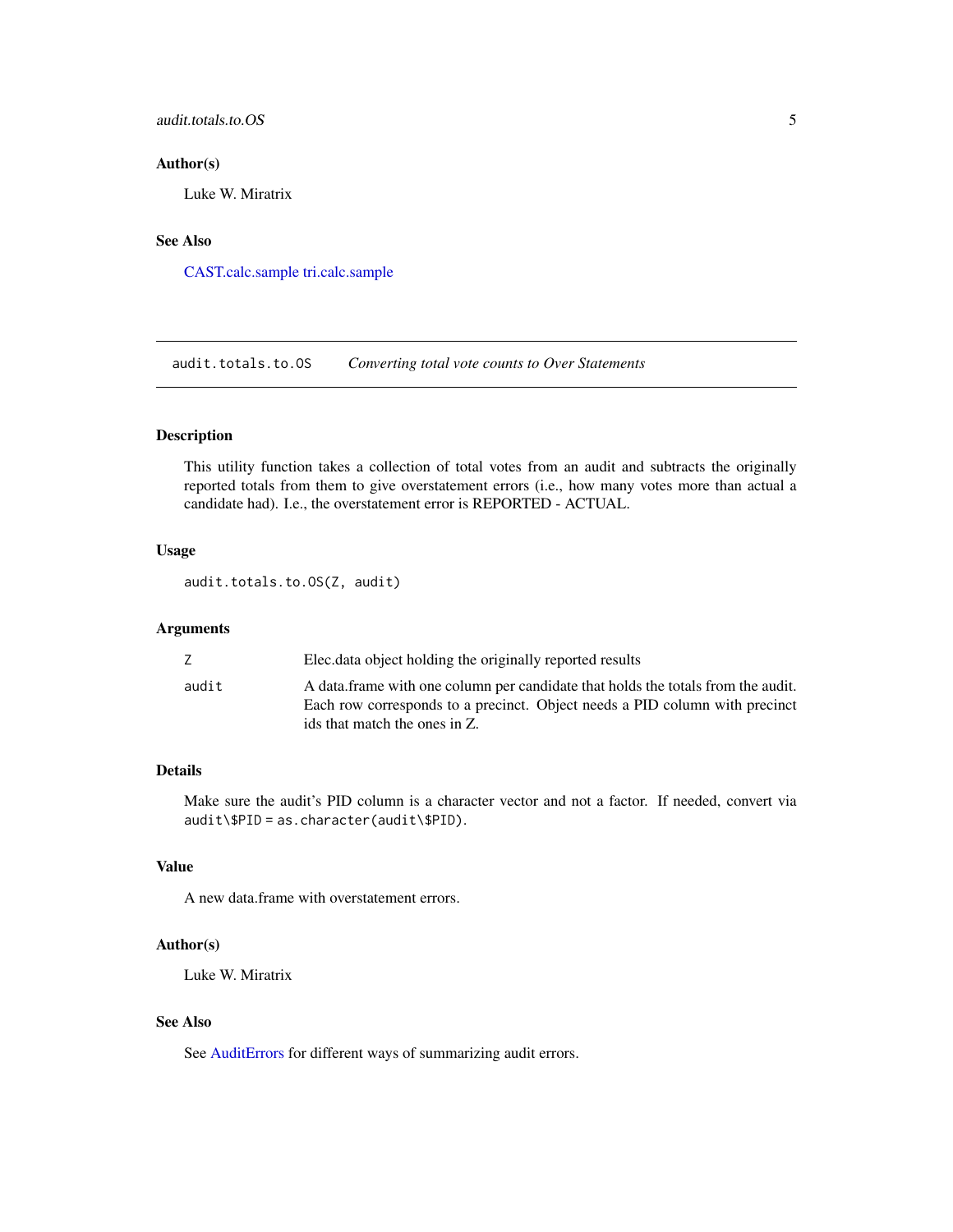### <span id="page-5-0"></span>Examples

```
## Generate a fake race, a fake audit, and then compute overstatements
Z = \text{make.sample}(0.08, 150, \text{per.winner=0.4}, R=2.01)Z
Zb = make.ok.truth(Z, num.off=150, amount.off=5)Zb
aud = Zb$V[ sample(1:Zb$N, 10), ]
aud
audit.totals.to.OS(Z, aud )
```
<span id="page-5-1"></span>AuditErrors *Functions that Compute Error Levels Given Audit Data*

#### **Description**

Calculate the error amounts for all precincts in Z that were audited from the audit data, given as overstatement errors for all candidates.

compute.audit.errors uses the calc functions and the weight functions in a 1-2 combination.

calc.pairwise.e\\_p() is often used with an err.override for simulation studies and whatnot to see what a fixed vote impact would have on taints for trinomial.

#### Usage

calc.overstatement.e\_p(Z)

 $calc.pairwise.e_p(Z, audit = NULL, err.override = NULL)$ 

### Arguments

| Ζ            | elec.data object                                                                                                                                                                                                                                                                              |
|--------------|-----------------------------------------------------------------------------------------------------------------------------------------------------------------------------------------------------------------------------------------------------------------------------------------------|
| audit        | The audit object, if it is not in the Z object, or if some other object other than<br>the one in the Z object is desired to be considered as the audit object. Used<br>by the simulation functions to generate errors for some fixed amount of error in<br>conjunction with the err.override. |
| err.override | Assume a baserate of this amount of error everywhere, ignoring audit data. If<br>non-null, use this as the found error in votes rather than the actual errors found<br>in the audit.                                                                                                          |

### Value

compute.audit.errors returns a new audit table from Z with two new columns, err and err.weighted, corresponding to the errors found in each audited precinct before and after the weight function has been applied to them.

calc.overstatement.e\_p: Vector (of length of audited precincts) of found errors by precinct.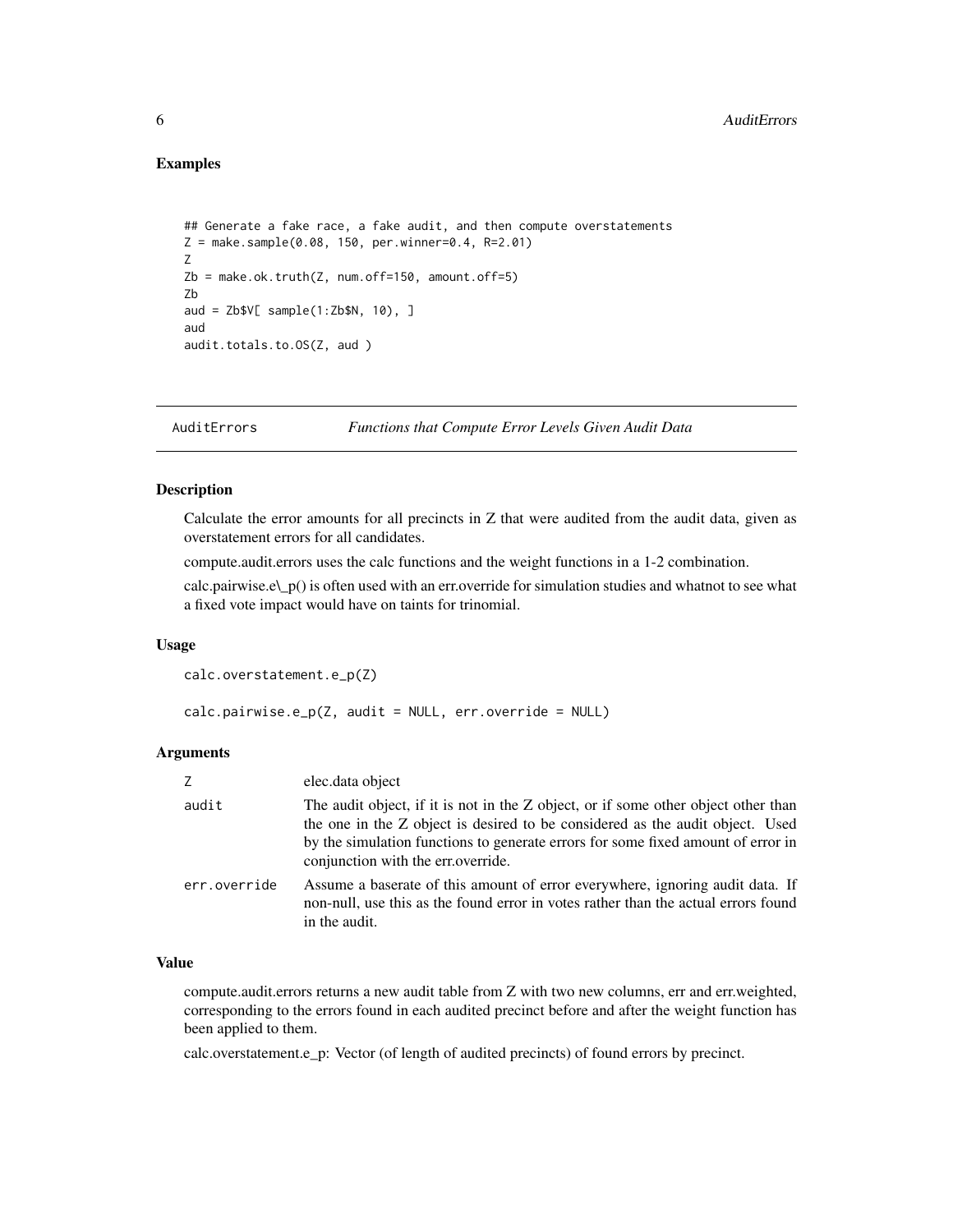#### <span id="page-6-0"></span>CAST.audit 7

#### Note

Z must have an audit component, or one must be passed, for this function to make sense! Remember that audit objects have overstatements, NOT total votes for candidates. With err.override being set this is less relevant as the actual votes are usually ignored.

### Author(s)

Luke W. Miratrix

### See Also

See [audit.totals.to.OS](#page-4-1) for a utility function that handles processing of audit data.

<span id="page-6-1"></span>CAST.audit *Given audit data, compute p.values and all that.*

### Description

Given audit data, compute p.values and all that.

### Usage

 $CAST.audit(Z, audit = NULL, plan = NULL, ...)$ 

#### Arguments

| Z         | elec.data object (voter matrix)                                                                                                                                                                                                          |
|-----------|------------------------------------------------------------------------------------------------------------------------------------------------------------------------------------------------------------------------------------------|
| audit     | A data matrix holding the audit data, if the Z object does not have one, or if it is<br>desirable to override it. If both the Z object has an audit object and audit is not<br>null, it will use this parameter and ignore the one in Z. |
| plan      | An audit plan object that the audit was conducted under.                                                                                                                                                                                 |
| $\ddotsc$ | Passed to CAST.calc.sample if plan is null and needs to be regenerated.                                                                                                                                                                  |

<span id="page-6-2"></span>CAST.calc.opt.cut *Calculate Optimal CAST plan*

### Description

With CAST, it is sometimes advantageous to set aside small precincts and assume they are entirely in error so as to reduce the total number of precincts in the pool that we sample from. This trade-off can increase the power of the audit or, in other terms, allow us to sample fewer precincts as the chance of nabbing the large, dangerous ones is larger.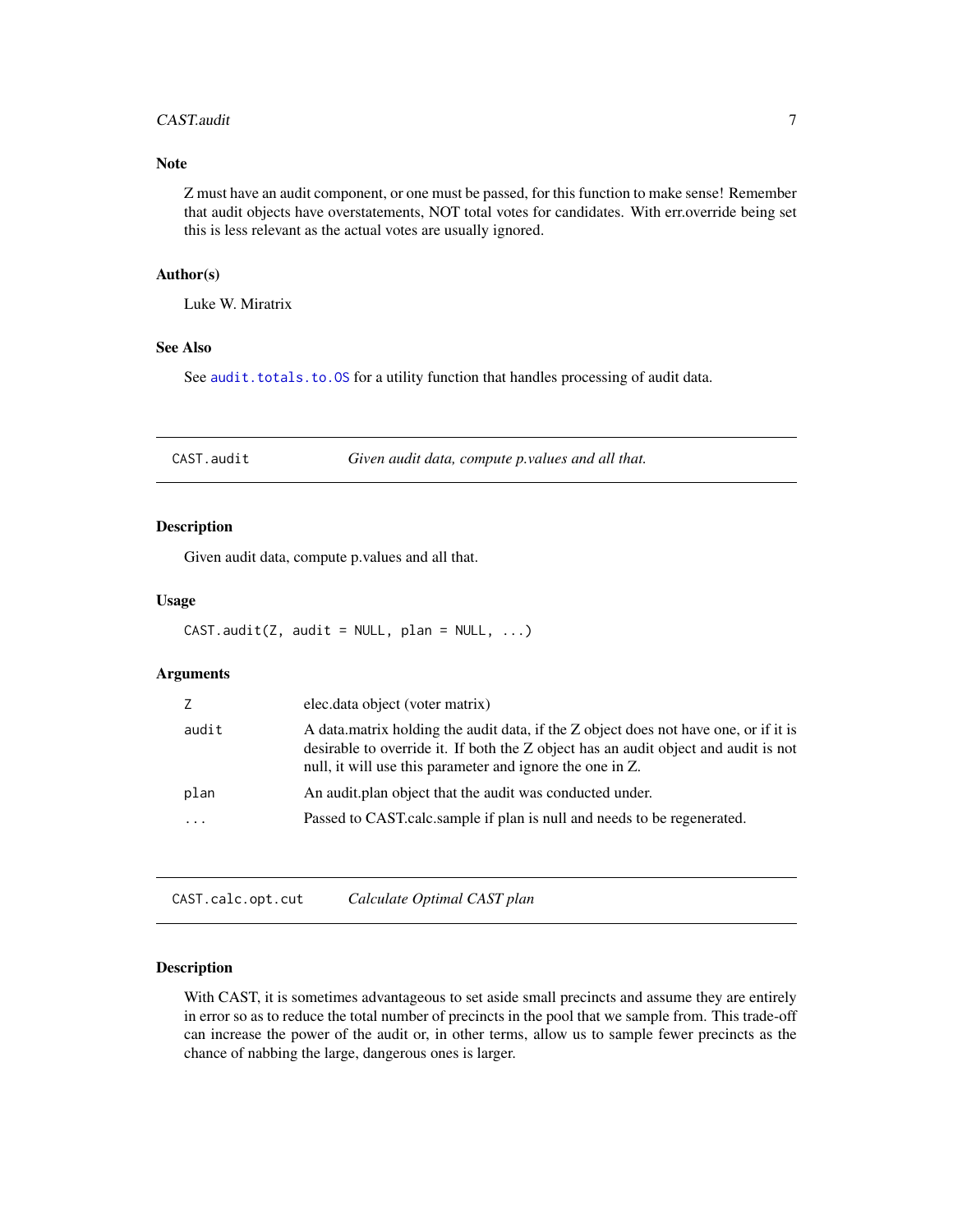#### <span id="page-7-0"></span>Usage

CAST.calc.opt.cut(Z, beta =  $0.9$ , stages =  $2$ , t =  $3$ , plot = FALSE, ...)

#### Arguments

| Z         | The elec.data object                                                                                     |
|-----------|----------------------------------------------------------------------------------------------------------|
| beta      | 1-beta is the risk of the audit failing to notice the need to go to a full manual<br>count if it should. |
| stages    | Number of stages in the audit.                                                                           |
| t         | The allowed vote swing that is not considered a material error.                                          |
| plot      | TRUE/FALSE. Plot the trade-off curve.                                                                    |
| $\ddotsc$ | Extra arguments to the plot command.                                                                     |

### Details

Of all cuts that produce the smallest n, it returns the smallest cut (since sometimes multiple cut-offs lead to the same sample size).

This function also plots the trade-off of sample size for a specific cut, if the plot flag is TRUE.

This function iteratively passes increasing values of small.cut to [CAST.calc.sample](#page-8-1) and examines the resulting n.

#### Value

Returns a list.

| cut | Size of the optimal cut. All precincts with an error smaller than or equal to cut<br>would not be audited, and instead be assumed to be in full error. |
|-----|--------------------------------------------------------------------------------------------------------------------------------------------------------|
| n   | Corresponding needed sample size given that cut.                                                                                                       |
| q   | The number of tainted precincts that would be needed to throw the election,<br>beyond the ones set aside due to being smaller than cut.                |

### Author(s)

Luke W. Miratrix

### Examples

## Find optimial cut for determining which small precincts that ## we would set aside and not audit in Santa Cruz data(santa.cruz) Z = elec.data( santa.cruz, C.names=c("leopold","danner") ) CAST.calc.opt.cut( Z, beta=0.75, stages=1, t=5, plot=TRUE )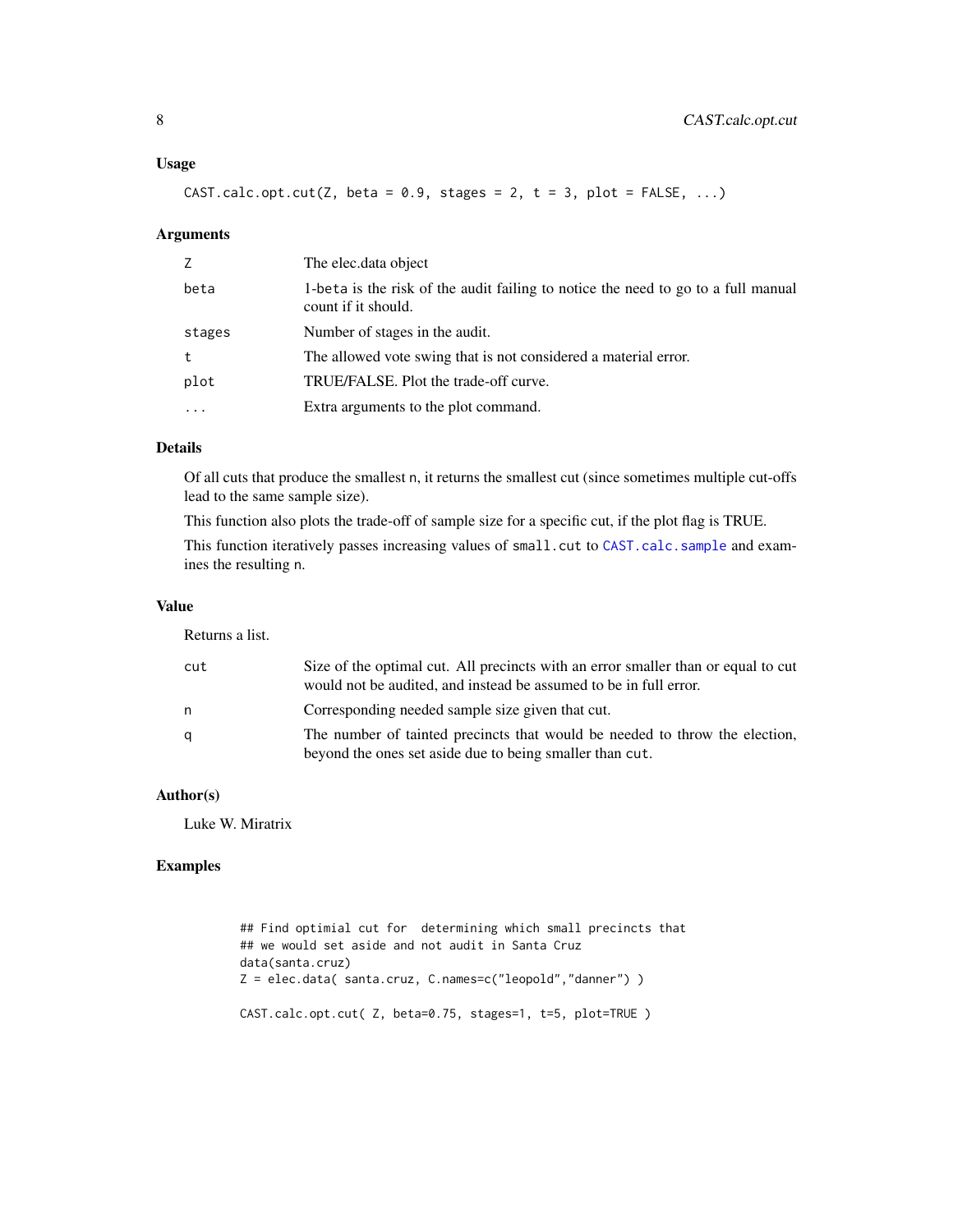<span id="page-8-1"></span><span id="page-8-0"></span>CAST.calc.sample *Construct a sample for auditing using CAST*

#### Description

Collection of functions for planning and evaluating results of a CAST election audit. CAST is a system devised by Dr. Philip B., Stark, UC Berkeley Department of Statistics.

CAST.calc.sample determines what size SRS sample should be drawn to have a reasonable chance of certification if the election does not have substantial error. It returns an audit.plan. CAST.sample takes the audit.plan and draws a sample to audit. CAST.audit takes audit data (presumably from the audit of the sample drawn in previous step) and analyzes it.

Make an audit.plan given reported results for an election. It gives back what to do for a single stage. If stages is  $> 1$ , then it adjusts beta appropriately.

### Usage

```
CAST.calc.sample(
  Z,
 beta = 0.9,
  stages = 1,
  t = 3,
  as.taint = FALSE,
  small.cut = NULL,
  strata = NULL,
  drop = NULL,
 method = c("select", "binomial", "hypergeometric"),
  calc.e.max = TRUE,
  bound.function = maximumMarginBound
)
```
#### Arguments

| Z         | elec.data object (voter matrix)                                                                                                                                                                                                          |
|-----------|------------------------------------------------------------------------------------------------------------------------------------------------------------------------------------------------------------------------------------------|
| beta      | the confidence level desired - overall chance of correctly escalating a bad elec-<br>tion to full recount                                                                                                                                |
| stages    | number of auditing stages. Each stage will have the same confidence level,<br>determined by a function of beta. A value of 1 is a single-stage audit.                                                                                    |
| t         | The maximum amount of error, in votes, expected. Threshold error for escala-<br>$\phi$ tion – if $\epsilon$ = 1 then number of votes, otherwise fraction of margin.                                                                      |
| as.taint  | Boolean value. TRUE means interpret $$t$$ as a taint in $$[0,1]$ by batch (so the<br>threshold error will be batch-specific). FALSE means interpret \$t\$ as a propor-<br>tion of the margin or as number of votes (as described above). |
| small.cut | Cut-off in votes–any precincts with potential error smaller than this value will<br>not be audited and be assumed to be worst case error.                                                                                                |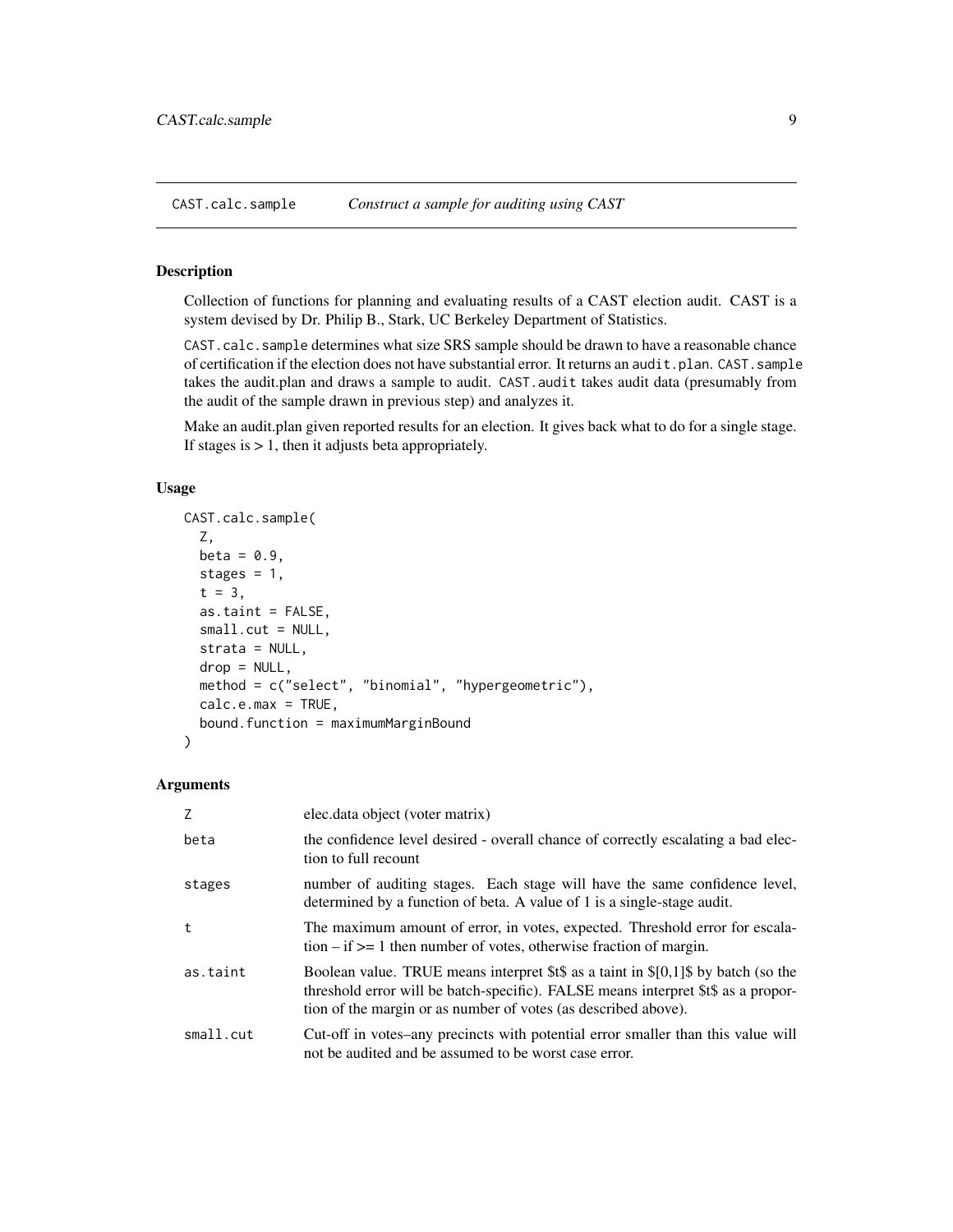<span id="page-9-0"></span>

| strata     | Name of the stratification column of Z. Not needed if audit plan also being<br>passed in case of CAST sample. NULL means single strata. |
|------------|-----------------------------------------------------------------------------------------------------------------------------------------|
| drop       | Vector of precincts to drop for whatever reasons (such as they are already known).<br>This is a vector of TRUE/FALSE.                   |
| method     | Method of calculation.                                                                                                                  |
| calc.e.max | Should the e.max be taken as given, or recalculated?                                                                                    |
|            | bound. function What function should be used to calculate worst-case potential error of precincts.                                      |

#### Author(s)

Luke W. Miratrix

#### References

Philip B. Stark. CAST: Canvass Audits by Sampling and Testing. University of California at Berkeley Department of Statistics, 2009. URL: http://statistics.berkeley.edu/~stark/Preprints/cast09.pdf. Also see http://www.stat.berkeley.edu/~stark/Vote/index.htm for other relevant information.

#### See Also

[elec.data](#page-15-1) for a description of the object that holds precinct-level vote records. See [tri.calc.sample](#page-39-1) for a PPEB auditing method. See [CAST.calc.opt.cut](#page-6-2) for calculating optimal cut-offs to keep needed sample size low. Also see [sim.race](#page-34-1), [do.audit](#page-14-1), [make.sample](#page-26-1), and [make.truth](#page-28-1) for doing simulation studies of this method.

#### Examples

```
## Make an example cartoon race (from Stark paper)
Z = make.cartoon()
        ## What should we do?
samp.info = CAST.calc.sample( Z )
samp.info
        ## Draw a sample.
samp = CAST.sample( Z, samp.info$ns )
        samp
        ## Analyze what a CAST audit of santa cruz would entail
        data(santa.cruz)
        Z = elec.data( santa.cruz, C.names=c("leopold","danner") )
        CAST.calc.sample( Z, beta=0.75, stages=1, t=5, small.cut=60)
```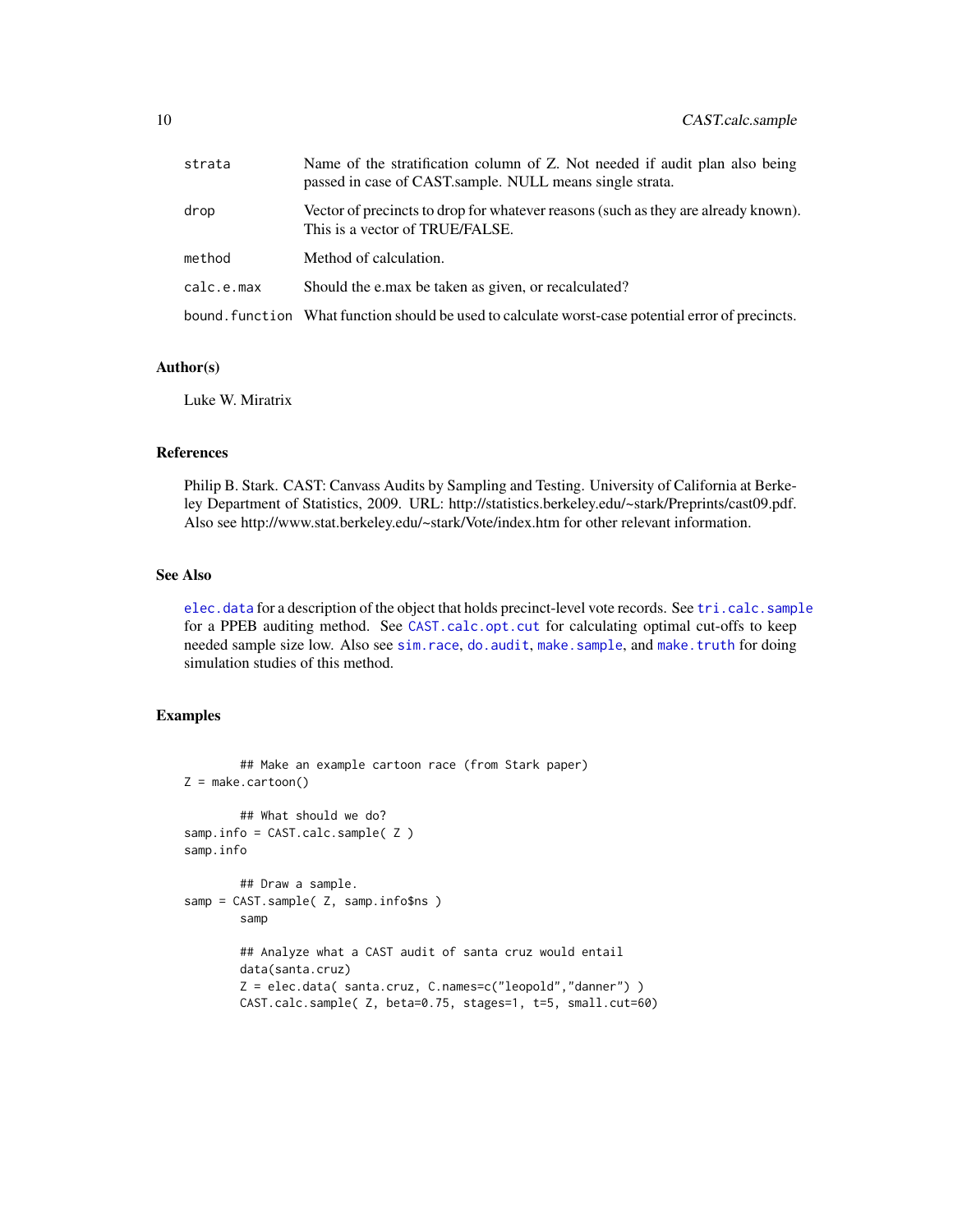<span id="page-10-0"></span>CAST.sample *Sample from the various strata according to the schedule set by 'ns'. Ignore all precincts that are known (i.e., have been previously audited).*

### Description

Sample from the various strata according to the schedule set by 'ns'. Ignore all precincts that are known (i.e., have been previously audited).

### Usage

```
CAST.sample(
  Z,
 ns,
  strata = NULL,
 seed = NULL,
 print.trail = FALSE,
 known = "known"
)
```
#### Arguments

| Z           | elec.data object (voter matrix)                                                                                                                                                                         |
|-------------|---------------------------------------------------------------------------------------------------------------------------------------------------------------------------------------------------------|
| ns          | EITHER an audit.plan or a vector of sample sizes for the strata. Names must<br>correspond ot the names of the strata. If ns is an audit plan, then the strata<br>variable should not be passed as well. |
| strata      | Name of the stratification column of Z. Not needed if audit plan also being<br>passed in case of CAST sample. NULL means single strata.                                                                 |
| seed        | Seed to use–for reproducability.                                                                                                                                                                        |
| print.trail | Print out diagnostics.                                                                                                                                                                                  |
| known       | The column of known precincts that should thus not be selected. Similar to<br>"drop", above.                                                                                                            |

### Value

: List of precincts to be audited.

### Examples

```
Z = make.cartoon()
samp.info = CAST.calc.sample( Z )
samp.info
samp = CAST.sample( Z, samp.info )
```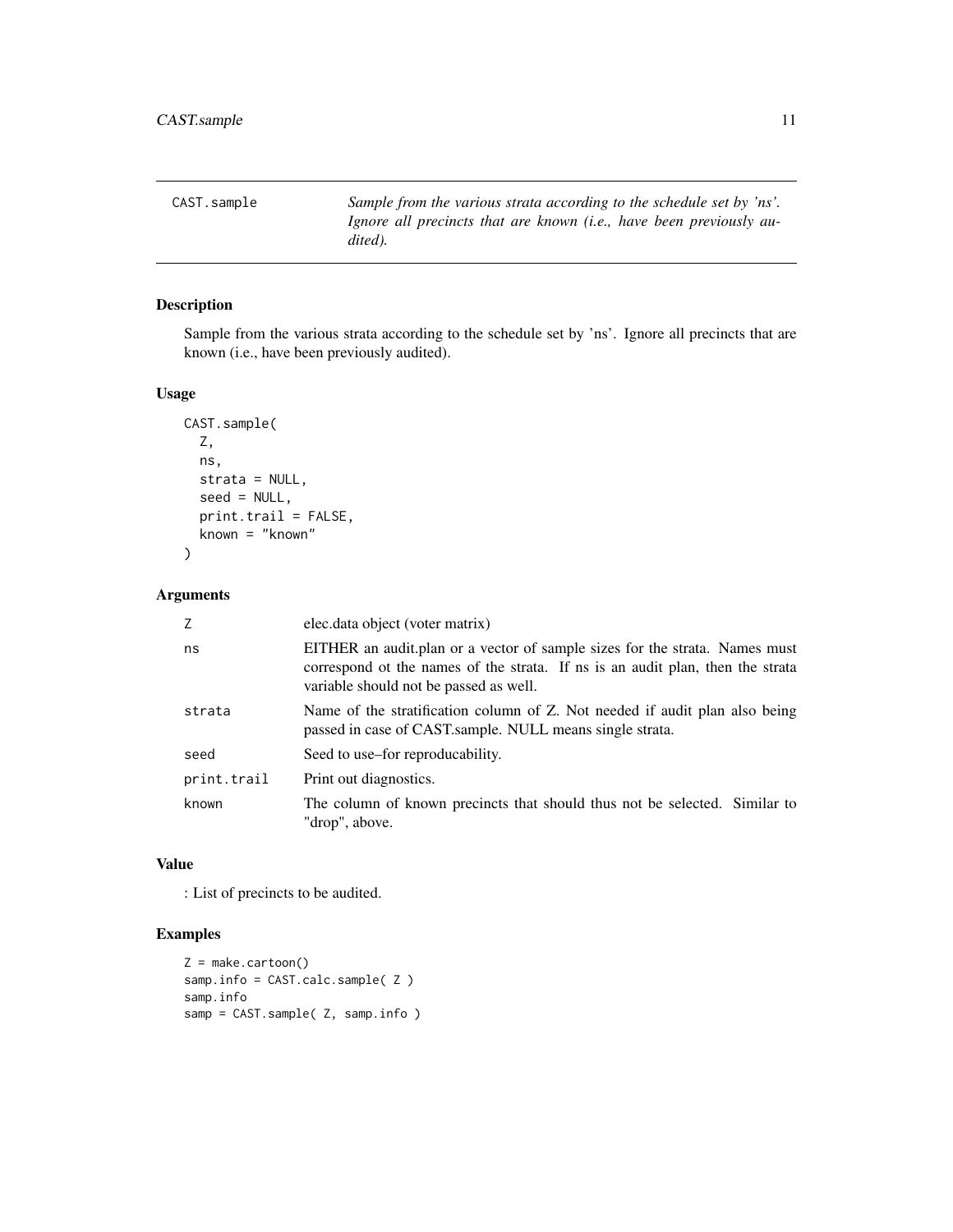<span id="page-11-0"></span>compute.audit.errors *Calculate the measured error in each of the audited precicnts.*

### Description

Calculate the measured error in each of the audited precicnts.

### Usage

```
compute.audit.errors(
  Z,
 audit = NULL,calc.e_p = calc.pairwise.e_p,
 w_p = weight.function("no.weight"),
 bound.col = "tot.votes",
 err.override = NULL
)
```
### Arguments

| Z            | Elec. data object holding the originally reported results                                                                                                                                        |
|--------------|--------------------------------------------------------------------------------------------------------------------------------------------------------------------------------------------------|
| audit        | A data frame with one column per candidate that holds the totals from the audit.<br>Each row corresponds to a precinct. Object needs a PID column with precinct<br>ids that match the ones in Z. |
| calc.e_p     | Calculate $e \_{p}$ or take as given.                                                                                                                                                            |
| $W\_p$       | The weight function to use to reweight the errors of precincts.                                                                                                                                  |
| bound.col    | This is the vector (in audit) containing the maximum number of votes possible<br>in the various precincts.                                                                                       |
| err.override | If non-null, use this as the found error in votes rather than the actual errors found<br>in the audit.                                                                                           |

### Value

Orig audit table from Z with two new columns, err and err.weighted, corresponding to the errors found in each audited precinct before and after the weight function has been applied to them.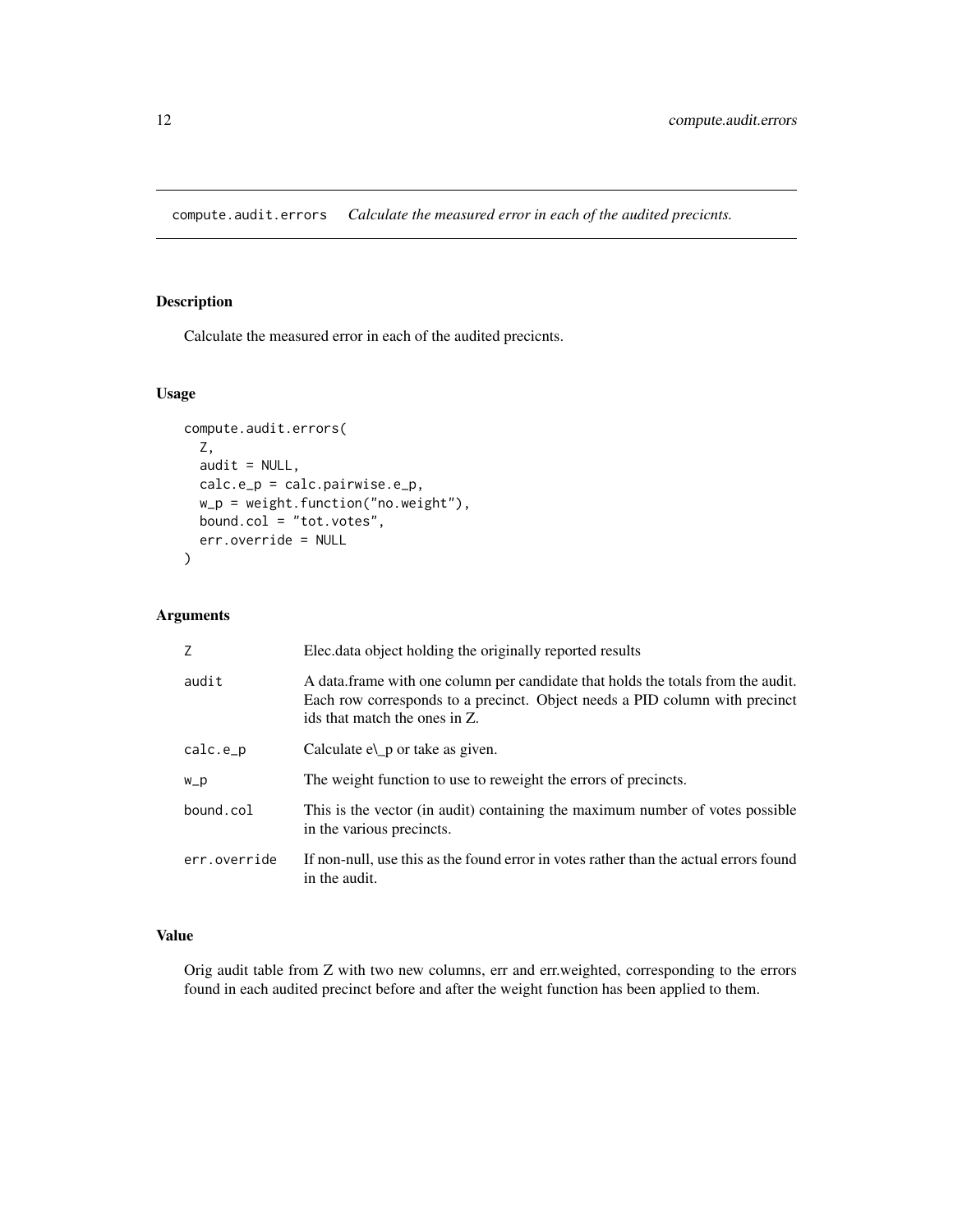### <span id="page-12-1"></span><span id="page-12-0"></span>Description

Compute the test statistic for election audits, essentially the largest error found in the audit, as measured by the passed functions and methods.

#### Usage

```
compute.stark.t(
  Z,
  bound.col,
  calc.e_p = calc.pairwise.e_p,
 w_p = weight.function("no.weight"),
 err.override = NULL,
  return.revised.audit = FALSE
)
```
### Arguments

| $\overline{7}$       | If it already has an audit table with err and err weighted then it will use those<br>errors, otherwise it will compute them with compute stark.err |  |
|----------------------|----------------------------------------------------------------------------------------------------------------------------------------------------|--|
| bound.col            | This is the vector containing the maximum number of votes possible in the var-<br>ious precincts.                                                  |  |
| calc.e_p             | Function to compute e_p. Default is calc.pairwise.e_p.                                                                                             |  |
| $W_p$                | The weight function to be applied to the precinct error.                                                                                           |  |
| err.override         | If non-null, use this as the found error in votes rather than the actual errors found<br>in the audit.                                             |  |
| return.revised.audit |                                                                                                                                                    |  |
|                      | Return the updated audit frame with the error and weighted errors calculated.                                                                      |  |

### Details

This is an older method that other methods sometime use—it is probably best ignored unless you have a good reason not to.

#### Value

The test statistic, i.e. the maximum found error in the audit sample, as computed by calc.e\\_p and weighted by w\\_p.

#### Author(s)

Luke W. Miratrix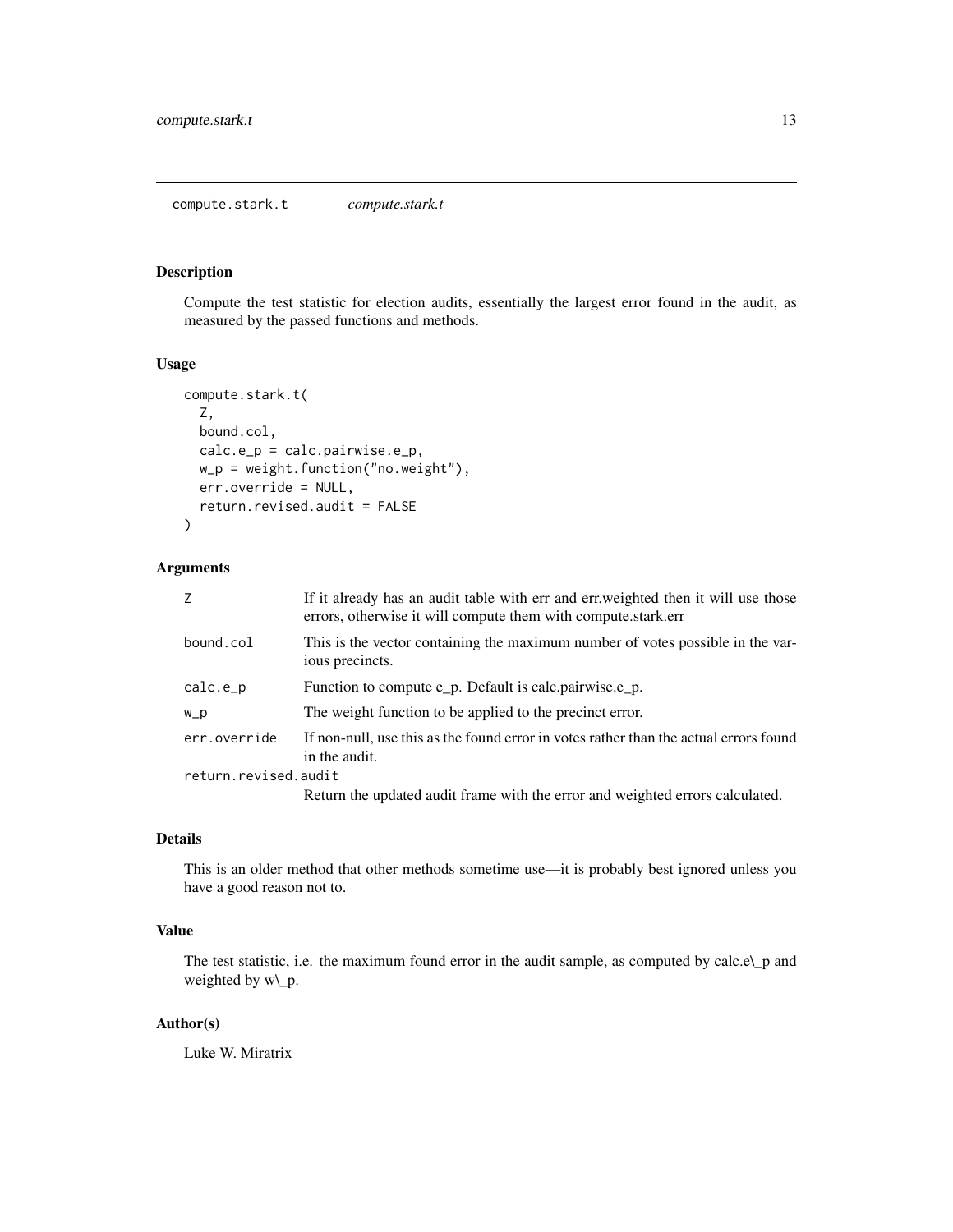### See Also

[find.q](#page-16-1) [stark.test](#page-36-1)

<span id="page-13-1"></span>countVotes *countVotes*

### Description

Given a elec.data object, count the votes as reported and determine winner(s) and loser(s).

### Usage

countVotes(Z)

### Arguments

Z the elec.data object.

### Value

Updated 'Z' matrix with the total votes as components inside it.

#### Author(s)

Luke W. Miratrix

### Examples

```
Z = make.cartoon()
## Take away 20 percent of C1's votes.
Z$V$C1 = Z$V$C1 * 0.8## Count again to find winner.
Z = countVotes(Z)
Z
```
<span id="page-13-0"></span>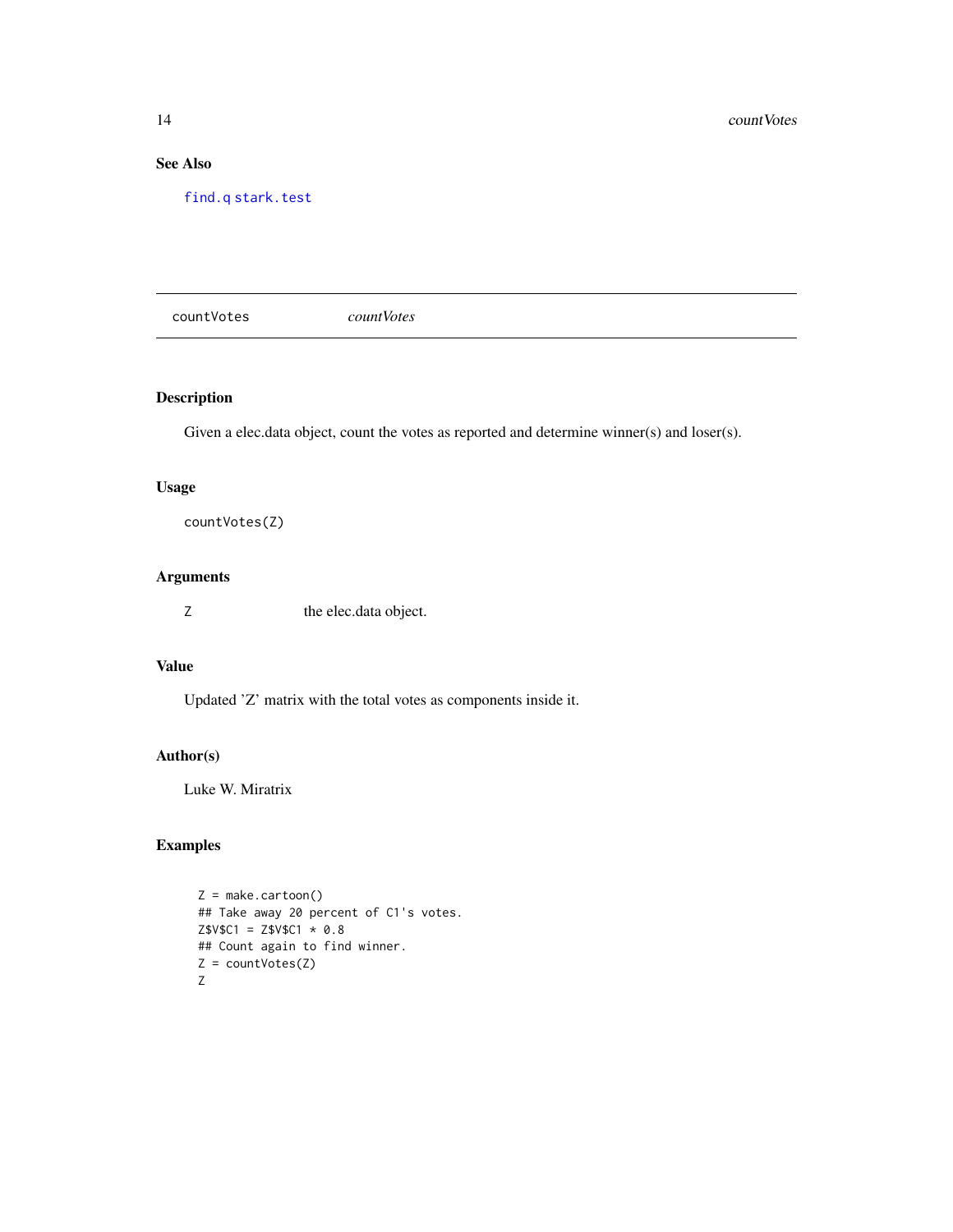<span id="page-14-1"></span><span id="page-14-0"></span>do.audit *do.audit*

#### Description

Given a list of precincts to audit, the truth (as an elec.data object), and the original votes (also as an elec.data object), do a simulated CAST audit and return the audit frame as a result.

#### Usage

do.audit(Z, truth, audit.names, ns = NULL)

### Arguments

| Z.          | elec.data object                                                                                                                                                |
|-------------|-----------------------------------------------------------------------------------------------------------------------------------------------------------------|
| truth       | another electidata object-this one's vote counts are considered "true"                                                                                          |
| audit.names | name of precincts to audit. Correspond to rownames of the Z and truth elec.data<br>objects.                                                                     |
| ns          | List of sample sizes for strata. If this is passed, this method will randomly select<br>the precincts to audit. In this case audit names should be set to NULL. |

### Details

Given the reported vote table, Z, and the actual truth (simulated) (a Z matrix with same precincts), and a list of precincts to audit, do the audit. If audit.names is null and the ns is not null, it will sample from precincts via CAST.sample automatically.

### Value

Overstatments for each candidate for each precinct.

### Author(s)

Luke W. Miratrix

### See Also

[CAST.audit](#page-6-1) for how to run the CAST auditing method. See [make.sample](#page-26-1) and [make.truth](#page-28-1) for generating fake situations for doing simulation studies of the CAST method. See [AuditErrors](#page-5-1) and audit.totals.to.0S for utility functions handing processing of audit data.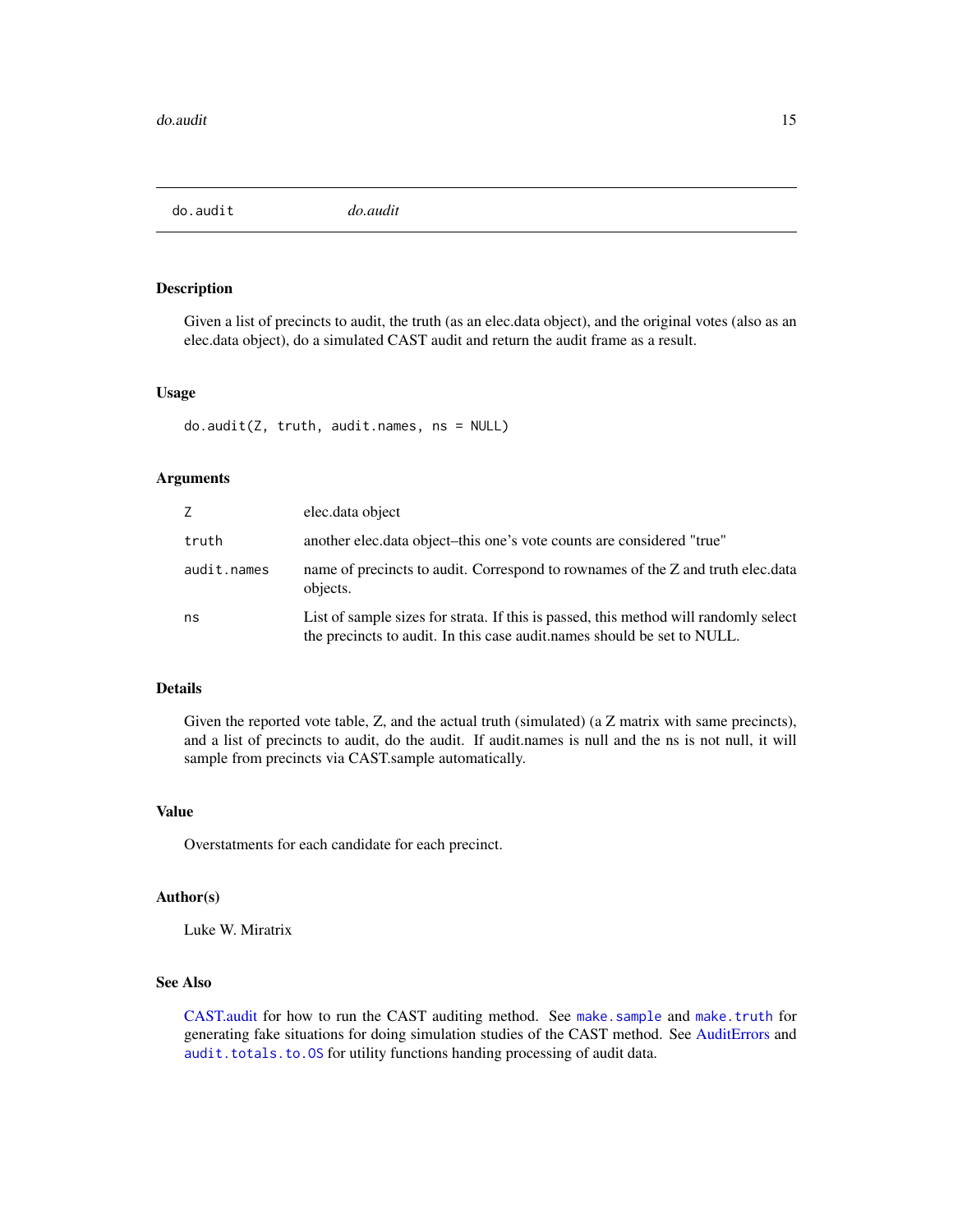16 electron and the contract of the contract of the contract of the electron electron and the electron electron electron and the electron electron electron electron electron electron electron electron electron electron ele

### Examples

```
Z = make.cartoon(n=200)truth = make.truth.opt.bad(Z, t=0, bound="WPM")
samp.info=CAST.calc.sample(Z, beta=0.75, stages=1, t=5 )
audit.names = CAST.sample( Z, samp.info )
do.audit( Z, truth, audit.names )
```
<span id="page-15-1"></span>

### elec.data *core election audit data structure*

### Description

Makes an object (often called a 'Z' object in this documentation) that holds all the vote totals, etc., as well as some precomputed information such as vote margins between candidates, the theoretical winners, and so on.

### Usage

```
elec.data(
 V,
 C.names = names(V)[2:length(V)],f = 1,
 audit = NULL,pool = TRUE,tot.votes.col = "tot.votes",
 PID.col = "PID"
)
## S3 method for class 'elec.data'
print(x, n = 4, ...)
```
### Arguments

| $\vee$        | Voter matrix OR 2-element list with Voter Matrix followed by Candidate names                                              |
|---------------|---------------------------------------------------------------------------------------------------------------------------|
| C.names       | List of candidate names. Also names of columns in V                                                                       |
| $\mathsf{f}$  | Number of winners                                                                                                         |
| audit         | The audit data—must have columns that match C.names. Columns are over-<br>statements of votes found for those candidates. |
| pool          | Combine small candidates into single pseudo-candidates to increase power                                                  |
| tot.votes.col | Name of column that has the total votes for the precincts.                                                                |
| PID.col       | Name of column that identifies unique PIDs for precincts.                                                                 |
| $\mathsf{x}$  | For print() and is elec.data(). An elec.data object                                                                       |

<span id="page-15-0"></span>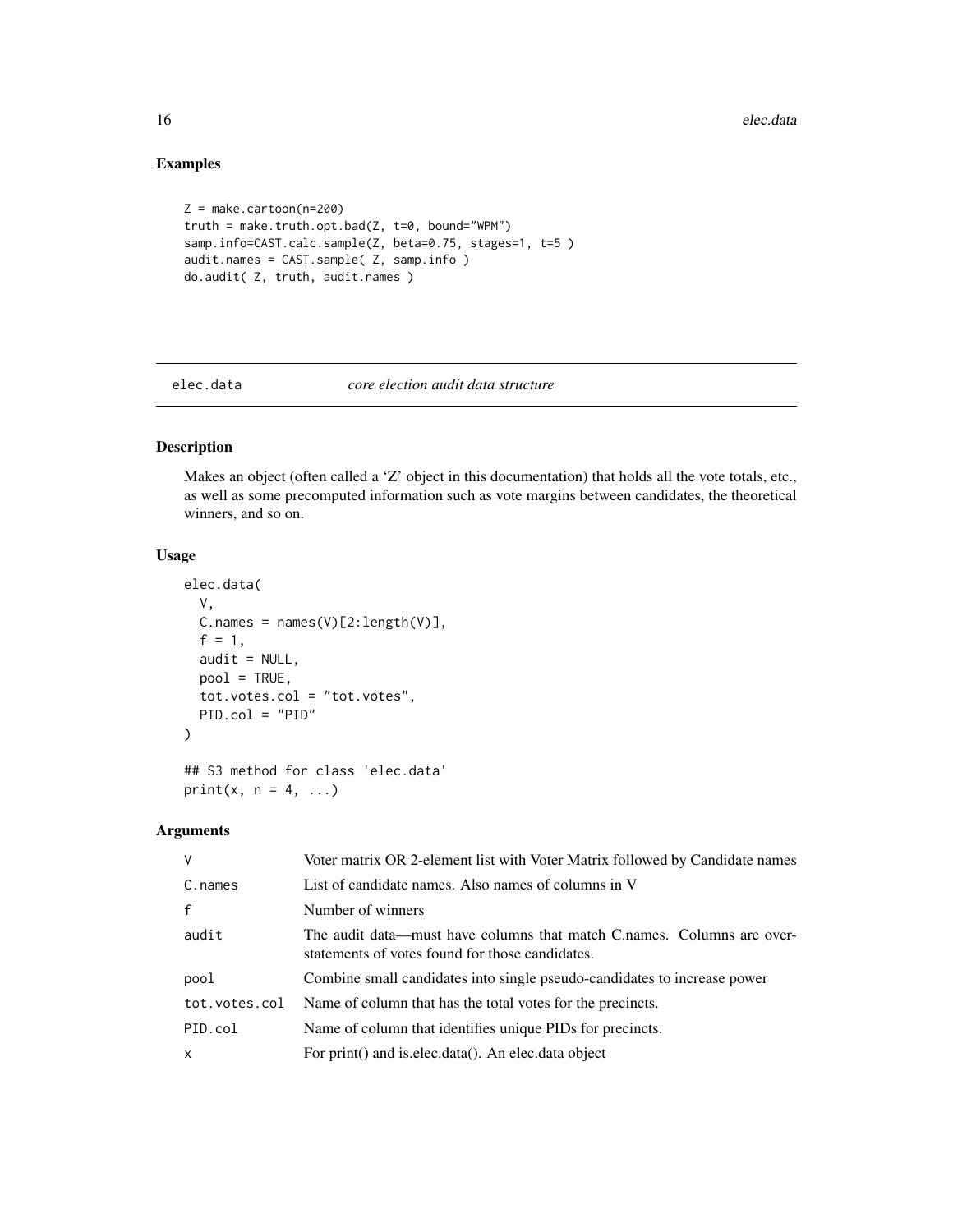#### <span id="page-16-0"></span> $\int$  find.q  $\int$  17

| n        | Number to print                                                                                          |
|----------|----------------------------------------------------------------------------------------------------------|
| $\cdots$ | The collection of arguments that are passed directly to elec.data, or (in the case<br>of print), unused. |

### Details

elec.data does some cleaning and renaming of the passed data structure. In particular it will rename the tot.votes column to "tot.votes" if it is not that name already.

#### Value

A "elec.data" data structure. Note: Will add PID (precinct ID) column if no PID provided (and generate unique PIDs). It will rename the PID column to PID. Also, rownames are always PIDs (so indexing by PID works).

print: No return value; prints results.

#### Author(s)

Luke W. Miratrix

### See Also

See [CAST.audit](#page-6-1) for the CAST method. See [tri.calc.sample](#page-39-1) for the trinomial bound method. See [countVotes](#page-13-1) for counting the votes listed in Z.

#### Examples

data(santa.cruz) elec.data( santa.cruz, C.names=c("danner","leopold") )

<span id="page-16-1"></span>find.q *find.q*

#### Description

Find q, the minimum number of precints with w\\_p's greater than given t.stat that can hold an entire election shift in them.

#### Usage

```
find.q(
 V,
  t.stat,
 bound.col,
 M,
  threshold = 1,
```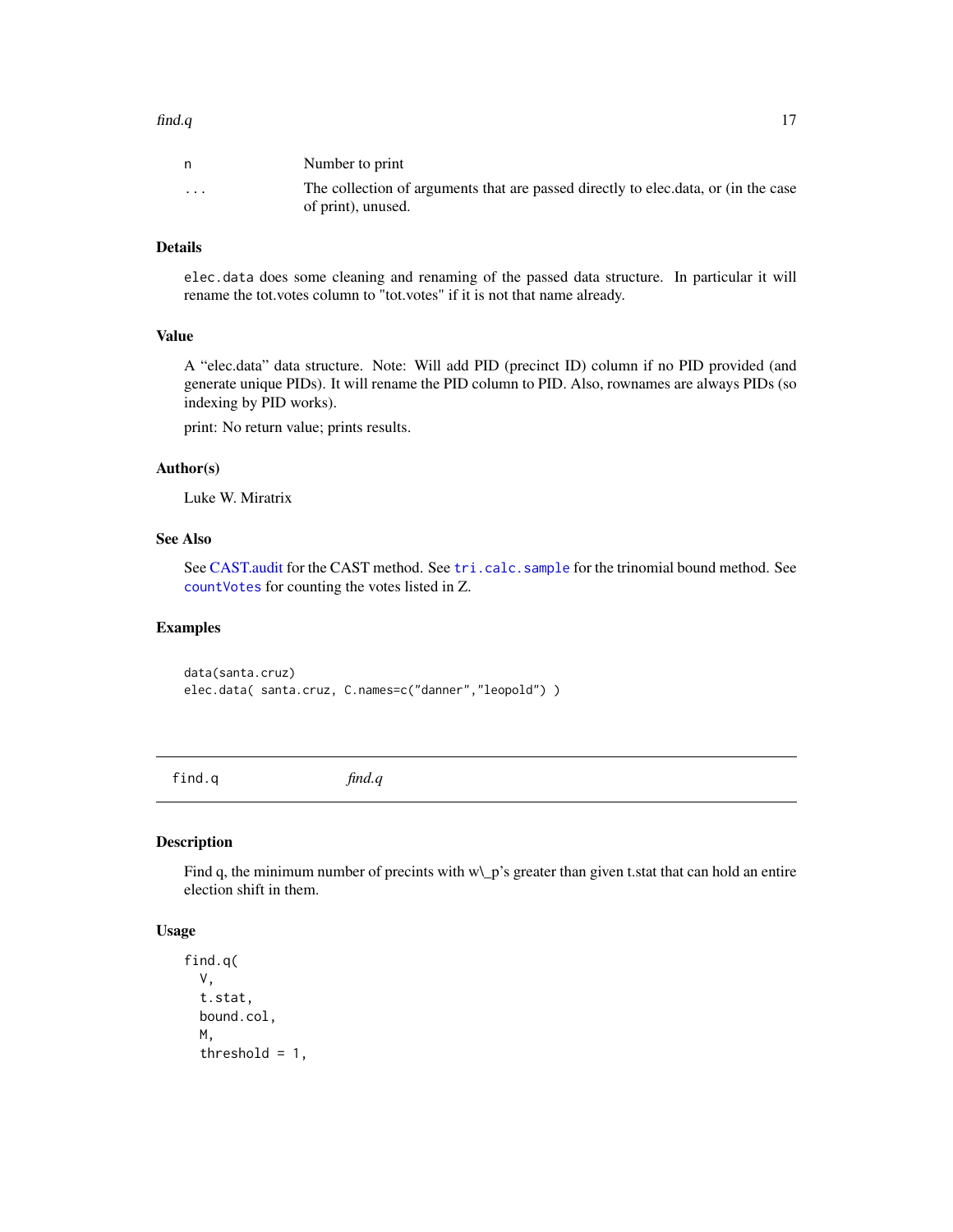```
w_p = weight.function("no.weight"),
drop = NULL
```
#### Arguments

 $\lambda$ 

| V         | The data.frame of votes-the subwing of a elec.data object, usually.                                                                                                                                    |
|-----------|--------------------------------------------------------------------------------------------------------------------------------------------------------------------------------------------------------|
| t.stat    | The worst error found in the audit (weighted, etc.)                                                                                                                                                    |
| bound.col | The name of the column in V to be used for the passed size (max number of<br>votes, total votes, incl undervotes, etc.) to the error function.                                                         |
| М         | The margin to close. Usually 1 for proportional. Can be less if error from other<br>sources is assumed.                                                                                                |
| threshold | The total amount of error to pack in the set of tainted precincts                                                                                                                                      |
| w_p       | The weight function for errors.                                                                                                                                                                        |
| drop      | Drop precincts with this column having a "true" value-they are previously au-<br>dited or otherwise known, and thus can't hold error. Can also pass a logical T/F<br>vector of the length of $nrow(V)$ |

### Details

This number is behind the SRS methods such as CAST. If we know how many precincts, at minimum, would have to hold substantial error in order to have the reported outcome be wrong, we can compute the chance of finding at least one such precinct given a SRS draw of size n.

Find the number of precints that need to have "large taint" in order to flip the election. This is, essentially, finding a collection of precints such that the max error (e.max) plus the background error (the w\\_p-inverse of the t.stat) for the rest of the precints is greater than the margin (or 1 if done by proportions).

### Value

integer, number of badly tainted precints needed to hold 'threshold' error

### Author(s)

Luke W. Miratrix

<span id="page-17-1"></span>find.stark.SRS.p *find.stark.SRS.p*

### Description

Find the p-value for a given q, n, and N. Helper function for a simple hypergeometric calculaton–see reports.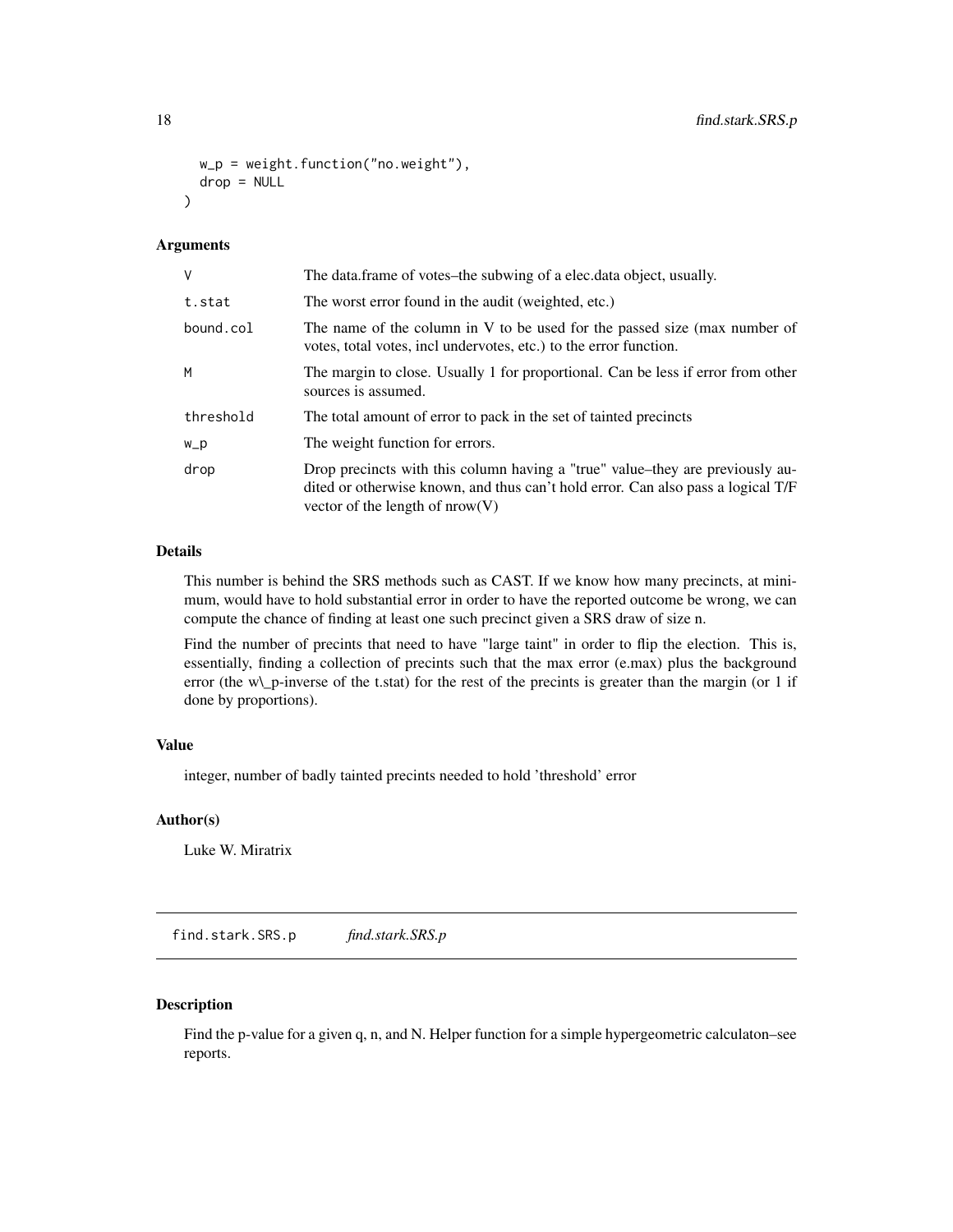### <span id="page-18-0"></span>find.stratification 19

### Usage

find.stark.SRS.p(N, n, q)

#### Arguments

| N | total number of precints                                      |
|---|---------------------------------------------------------------|
| n | total number of audited precints (must be less than N)        |
| a | min number of precints that could hold taint to flip election |

### Value

Chance that 1 or more of the q 'bad' things will be seen in a size n SRS draw from the N sized bucket.

### Author(s)

Luke W. Miratrix

<span id="page-18-1"></span>find.stratification *find.stratification*

### Description

Find how audit covered the strata for a given table of votes and audits.

### Usage

```
find.stratification(D, aud, strat.col)
```
### Arguments

| - D       | Table of votes                                              |
|-----------|-------------------------------------------------------------|
| aud       | Table of audit data                                         |
| strat.col | The column to use that identifies the stratification levels |

### Value

Table of strata. For each stratum (row) the table has the name of the stratam, the number of precincts in the stratum, the number of audited precincts and percent of precincts audited.

### Author(s)

Luke W. Miratrix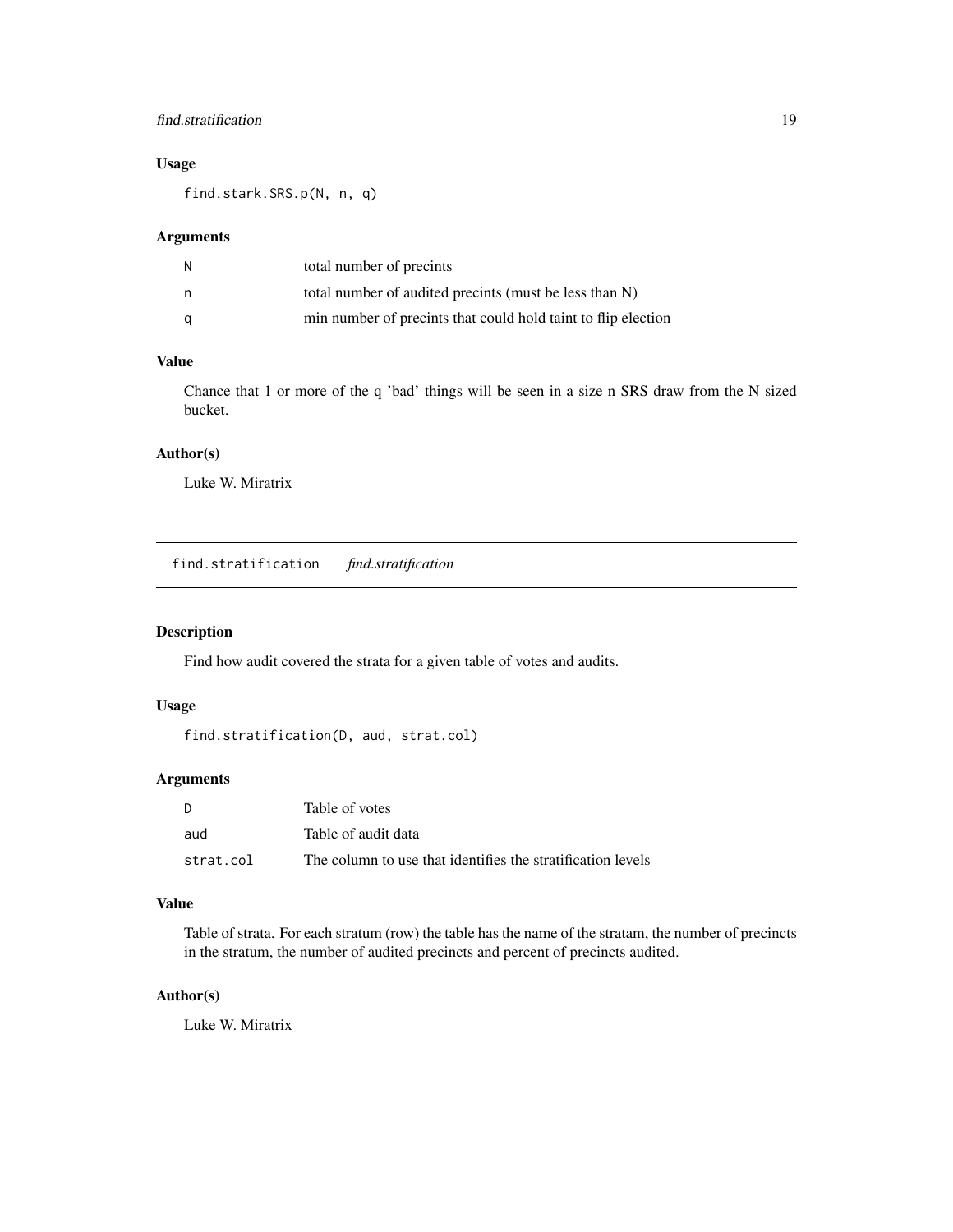<span id="page-19-0"></span>fractionOfVotesBound *Fraction of votes bound*

### Description

WPM. The maximum error of the unit is a fixed percentage of the total votes cast in the unit. Typically the 20% WPM is used–meaning a swing of 40% is the largest error possible as 20% of the votes go from the winner to the loser.

#### Usage

fractionOfVotesBound(Z, frac = 0.4)

### Arguments

|      | The elec.data object.                                                                                                                        |
|------|----------------------------------------------------------------------------------------------------------------------------------------------|
| frac | Fraction of total votes that could be a winner overstatement/loser understate-<br>ment. So if the worst-case is a $20\%$ flip then enter 0.4 |

### See Also

maximumMarginBound

is.elec.data *Check if object is elec.data object*

### Description

Check if object is elec.data object

### Usage

is.elec.data(x)

### Arguments

x object to test.

#### Value

is.elec.data: TRUE if object is an elec.data object.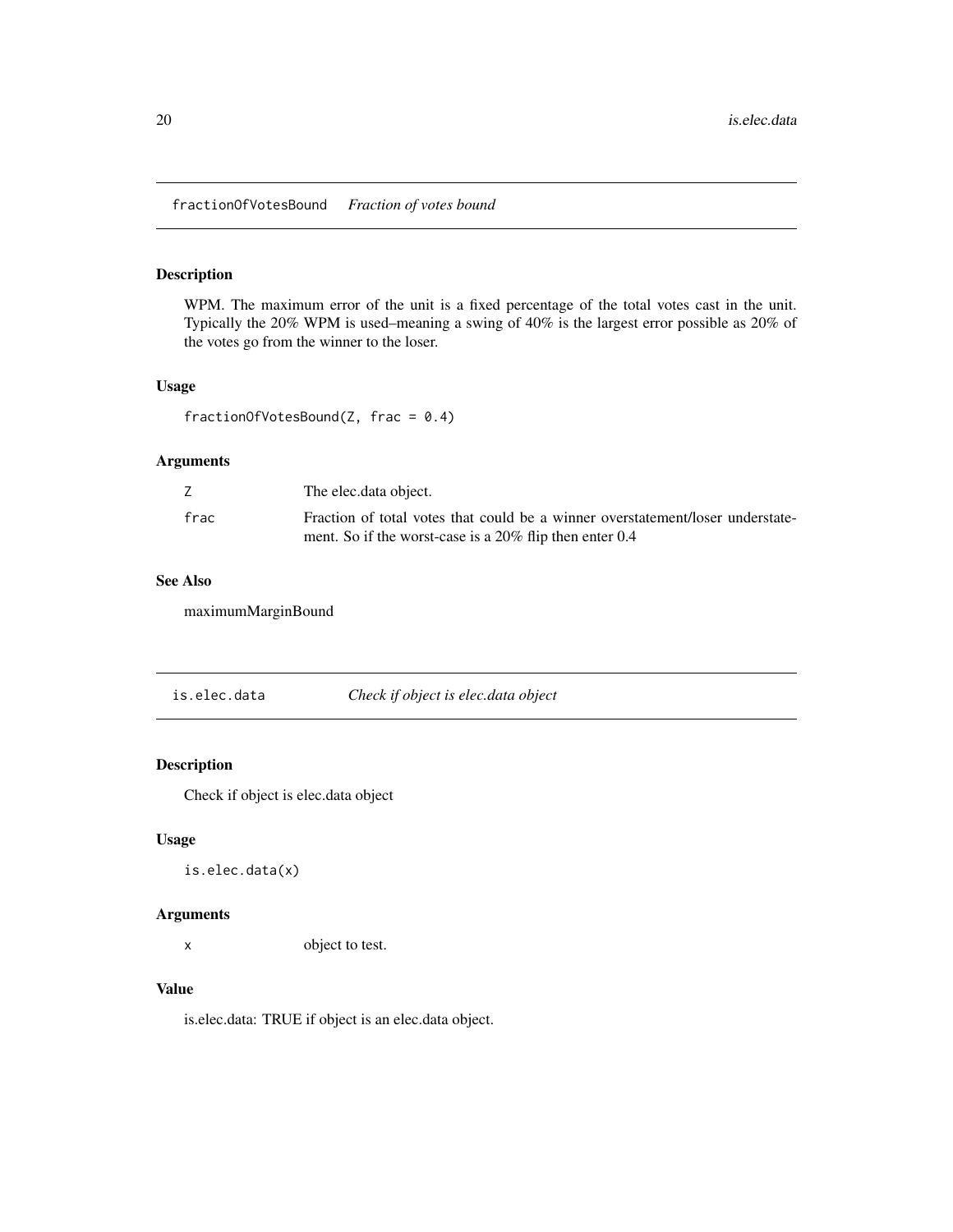<span id="page-20-1"></span><span id="page-20-0"></span>

### Description

Do a KM audit given a specified list of audited batches for a specified election.

### Usage

```
KM.audit(
  data,
  U,
  Z,
  alpha = 0.25,
 plot = FALSE,
  debug = FALSE,
  return.Ps = FALSE,
  truncate.Ps = TRUE
)
```
### Arguments

| data        | Data frame holding audit data with taint and tot votes as two columns. |
|-------------|------------------------------------------------------------------------|
| U           | Maximum total error bound (sum of e.max for all batches in race).      |
| 7           | elec. data object for the race—the original reported results.          |
| alpha       | Risk.                                                                  |
| plot        | Plot the audit?                                                        |
| debug       | Print debugging info                                                   |
| return.Ps   | Return the stepwise P-values                                           |
| truncate.Ps | Return the stepwise P-values only up to the audit stop point.          |

### Details

This will do a single-stage KM audit as a consequence of doing the stepwise version (since the single-stage is the same as the stepwise up to the number of batches audited).

WARNING: This function is not fully debugged!

### Value

List of various things, including final p-value.

### Author(s)

Miratrix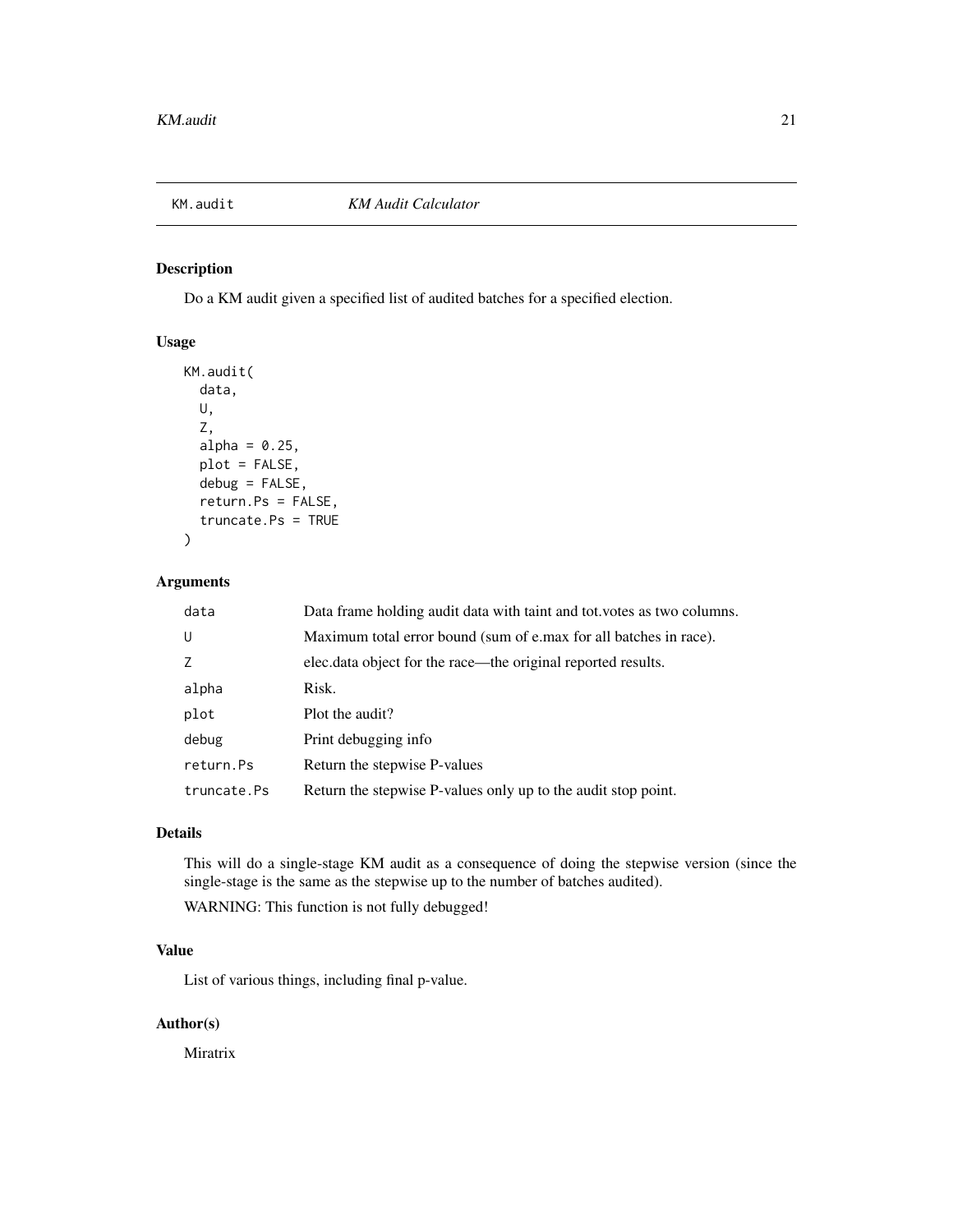### References

Stark, Miratrix

<span id="page-21-1"></span>KM.calc.sample *Calculate sample size for KM-audit.*

### Description

Calculate the size of a sample needed to certify a correct election if a KM audit is planned.

### Usage

```
KM.calc.sample(Z, beta = 0.75, taint = 0, bound = c("e.plus", "WPM", "passed"))
```
### Arguments

| Z     | elec.data object                                                                                                                                                                                                                      |
|-------|---------------------------------------------------------------------------------------------------------------------------------------------------------------------------------------------------------------------------------------|
| beta  | Desired level of confidence. This is 1-risk, where risk is the maximum chance of<br>not going to a full recount if the results are wrong. Note that in Stark's papers,<br>the value of interest is typically risk, denoted \$alpha\$. |
| taint | Assumed taint. Taint is assumed to be the taint for all batches (very conserva-<br>tive). If taint=0 then we produce a good baseline.                                                                                                 |
| bound | Type of bound on the maximum error one could find in a batch.                                                                                                                                                                         |

### Value

A audit.plan.KM object.

### Author(s)

Based on the KM audit by Stark.

#### See Also

KM.audit

### Examples

```
data(santa.cruz)
Z = elec.data( santa.cruz, C.names=c("danner","leopold") )
KM.calc.sample( Z, beta=0.75, taint=0 )
```
<span id="page-21-0"></span>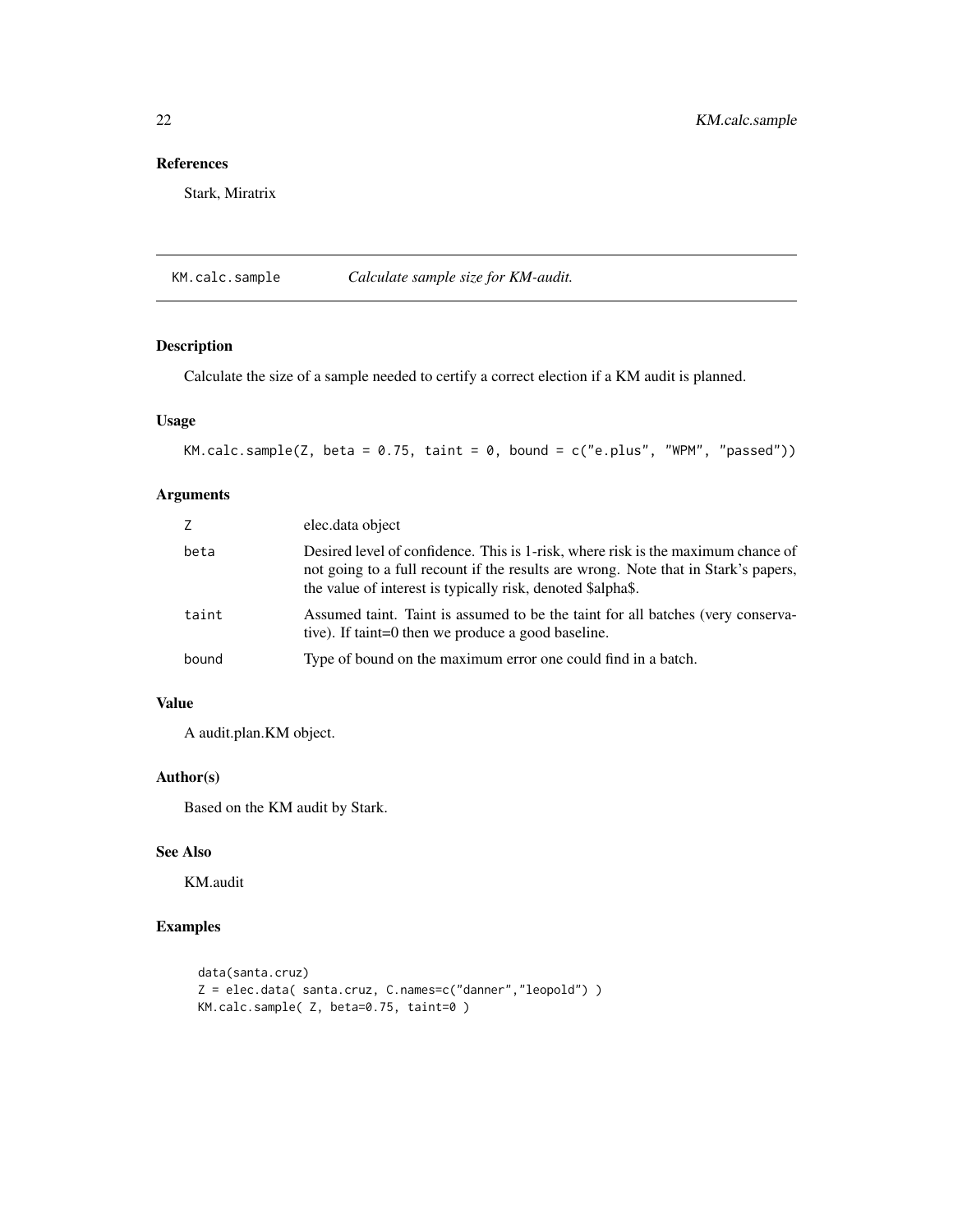<span id="page-22-0"></span>make.audit.from.Z *Make a fake audit given specified error for simulations*

#### Description

Functions that make fake audits given a specified error mechanism and a elec.data object holding reported outcomes.

#### Usage

```
make.audit.from.Z(Z, N = 400, ...)make.audit(
 Z = NULL,method = c("tweak", "opt.bad", "opt.bad.WPM", "opt.bad.packed", "opt.bad.packed.WPM",
    "ok", "no error"),
 p_d = 0.2,
  swing = 20,
 max.taint = 1,
 print.race = FALSE,
  ...
)
```
### Arguments

| 7          | elec.data object. For make.audit.from.Z, this is the large election, holding precincts<br>with size, votes, etc., that get sampled to make an election of a requested number<br>of batches.                       |
|------------|-------------------------------------------------------------------------------------------------------------------------------------------------------------------------------------------------------------------|
| N          | The desired size of the new election.                                                                                                                                                                             |
| $\ddotsc$  | other arguments to the method functions                                                                                                                                                                           |
| method     | the method of error generation. if "tweak" (the default), then add random amounts<br>of swing to some precincts, and call that the "truth". The other methods generate<br>the truth according to various metrics. |
| $p_d$      | percent chance of error in precinct (for ok method)                                                                                                                                                               |
| swing      | vote swing if batch has error (for ok method)                                                                                                                                                                     |
| max.taint  | maximum taint allowed in batch                                                                                                                                                                                    |
| print.race | print info on race to command line?                                                                                                                                                                               |

#### Details

make.audit is to make the election results that can be sampled from with the simulator. This method generates the true taint and sampling weights of all precincts in the race. The taint is in column 'taint', sampling weights in 'e.max'

make.audit.from.Z Given the structure of some large election, make a small election by sampling batches (with replacement) from the full list. This first samples N precincts (and gets the totals from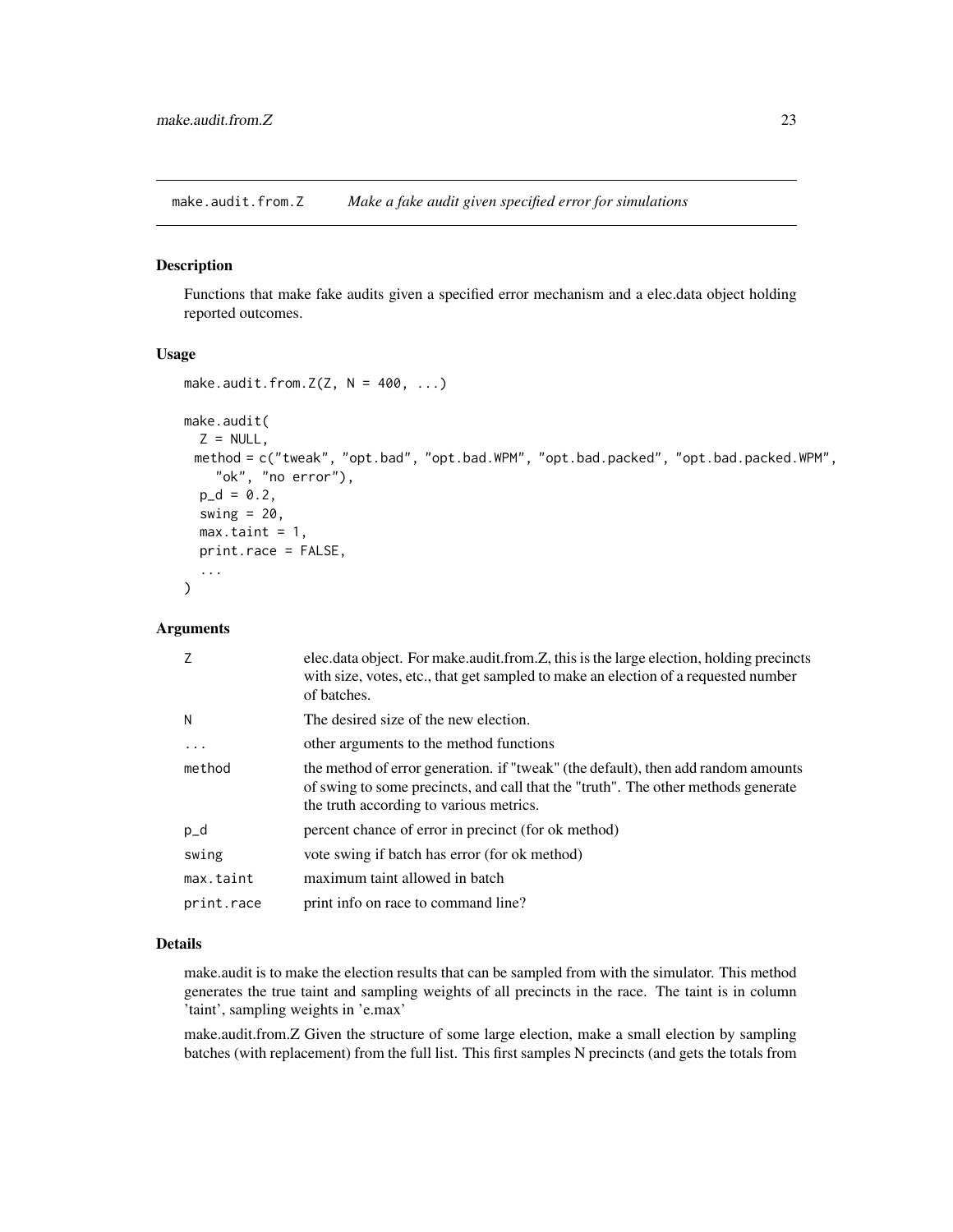them) and then builds the 'truth' as normal using the make.audit() method. Note different calls to this will produce different margins based on precincts selected.

WARNING: It is concievable that the winner will flip due to the sampling, if the sample has too many batches for the loser.

### Value

Data frame with precinct information for the race. NOTE- The reported vote totals are just that, reported.

#### Author(s)

Miratrix

### See Also

[truth.looker](#page-46-1)

<span id="page-23-1"></span>

| make.cartoon | Make the cartoon example from the CAST paper as a voter data ma- |
|--------------|------------------------------------------------------------------|
|              | trix.                                                            |

### Description

This makes the sample scenario described in P. B. Stark's CAST paper.

#### Usage

```
make.cartoon(n = 400, vote.dist = c(125, 113, 13), stratify = TRUE)
```
### Arguments

|           | Size of sample.                                                     |
|-----------|---------------------------------------------------------------------|
| vote.dist | reported votes for C1, C2, and C3 in order for all precincts prompt |
| stratify  | Should the sample be stratified?                                    |

<span id="page-23-0"></span>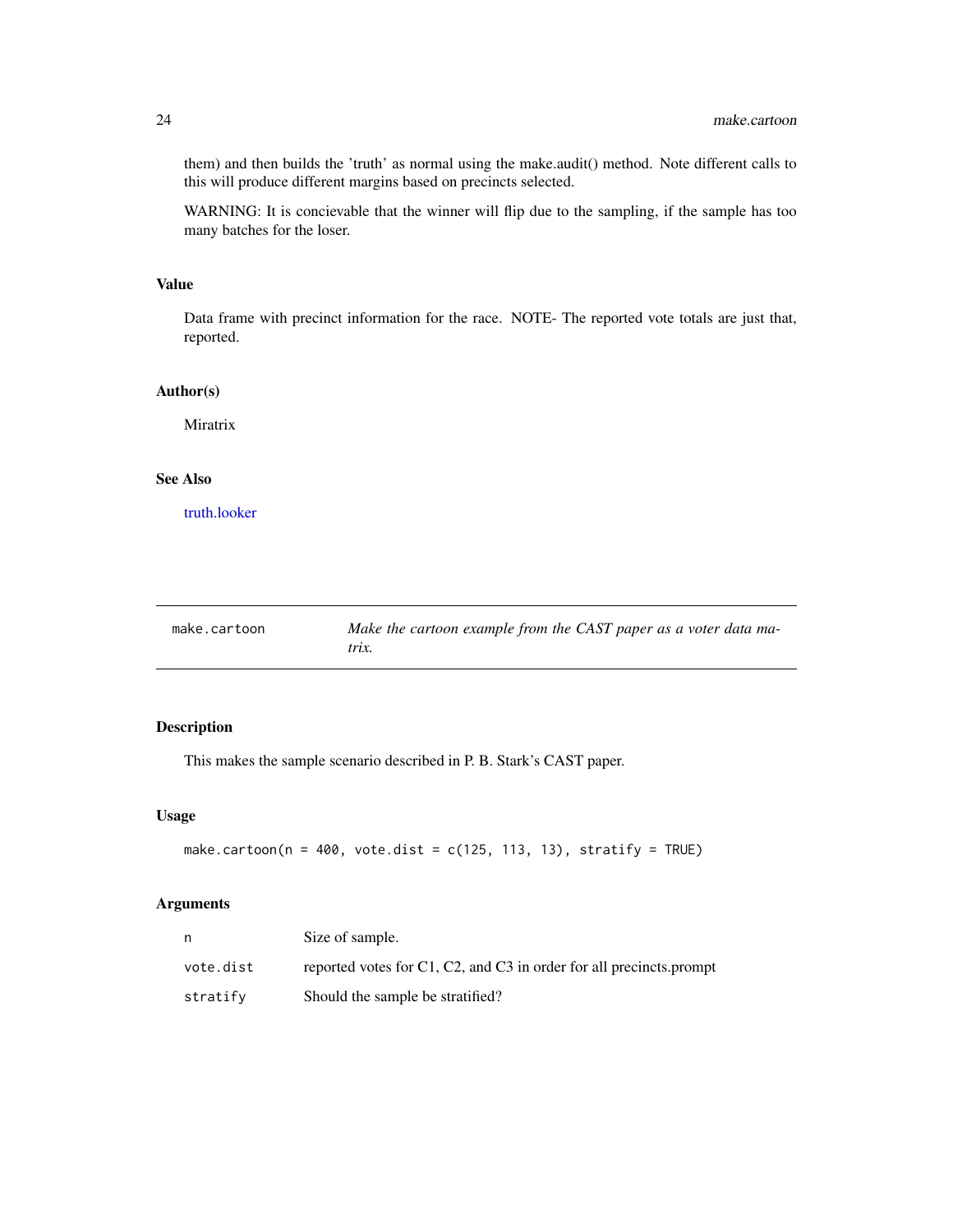### <span id="page-24-0"></span>Description

Generate a "truth" that is optimally bad in the sense of the margin in error is packed into as few precints as possible.

### Usage

```
make.opt.packed.bad(
  Z,
 max.taint = 1,
 max.taint.good = max.taint,
 WPM = FALSE,add.good = 0,
  add.random = FALSE
\lambda
```
### Arguments

| Ζ          | elec. data object to make bad truth for.                      |
|------------|---------------------------------------------------------------|
| max.taint  | max taint for any batch                                       |
|            | max.taint.good max taint in good direction for any batch      |
| <b>WPM</b> | Use WPM bound on error.                                       |
| add.good   | add this amount of margin in good error (i.e. for the winner) |
| add.random | add a random tweak to error                                   |

#### Details

Make an audit data.frame with the error being exactly 1 margin, and packed into a small number of precincts (with some potential for binding amount of error per precinct).

Warning: error is not necessarily achievable as the discrete nature of whole votes is disregarded.

### Value

Return the vote matrix (a data.frame) with tot.votes, e.max, and taint computed (NOT the elec data object).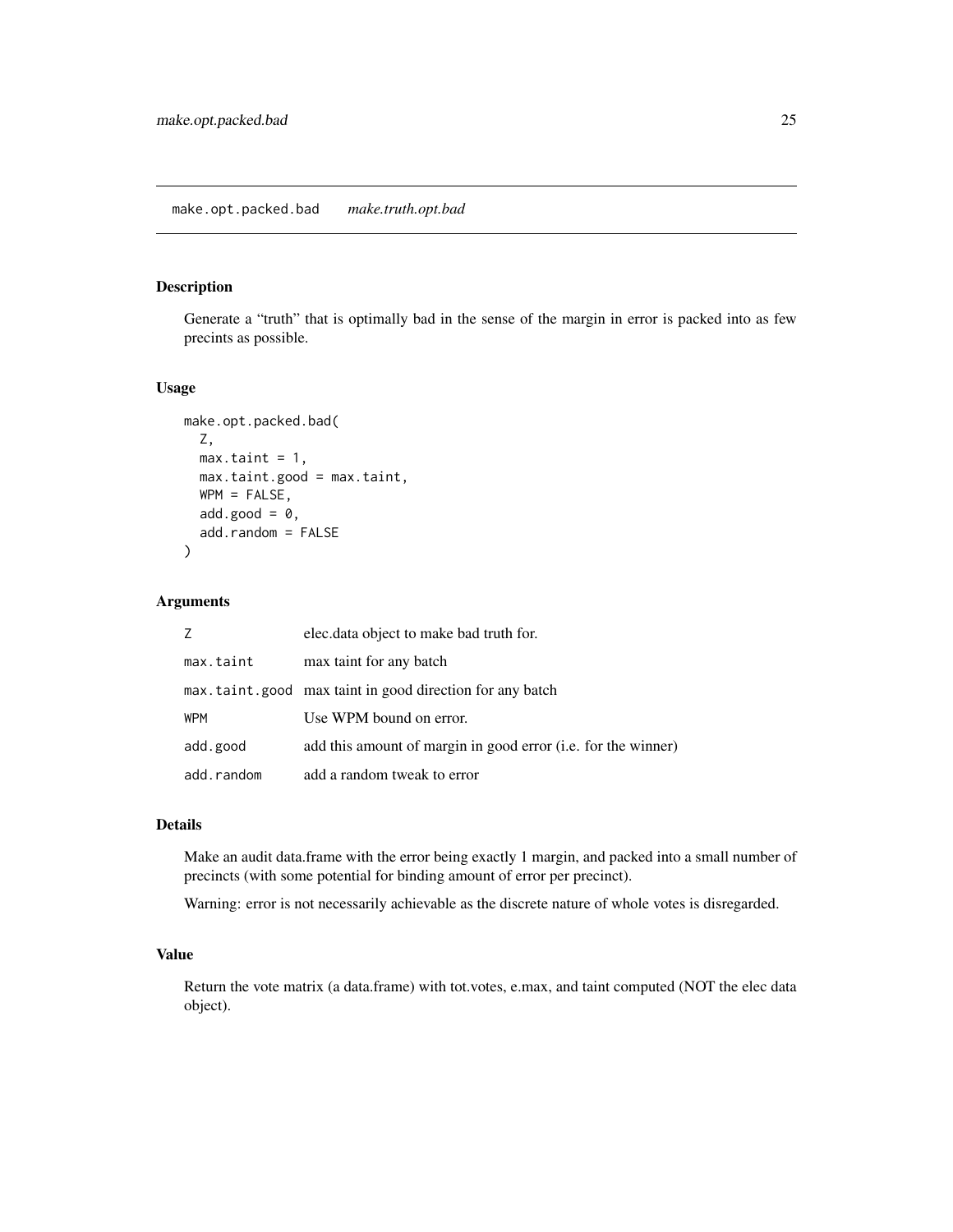<span id="page-25-0"></span>make.random.truth *making fake truth for electios*

### Description

Make a random truth that is with the reported outcome, but has random error scattered throughout.

### Usage

```
make.random.truth(
  Z,
 p_d = 0.1,
  swing = 10,
 uniform = TRUE,
  seed = NULL,
 PID = "PID"
)
```
### Arguments

| Z       | elec.data object. The original reported results.                   |
|---------|--------------------------------------------------------------------|
| $p_d$   | chance a batch has error                                           |
| swing   | max amount of error in votes.                                      |
| uniform | if yes, then error is from 1 to swing. If no, then error is swing. |
| seed    | random seed to ease replication                                    |
| PID     | which column has batch IDs.                                        |

#### Details

Given reported results (Z), make a new data.frame which is the truth (that can be 'audited' by looking at relevant precincts).

This is the generic small error generation used in trinomial paper and elsewhere as a baseline "normal" mode of operations.

#### Value

# Return: elec.data object holding the 'truth'.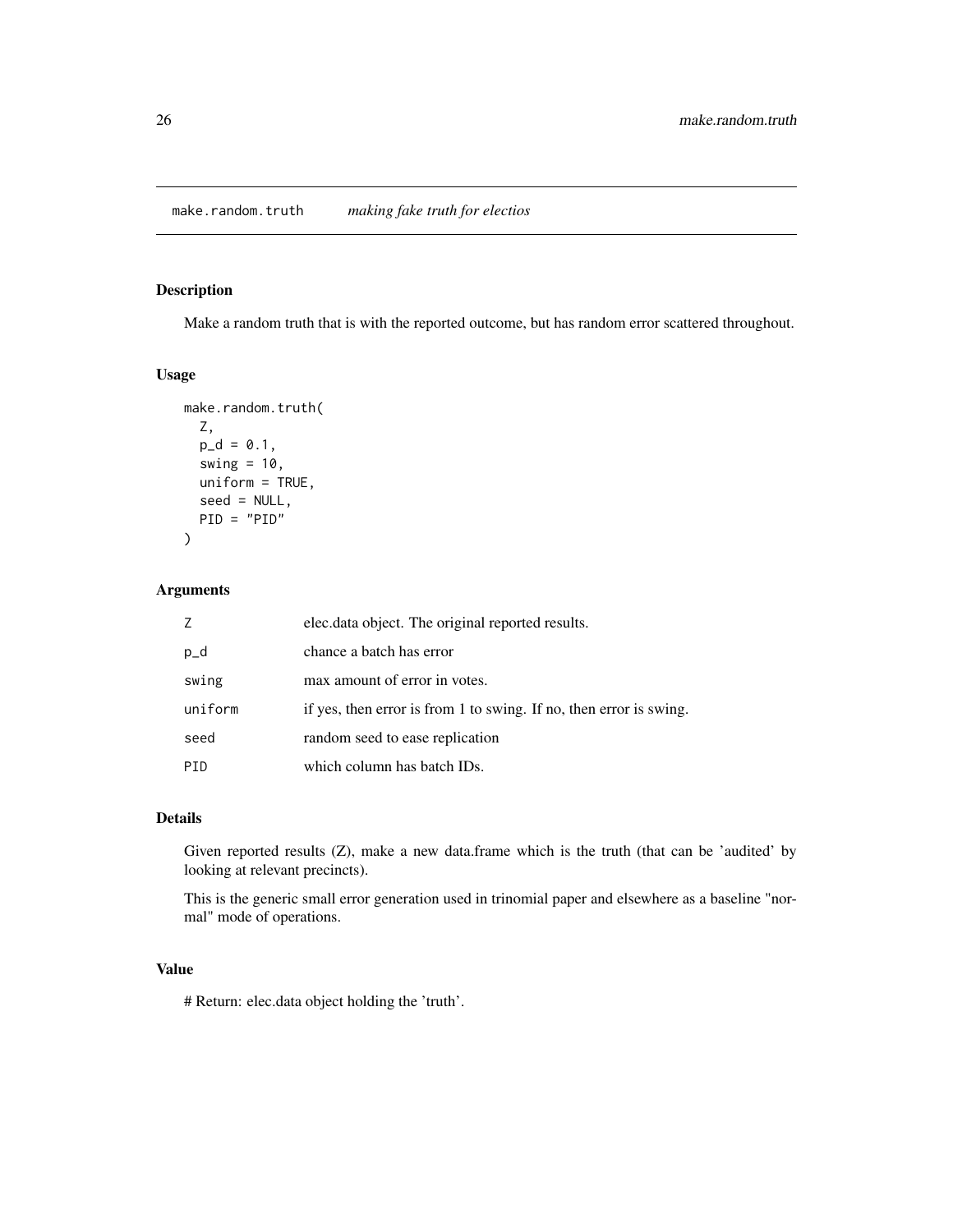<span id="page-26-1"></span><span id="page-26-0"></span>

#### Description

These methods are for SIMULATION STUDIES. These functions will build a sample, i.e. simulated, record of votes given certain parameters.

### Usage

```
make.sample(
  M,
  N,
  strata = 1,
  per.winner = NULL,
  worst.e.max = NULL,
  R = NULL,tot.votes = 1e+05\mathcal{E}
```
### Arguments

| M           | The margin desired between the winner and loser (as a percent).                                                                                                                                                                                                                                                                                                                                                                                                                      |
|-------------|--------------------------------------------------------------------------------------------------------------------------------------------------------------------------------------------------------------------------------------------------------------------------------------------------------------------------------------------------------------------------------------------------------------------------------------------------------------------------------------|
| Ν           | Number of precincts desired.                                                                                                                                                                                                                                                                                                                                                                                                                                                         |
| strata      | Number of strata desired.                                                                                                                                                                                                                                                                                                                                                                                                                                                            |
| per.winner  | The percent of votes the winner should receive.                                                                                                                                                                                                                                                                                                                                                                                                                                      |
| worst.e.max | The worst e.max possible for any precinct.                                                                                                                                                                                                                                                                                                                                                                                                                                           |
| R           | The "dispersion" a measure of how unequal in size precincts should be. R needs<br>to be greater than 0. NULL indicates equal size. For R between 0 and 1, the<br>precincts are distributed 'linearly', i.e., the size of precinct i is proportional to i.<br>At 2, the smallest precint will be near 0 and the largest twice the average votes<br>per precinct. After 2, the precincts are distributed in a more curved fashion so<br>that the smaller precincts do not go negative. |
| tot.votes   | The total votes desired.                                                                                                                                                                                                                                                                                                                                                                                                                                                             |

### Value

A elec.data object meeting the desired specifications.

### Author(s)

Luke W. Miratrix

### References

See http://www.stat.berkeley.edu/~stark/Vote/index.htm for relevant information.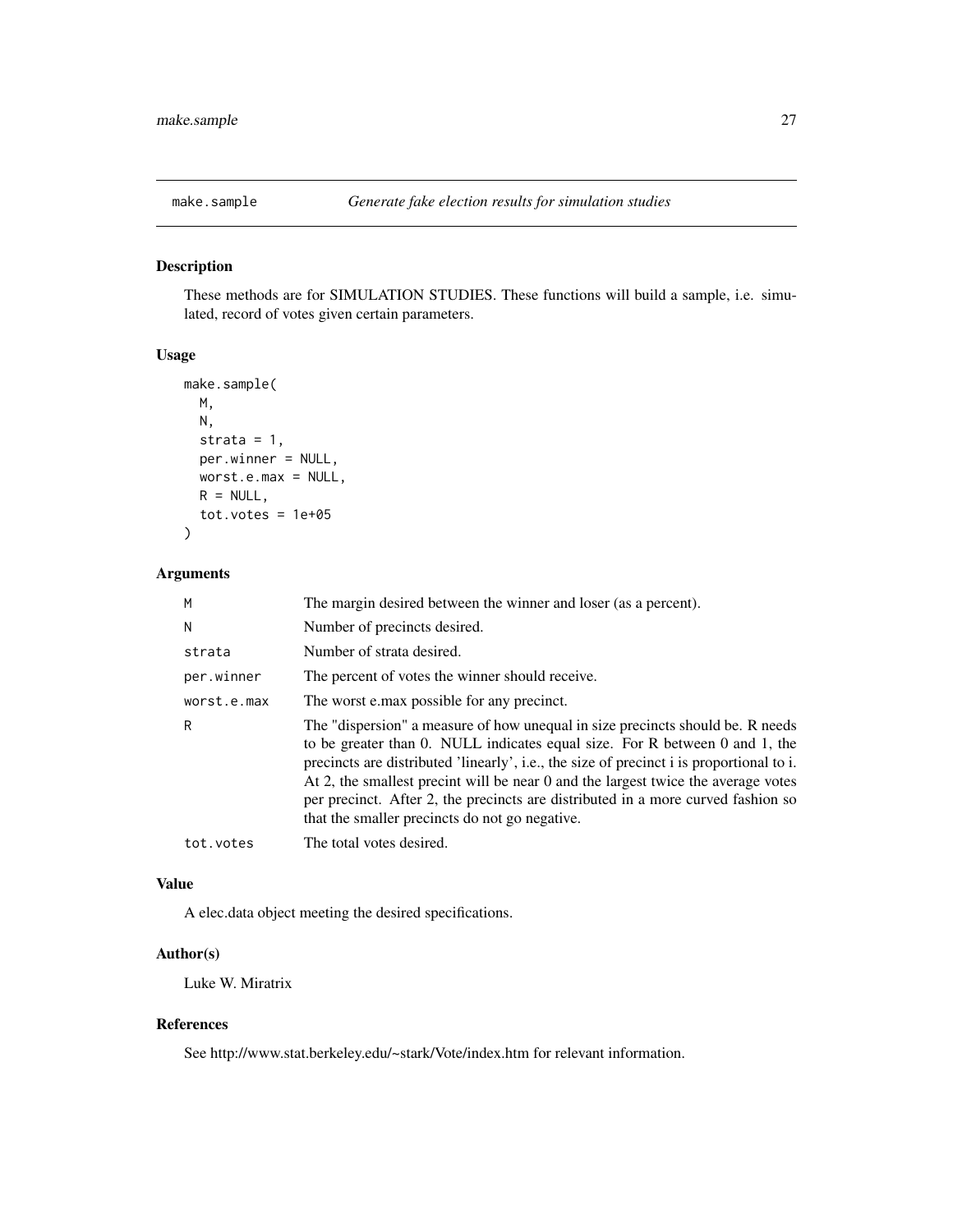### See Also

[elec.data](#page-15-1) [make.truth](#page-28-1) [do.audit](#page-14-1)

### Examples

```
Z = make.sumple(0.08, 150, per.winner=0.4)Z
Z2 = make.sample(0.08, 150, per.winner=0.4, R=2.2)
Z2
## Note how they have different precinct sizes.
summary(Z$V$tot.votes)
summary(Z2$V$tot.votes)
```
make.sample.from.totals

*Make sample from vote totals (for simulations)*

### Description

Given a vector of precinct totals and the total votes for the winner and the loser, make a plausible precinct-by-precinct vote count that works. Note: the margins of the precincts will all be the same as the margin of the overall race.

#### Usage

```
make.sample.from.totals(vote.W, vote.L, totals)
```
### Arguments

| vote.W | Total votes for winner.              |
|--------|--------------------------------------|
| vote.L | Total votes for loser.               |
| totals | Vector of total votes for precincts. |

<span id="page-27-0"></span>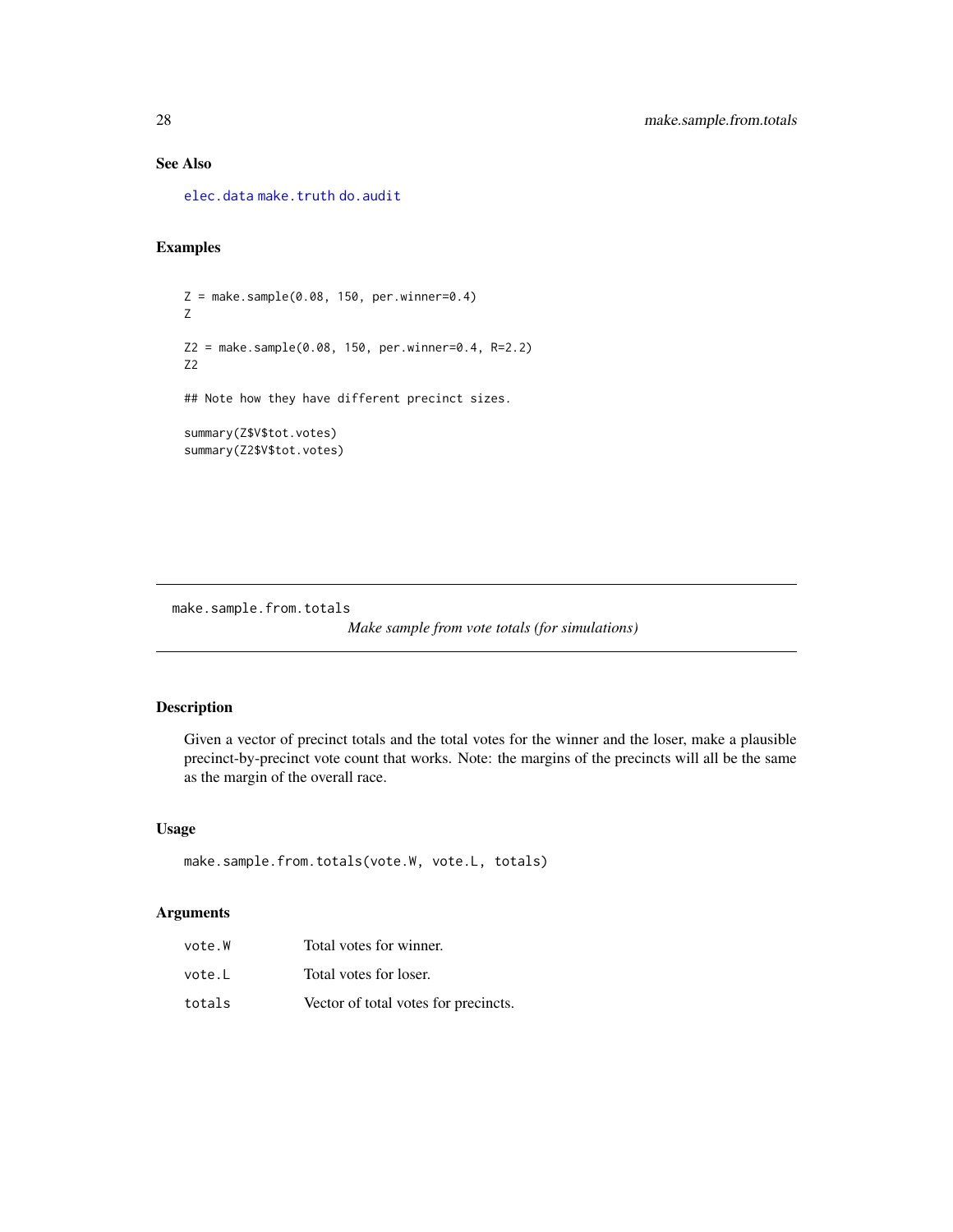#### <span id="page-28-1"></span><span id="page-28-0"></span>Description

For simulations. These methods, given an elec.data object, make a "truth"—i.e. a different vote count—that meets the same precinct and tot.votes structure, but has potentially different results and outcomes.

make.truth.opt.bad makes the "optimally worse truth", where the error needed to flip the winner and runner-up is packed into as a few precincts as possible.

make.ok.truth makes the truth have the same outcome as the reported, but some errors here and there.

Warning: if bound is WPM this error is made by simply adding the max amount of error to the first loser's total (so that total votes may in this case exceed the total votes of the precinct)–this could potentially cause trouble. Be careful!

make bad truth as described in Stark's paper (assuming fixed precinct size)

#### Usage

make.truth.ex.bad(Z)

make.truth.opt.bad(Z, strata = "strata", bound =  $c("margin", "WPM")$ , t = 0)

make.truth.opt.bad.strat(Z, strata = "strata", t = 3, shuffle.strata = FALSE)

```
make.ok.truth(Z, num.off = 8, amount.off = 5)
```
#### Arguments

| 7          | The elec.data to build from.                                                                                  |
|------------|---------------------------------------------------------------------------------------------------------------|
| strata     | name of column holding strata, if any.                                                                        |
| bound      | What sort of maximum error can be held in a precinct.                                                         |
| t          | an allowed backgound level of error for all precincts                                                         |
|            | shuffle.strata Should the error be randomly put in the strata?                                                |
| num.off    | Number of precincts that should have small errors. Direction of errors split 50-<br>50 positive and negative. |
| amount.off | Size of the small errors that should be imposed.                                                              |

#### Value

Another elec.data matrix with the same candidates and total ballot counts as the passed frame, but with different candidate totals and by-precinct votes. Can be used to test the power or actual confidence of the various auditing procedures.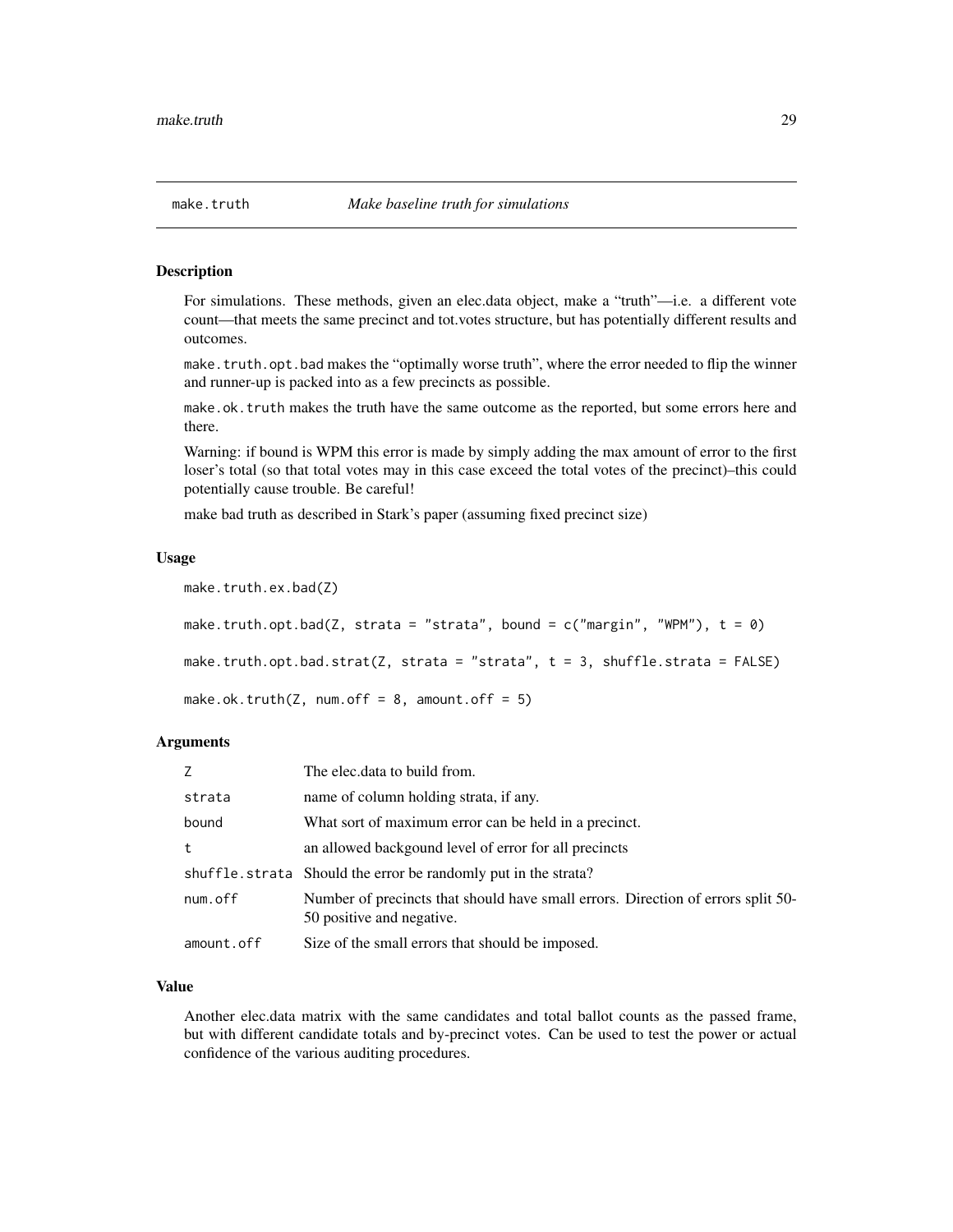WARNING: make.ok.truth randomly adds votes and can thus sometimes exceed the allowed ballot count for a precinct by small amounts.

WARNING: If the desired bound is WPM, the error in make.opt.bad.truth is made by simply adding the maximum allowed amount of error in votes to the first loser's total (so that total votes may in this case exceed the total votes of the precinct)–this could potentially cause trouble. Be careful!

WARNING: make.truth.ex.bad and make.truth.opt.bad.strat only work in conjunction with the [make.cartoon](#page-23-1) method.

#### Author(s)

Luke W. Miratrix

#### See Also

[elec.data](#page-15-1) [make.sample](#page-26-1) [do.audit](#page-14-1) [make.cartoon](#page-23-1)

#### Examples

```
## First make a fake election.
Z = \text{make.sample}(0.08, 150, \text{per.winner=0.4}, R=2.2)Z
## Now make a fake truth, which has a lot of small errors:
Zb = make.ok.truth(Z, num.off=150, amount.off=5)Zb
## Finally, make the hardest to detect (via SRS) ``wrong'' election:
Zw = make.truth.opt.bad( Z, t=4 )Zw
```
marin *Marin Measure B Reported Results*

#### Description

These are the reported vote totals from the 2009 election in Marin, CA for Measure B.

Note the vote totals for the VBM strata are made up. The batches are the "Decks", which could not be individually tallied with ease. The work-around was complex. See the references, below.

#### Format

A data frame with 544 observations on the following 5 variables.

PID Batch ID

strata There are two levels, ST-IB ST-VBM for in-precinct and Vote-by-Mail.

tot.votes total ballots cast in the batch.

Yes Number recorded for Yes

No Number recorded for No

<span id="page-29-0"></span>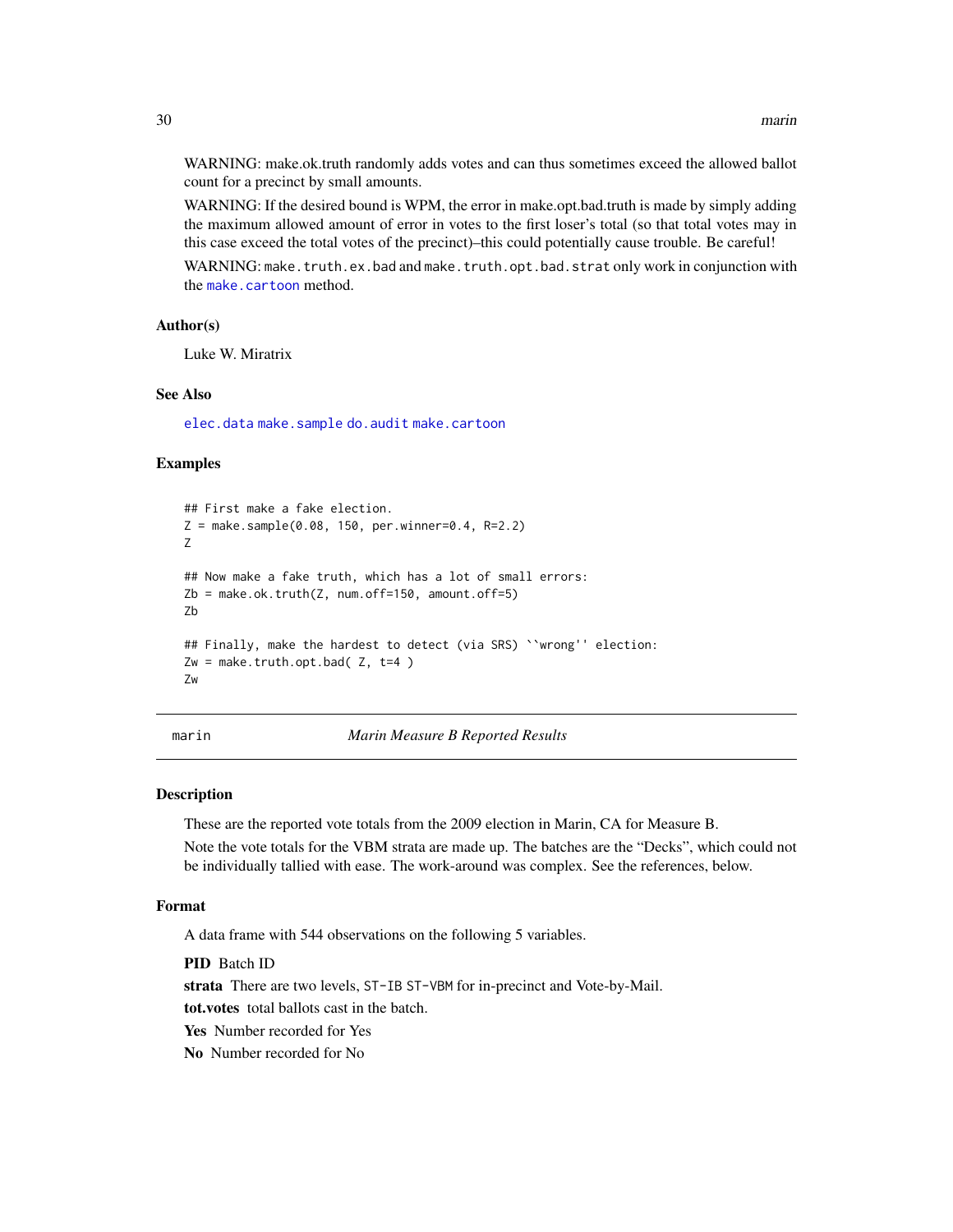#### <span id="page-30-0"></span>Source

Marin, CA 2009 reported election results.

#### References

See J. L. Hall, L. W. Miratrix, P. B. Stark, M. Briones, E. Ginnold, F. Oakley, M. Peaden, G. Pellerin, T. Stanionis, and T. Webber. Implementing risk-limiting audits in california. USENIX EVT/WOTE in press, July 2009.

#### Examples

```
data(marin)
marin = elec.data( marin, C.names=c("Yes","No"))
# Hand fixing error bound due to unknown
# vote totals in the VBM decks
marin$V$e.max = maximumMarginBound(marin)
sum( marin$V$e.max ) # 7.128
vbm = marin$V$strata=="ST-VBM"
marin$V[ vbm, "e.max" ] = 2 * marin$V[ vbm, "tot.votes" ] / marin$margin
sum( marin$V$e.max ) # 9.782
```
maximumMarginBound *Election Audit Error Bound Functions*

### Description

This is one of the various bounding functions used to bound the maximum amount of error one could see in a single audit unit.

maximumMarginBound returns the maximum margin reduction for each precint by computing all margin reductions between pairs of winners  $\&$  losers and then scaling by that pair's total margin to get a proportion and then taking the max of all such proportions (usually will be the last winner to the closest loser).

#### Usage

```
maximumMarginBound(Z, votes = NULL)
```
#### Arguments

|       | The elec.data object.                                                       |
|-------|-----------------------------------------------------------------------------|
| votes | The data frame to compute the maximumMarginBounds for. If null, will return |
|       | all bounds for all precincts in Z.                                          |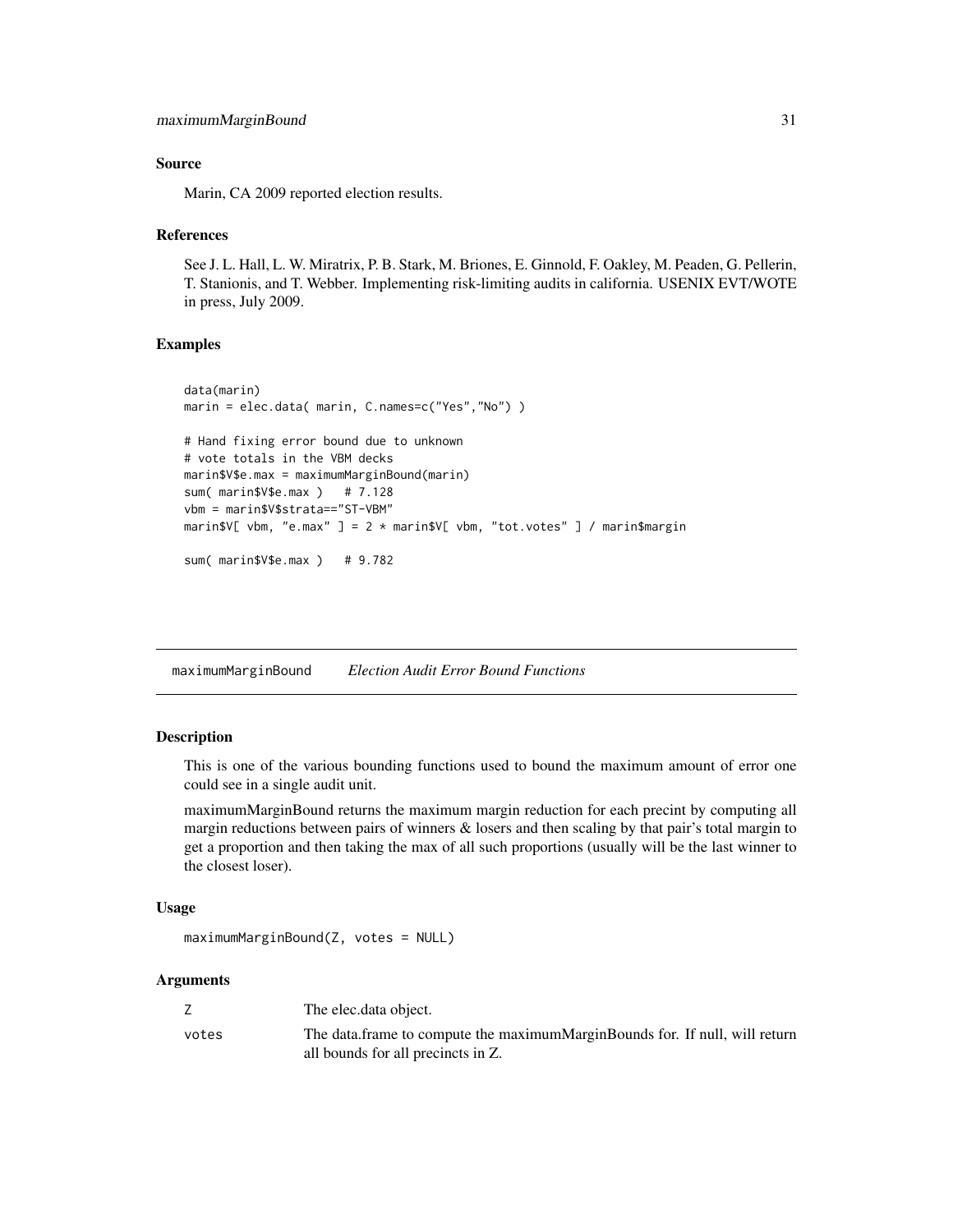Vector (of length of precincts) of maximum possible error for each precinct.

### Author(s)

Luke W. Miratrix

opt.sample.size *KM Audit Sample Size Calc*

### Description

Calc KM Optimal Sample Size

### Usage

opt.sample.size $(Z, \text{beta} = 0.25)$ 

### Arguments

|      | elec.data object |
|------|------------------|
| beta | risk             |

#### Details

This is how many steps would be needed if no error was found with each step. Obviously a bit idealistic, but still useful.

#### Value

Single number of batches to sample.

print.audit.plan.KM *Pretty print KM audit plan*

#### Description

Pretty print KM audit plan

### Usage

```
## S3 method for class 'audit.plan.KM'
print(x, \ldots)
```
### Arguments

| $\mathsf{x}$ | A audit.plan. KM object, such as one returned by KM.calc.sample. |
|--------------|------------------------------------------------------------------|
| .            | ignored                                                          |

<span id="page-31-0"></span>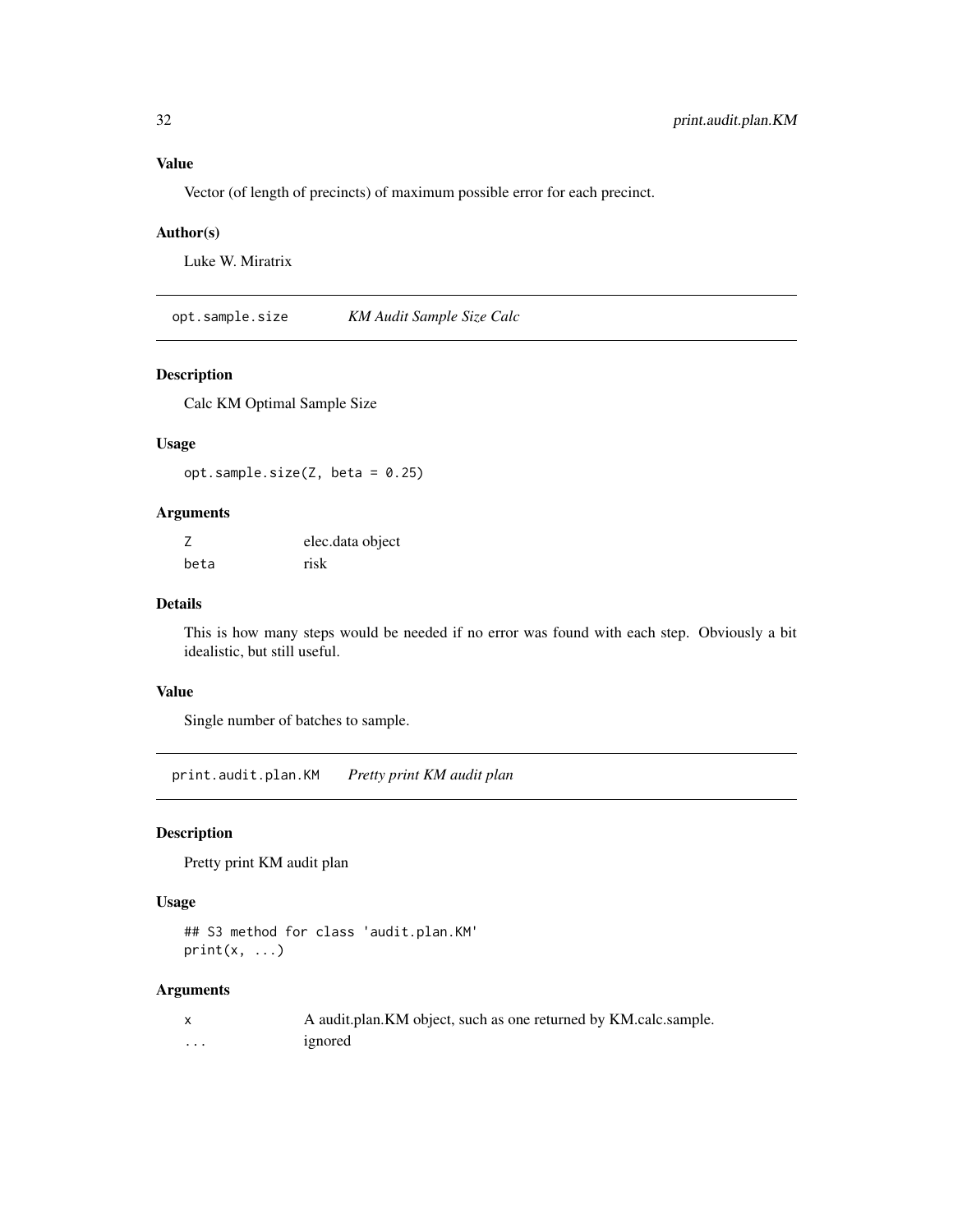<span id="page-32-1"></span><span id="page-32-0"></span>

#### Description

santa.cruz and santa.cruz.audit hold data from a Santa Cruz County, CA, contest held in November, 2008, for County Supervisor in the 1st District. The competitive candidates were John Leopold and Betty Danner. According to the semi-official results provided to us by the Santa Cruz County Clerk's office, Leopold won with votes on 45% of the 26,655 ballots. Danner received the votes on 37% of the ballots. The remaining ballots were undervoted, overvoted, or had votes for minor candidates.

santa.cruz holds the semi-official results for the race. santa.cruz.audit holds the audit totals for the random sample of precincts selected for the audit. Note the santa.cruz.audit vote counts are larger for some precincts due the missing provisional ballot counts in the semi-official results.

#### Format

A data frame with 152 observations on the following 5 variables.

PID Precinct IDs (unique) for all precincts involved in race

r Total number of registered voters in the precinct.

tot.votes Total number of ballots cast in the precinct.

leopold Total number of ballots marked for John Leopold.

danner Total number of ballots marked for Betty Danner.

#### Source

Santa Cruz County, CA, Clerk Gail Pellerin, and their staff.

#### See Also

[santa.cruz.audit](#page-33-1)

#### Examples

```
data(santa.cruz)
elec.data( santa.cruz, C.names=c("danner","leopold") )
```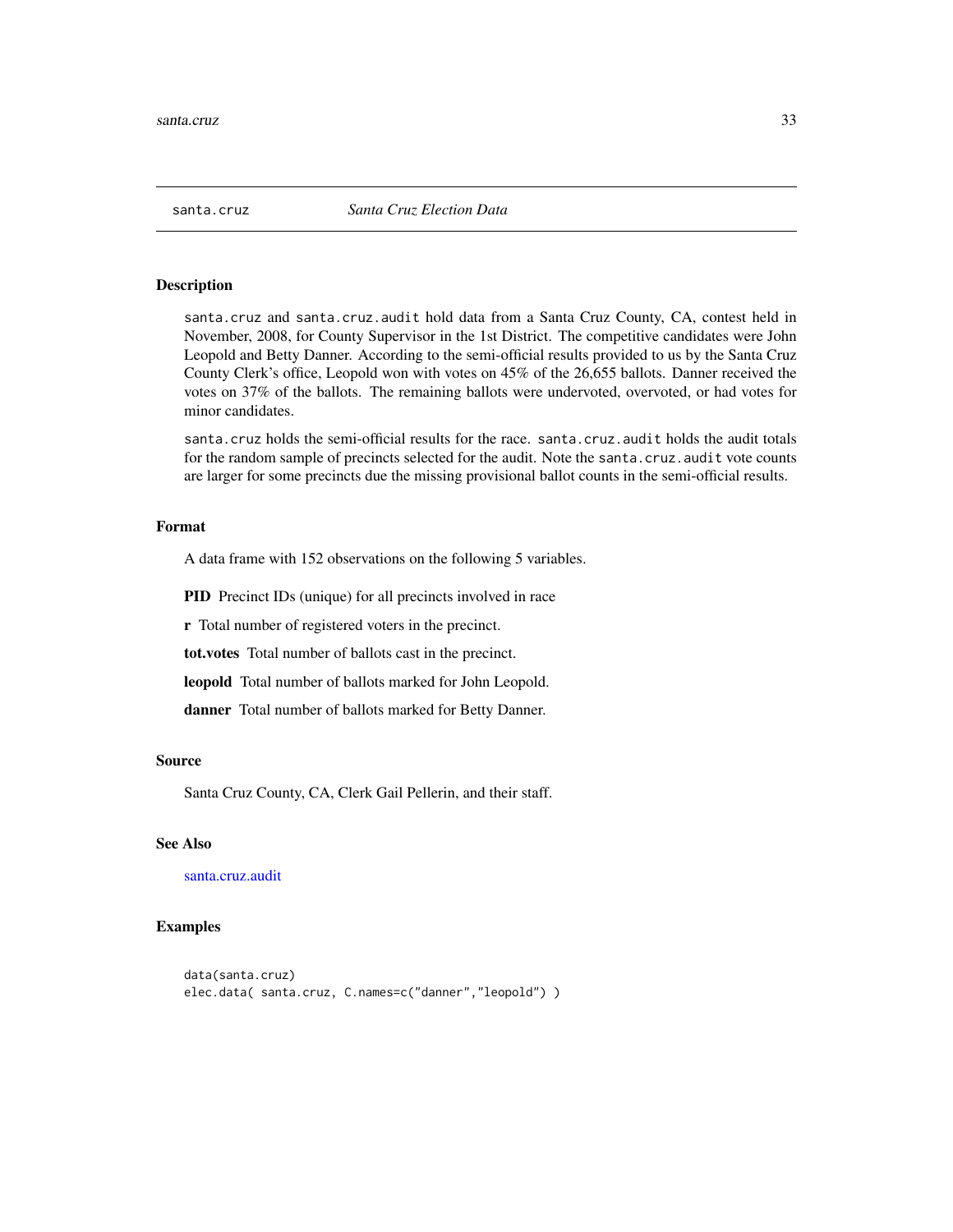<span id="page-33-1"></span><span id="page-33-0"></span>santa.cruz.audit *Santa Cruz Election Data*

#### Description

santa.cruz and santa.cruz.audit hold data from a Santa Cruz County, CA, contest held in November, 2008, for County Supervisor in the 1st District. The competitive candidates were John Leopold and Betty Danner. According to the semi-official results provided to us by the Santa Cruz County Clerk's office, Leopold won with votes on 45% of the 26,655 ballots. Danner received the votes on 37% of the ballots. The remaining ballots were undervoted, overvoted, or had votes for minor candidates.

santa.cruz.audit holds the audit totals for the random sample of precincts selected for the audit. Note the santa.cruz.audit vote counts are larger for some precincts due the missing provisional ballot counts in the semi-official results.

#### Format

A data frame with 16 observations on the following 4 variables.

PID Precinct IDs (unique) for all precincts involved in race

leopold Total number of ballots marked for John Leopold.

danner Total number of ballots marked for Betty Danner.

count The number of times precinct was sampled in the PPEB sample taken.

#### Source

Santa Cruz County, CA, Clerk Gail Pellerin, and their staffs, which we thank for their generous cooperation and the considerable time and effort they spent counting ballots by hand in order to collect these data.

#### See Also

[santa.cruz.](#page-32-1) For an illustration of analyzing this data, see the example in [trinomial.bound](#page-43-2).

#### Examples

```
data(santa.cruz.audit)
data(santa.cruz)
santa.cruz = elec.data(santa.cruz, C.names=c("leopold","danner"))
trinomial.audit( santa.cruz, santa.cruz.audit )
```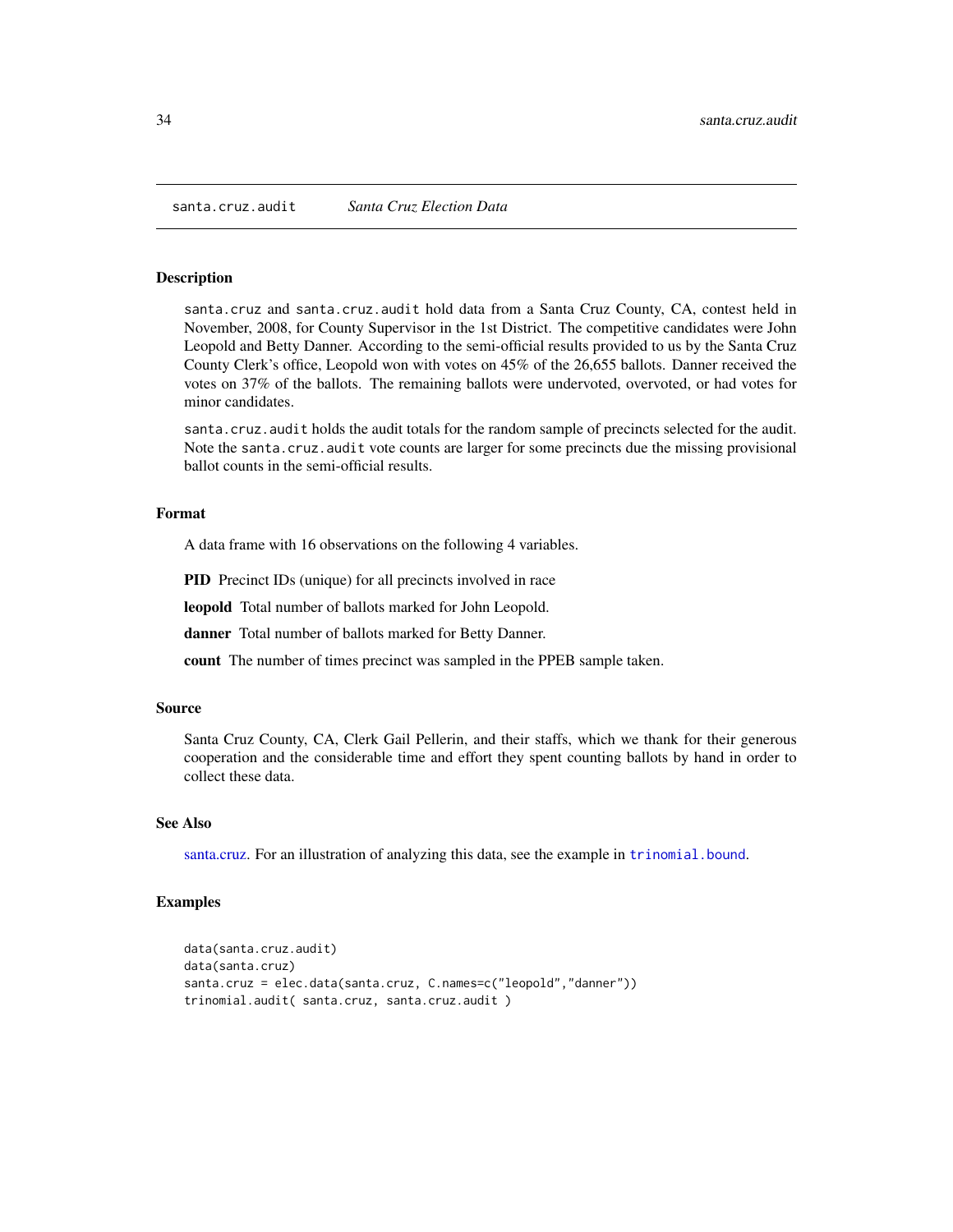<span id="page-34-1"></span><span id="page-34-0"></span>

### **Description**

Simulate a race (using the [make.cartoon](#page-23-1) method) and run a CAST audit on that simulation. CAST is a system devised by Dr. Philip B., Stark, UC Berkeley Department of Statistics.

#### Usage

```
sim.race(
 n = 800,
 beta = 0.75,
  stages = 2,
  truth.maker = make.truth.opt.bad,
  print.trail = FALSE
)
```
#### Arguments

| n           | Desired sample size.                                                                                            |
|-------------|-----------------------------------------------------------------------------------------------------------------|
| beta        | the confidence level desired                                                                                    |
| stages      | number of auditing stages. Each stage will have the same confidence level,<br>determined by a function of beta. |
| truth.maker | Function to generate "truth"                                                                                    |
| print.trail | Print out diagnostics.                                                                                          |

### Value

A vector of 3 numbers. The first is the stage reached. The second is the total number of precincts audited. The third is 0 if the audit failed to certify (i.e. found large error in the final stage), and 1 if the audit certified the election (did not find large error in the final stage).

#### Author(s)

Luke W. Miratrix

### References

See http://www.stat.berkeley.edu/~stark/Vote/index.htm for relevant information.

#### See Also

See CAST. audit and CAST. calc.opt.cut for methods regarding CAST audits. Also see do. audit, [make.sample](#page-26-1), and [make.truth](#page-28-1) for doing other simulation studies of this method.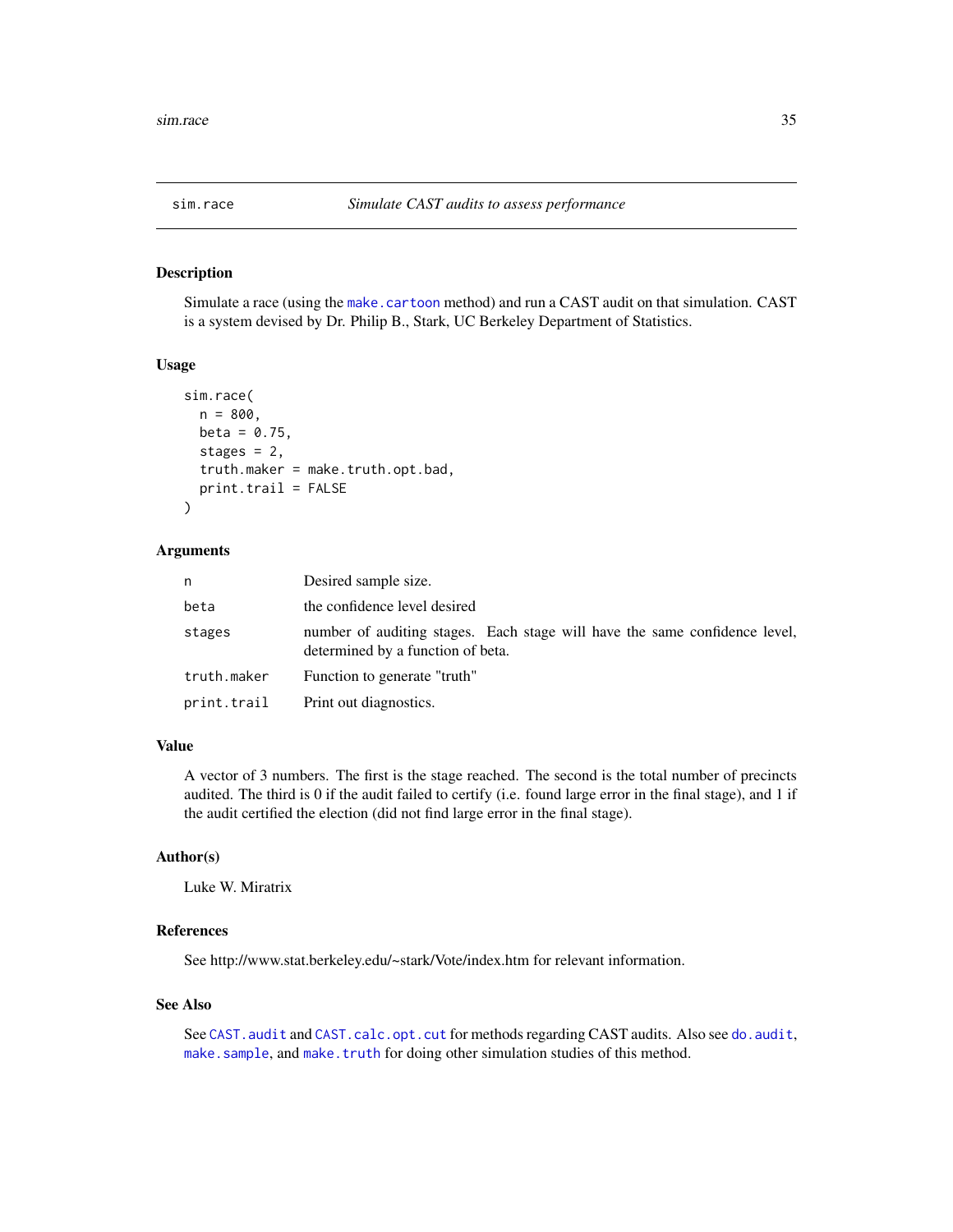### Examples

```
## See how many times the CAST method fails to catch a wrong
## election in 20 trials.
replicate( 20, sim.race( beta=0.75, stages=2, truth.maker=make.truth.opt.bad) )
## Now see how much work the CAST method does for typical elections.
replicate( 20, sim.race( beta=0.75, stages=2, truth.maker=make.ok.truth) )
```
simulateIt *simulate KM audits*

### Description

This takes an election and a truth and conducts a KM audit.

#### Usage

```
simulateIt(
  data,
  M = 50,
  alpha = 0.25,
  plot = FALSE,
  debug = FALSE,
  return.Ps = FALSE,
  truncate.Ps = TRUE
\mathcal{E}
```
#### Arguments

| data        | a data frame, one row per patch, with: tot.votes, e.max, taint             |
|-------------|----------------------------------------------------------------------------|
| M           | the maximum number of samples to draw before automatically escalating to a |
|             | full recount.                                                              |
| alpha       | level of risk.                                                             |
| plot        | plot a chart?                                                              |
| debug       | debug diag printed?                                                        |
| return.Ps   | Return the sequence of p-values all the way up to N.                       |
| truncate.Ps | Return Ps only up to where audit stopped.                                  |

### Details

Given a list of all precincts and their true taints and their sampling weights (in data, a data.frame), do a sequential audit at the specified alpha.

### Value

stopPt - number of draws drawn n - number of unique precincts audited

<span id="page-35-0"></span>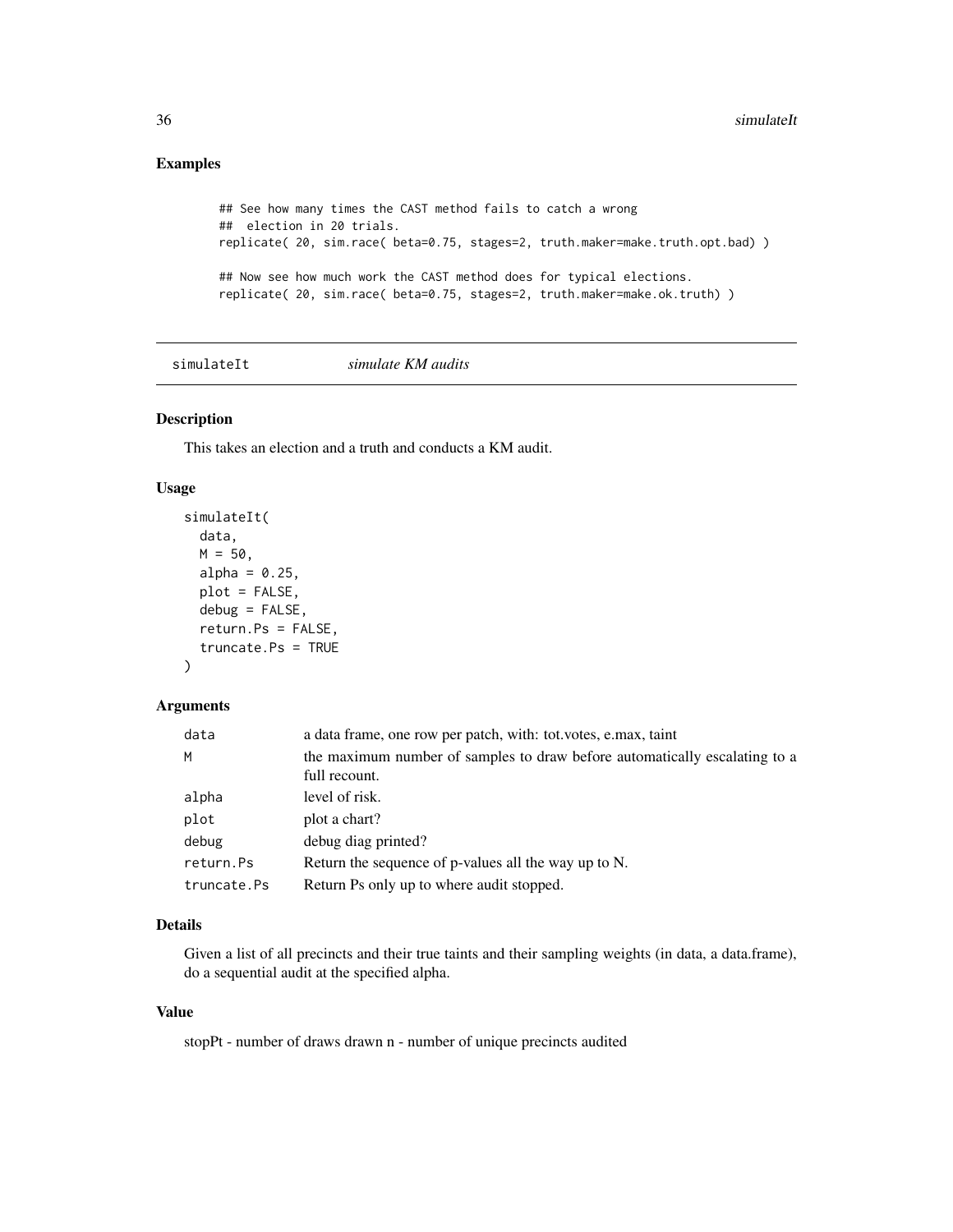<span id="page-36-0"></span>

#### <span id="page-36-1"></span>Description

These main methods conduct the test of the election audit and returns a p-value and other related info on that test.

### Usage

```
stark.test.Z(
  Z,
 calc.e_p = calc.pairwise.e_p,
 w_p = weight.function("no.weight"),
 max_err = maximumMarginBound,
 bound.col = Z$tot.votes.col,
  strat.col = NULL,
  drop = NULL,
  strat.method = NULL,
  err.override = NULL,
 n = NULL,t = NULL,q = NULL)
stark.test(
 votes,
  audits,
 C.names = NULL,
  f = 1,
 pool = TRUE,pairwise = FALSE,
  ...
\mathcal{L}
```
### Arguments

| 7          | The object holding all the voting information. See below for details.                                                                          |
|------------|------------------------------------------------------------------------------------------------------------------------------------------------|
| $calc.e_p$ | The Function used to calculate maximum error bounds                                                                                            |
| $W_p$      | The function used to calculate weights of error (A list of two functions)                                                                      |
| max_err    | Function to compute max error bounds for each precint                                                                                          |
| bound.col  | Name (or column index) of column in the vote matrix corresponding to maxi-<br>mum number of votes allowed in precinct.                         |
| strat.col  | Name of column that determines how to stratify if NULL will not stratify                                                                       |
| drop       | Either a vector of TRUE/FALSE or a name of a column in Z\\$V of T/F values.<br>Precincts identified by drop will be dropped from calculations. |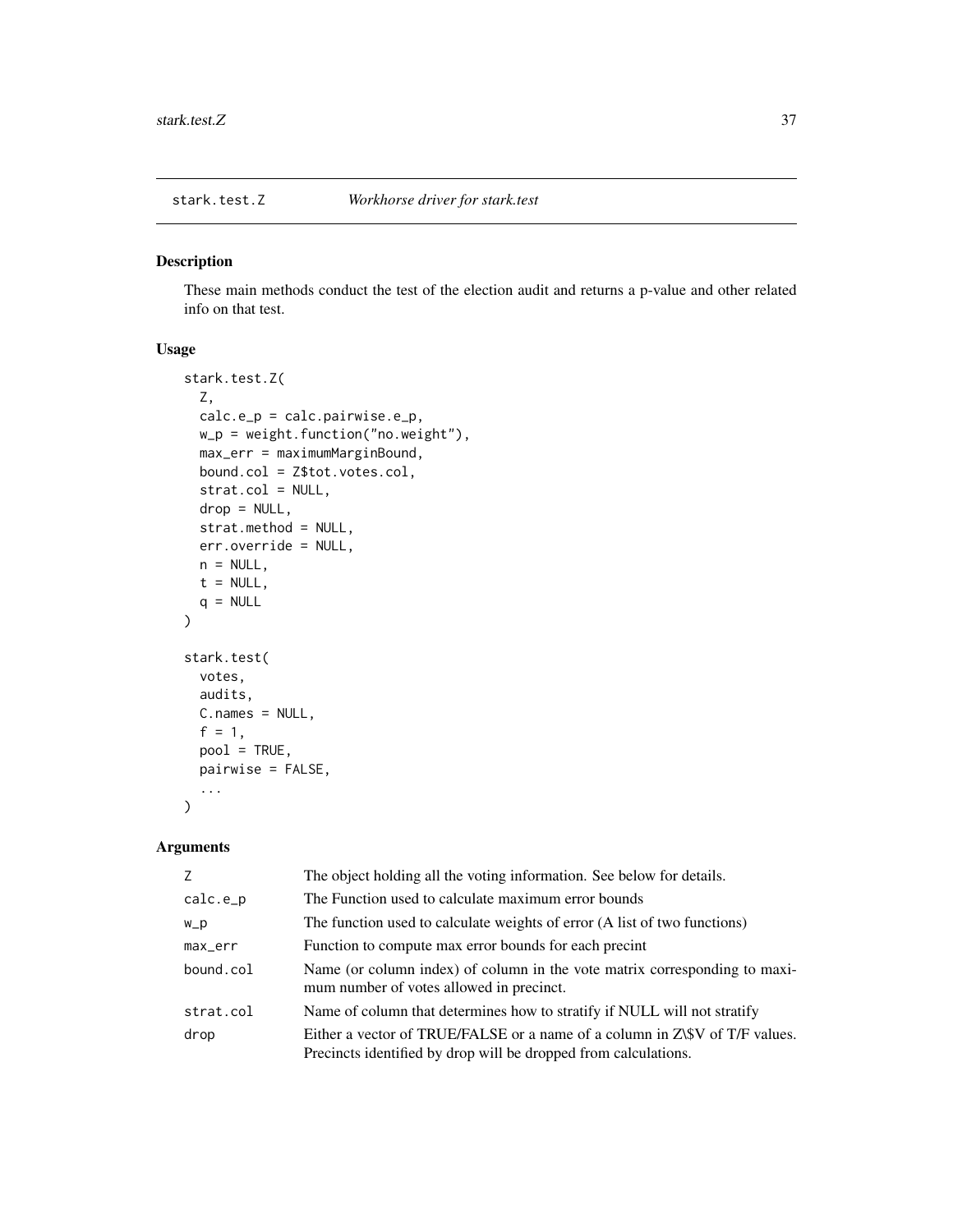<span id="page-37-0"></span>

| strat.method | Not currently implemented.                                                                                                  |
|--------------|-----------------------------------------------------------------------------------------------------------------------------|
| err.override | If non-null, use this as the found error in votes rather than the actual errors found<br>in the audit.                      |
| n            | Elements of the test statistic. Can pass to avoid computation if those values are<br>already known (e.g., for a simulation) |
| t            | Elements of the test statistic. Can pass to avoid computation if those values are<br>already known (e.g., for a simulation) |
| q            | Elements of the test statistic. Can pass to avoid computation if those values are<br>already known (e.g., for a simulation) |
| votes        | data.frame of votes. Each row is precinct.                                                                                  |
| audits       | data. frame of audits. Each row is precinct. Table reports overstatement by can-<br>didate.                                 |
| C.names      | Names of candidates (and names of cor columns in votes and audits tables. If<br>NULL will derive from cols 2 on of votes    |
| $\mathsf{f}$ | The number of winners                                                                                                       |
| pool         | If TRUE, combine small candidates into single pseudo-candidates to increase<br>power                                        |
| pairwise     | if TRUE then do a pairwise test for all pairs and return highest p-value                                                    |
| $\cdots$     | Extra arguments passed directly to the work-horse method stark.test.Z                                                       |

#### Details

It is an older method. Most likely CAST. audit or trinomial. audit should be used instead.

stark.test() will do the entire test. It is basically a driver function that sets up 'Z' matrix and passes buck to the stark.test.Z

The Z object, in particular has: Z\\$V: The table of reported votes Z\\$audit: The table of audits as differences from recorded votes

#### Value

Return an htest object with pvalue, some relevant statistics, and the Z object used (possibly constructed) that produced those results.

#### Author(s)

Luke W. Miratrix

### See Also

See [elec.data](#page-15-1) for description of the main object. See [find.q](#page-16-1) and [compute.stark.t](#page-12-1) for the main components of this test. find. stark. SRS. p is a utility function for computing a p-value for a specific situation. See [weight.function](#page-46-2) for functions used to weight audit errors. See MaximumBound for a bound on error that one might use for these tests. See [find.stratification](#page-18-1) for a utility for stratification.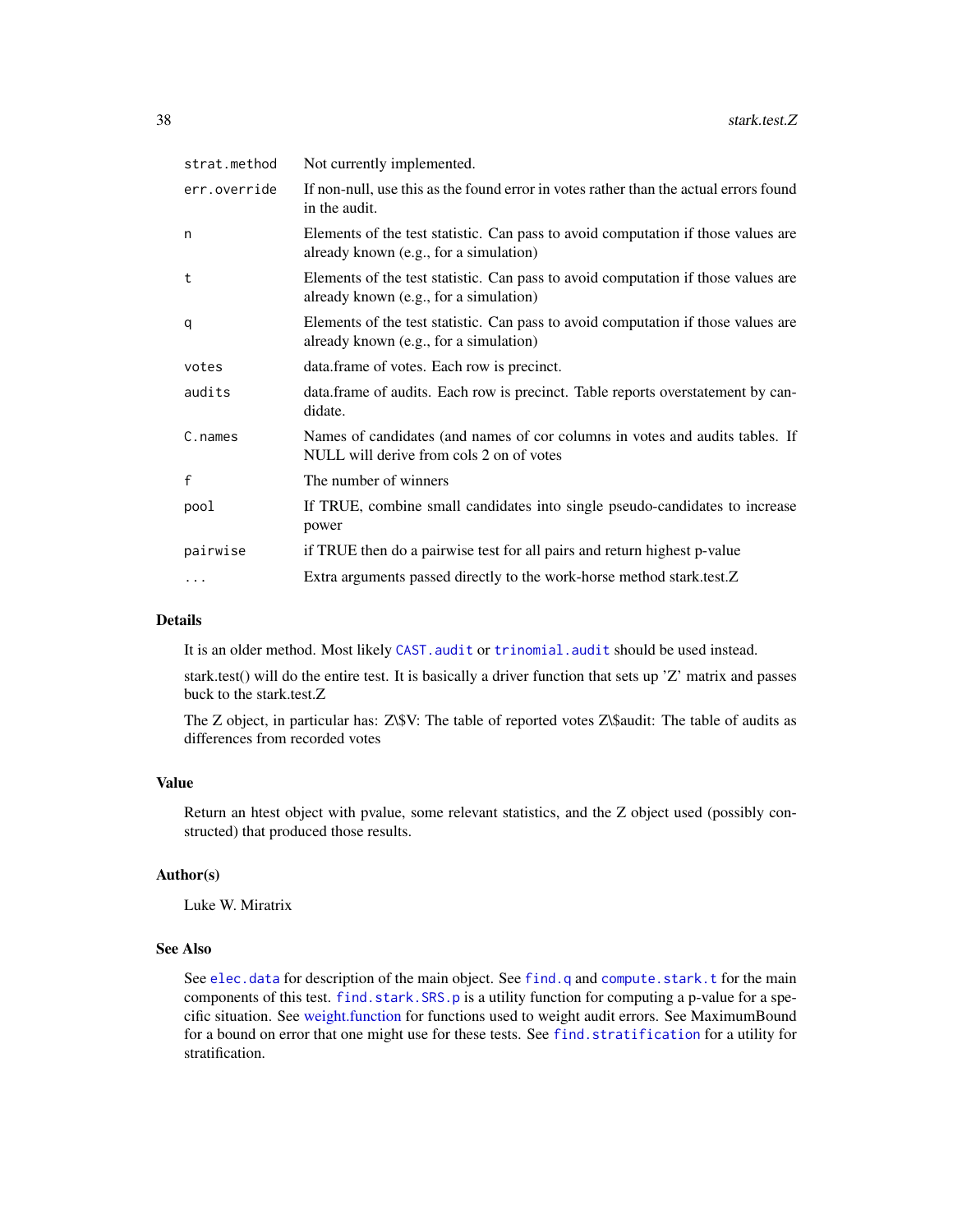#### <span id="page-38-0"></span>tri.audit.sim 39

### Examples

```
## pretending that santa cruz audit was a SRS audit (which it was not)
data(santa.cruz)
Z = elec.data(santa.cruz, C.names=c("leopold","danner"))
data(santa.cruz.audit)
## do some work to get the audit totals to overstatements
rownames(santa.cruz.audit) = santa.cruz.audit$PID
Z$audit = audit.totals.to.OS(Z, santa.cruz.audit)
Z$audit
stark.test.Z(Z)
```
<span id="page-38-1"></span>

|--|--|

### Description

This is a SIMULATION FUNCTION, and is not used for actual auditing of elections.

### Usage

```
tri.audit.sim(
  Z,
 n,
 p_d = 0.1,
  swing = 5,
 return.type = c("statistics", "taints", "precinct"),
  seed = NULL,
 PID = "PID",
  ...
\mathcal{L}
```
### Arguments

| 7           | elec.data object.                                                     |
|-------------|-----------------------------------------------------------------------|
| n           | Sample size to draw.                                                  |
| $p_d$       | The probability of a precinct having an error.                        |
| swing       | The size of the error, in votes.                                      |
| return.type | What kind of results to return: "statistics", "taints", or "precinct" |
| seed        | Random seed to use.                                                   |
| PID         | Column name of column holding unique precinct IDs                     |
|             | Extra arguments passed to tri.sample                                  |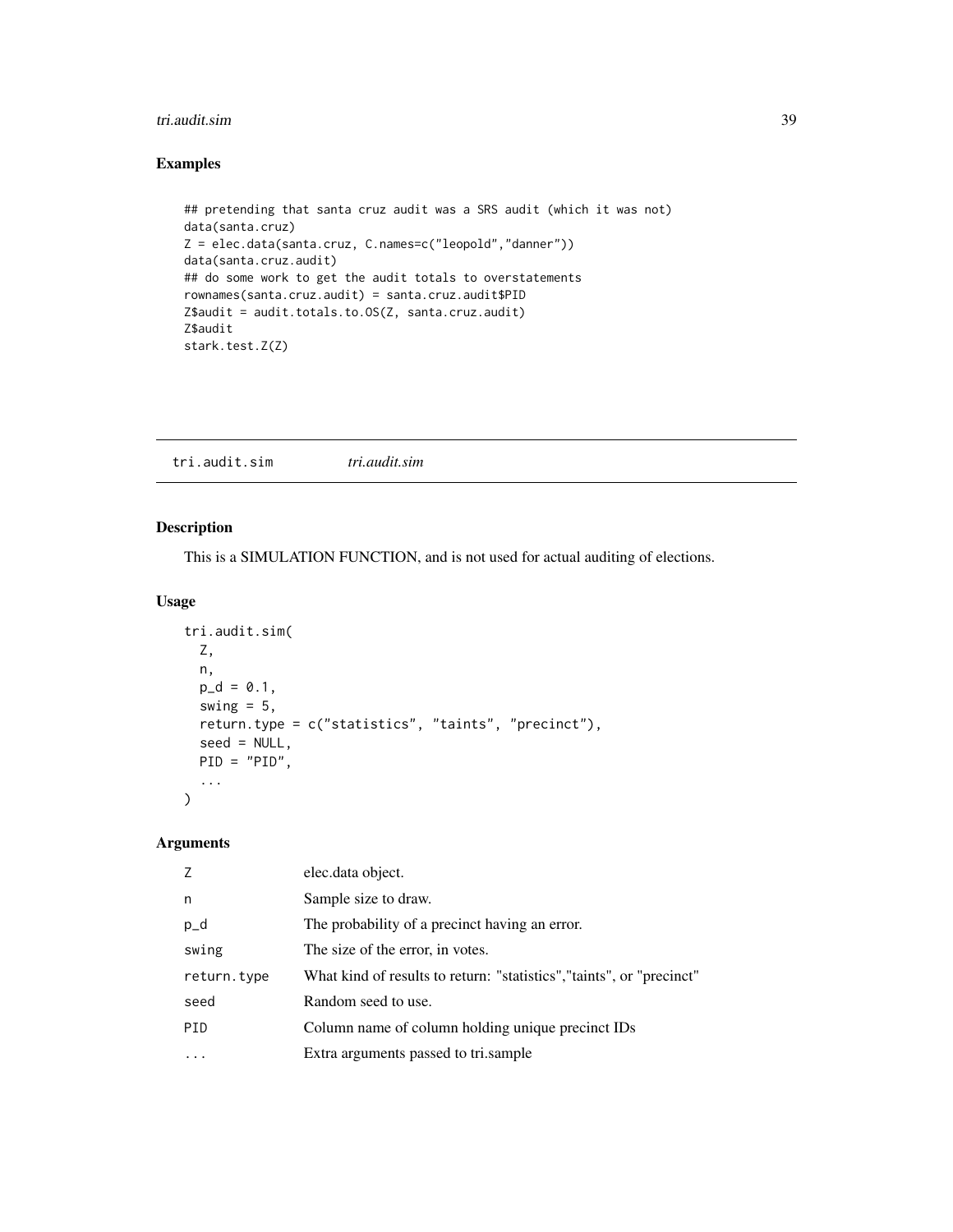#### Details

Given a matrix of votes, calculate the weights for all precincts and then draw a sample (using tri.sample). Then, assuming that p\\_d percent of the precincts (at random) have error, and the errors are due to vote miscounts of size 'swing', conduct a simulated "audit", returning the found descrepancies.

#### Value

List of taints found in such a circumstance OR precincts selected with relevant attributes (including simulated errors, if asked) OR the number of non-zero taints and the size of largest taint.

#### Author(s)

Luke W. Miratrix

### See Also

[elec.data](#page-15-1) for the object that holds vote data. See [tri.calc.sample](#page-39-1) for computing sample sizes for trinomial bound audits.

### Examples

```
data(santa.cruz)
Z = elec.data(santa.cruz, C.names=c("leopold","danner"))
Z$V$e.max = maximumMarginBound( Z )
## Sample from fake truth, see how many errors we get.
tri.audit.sim( Z, 10, p_d=0.25, swing=10, return.type="precinct" )
## what does distribution look like?
res = replicate( 200, tri.audit.sim( Z, 10, p_d=0.25, swing=10 ) )
apply(res,1, summary)
hist( res[2,], main="Distribution of maximum size taint" )
```
<span id="page-39-1"></span>

| tri.calc.sample | Calculate needed sample size for election auditing using the Trinomial |
|-----------------|------------------------------------------------------------------------|
|                 | <b>Bound</b>                                                           |

#### Description

Calculate an estimated sample size to do a trinomial bound that would have a specified power (the chance to certify assuming a given estimate of low-error error rate), and a specified maximum risk of erroneously certifying if the actual election outcome is wrong.

<span id="page-39-0"></span>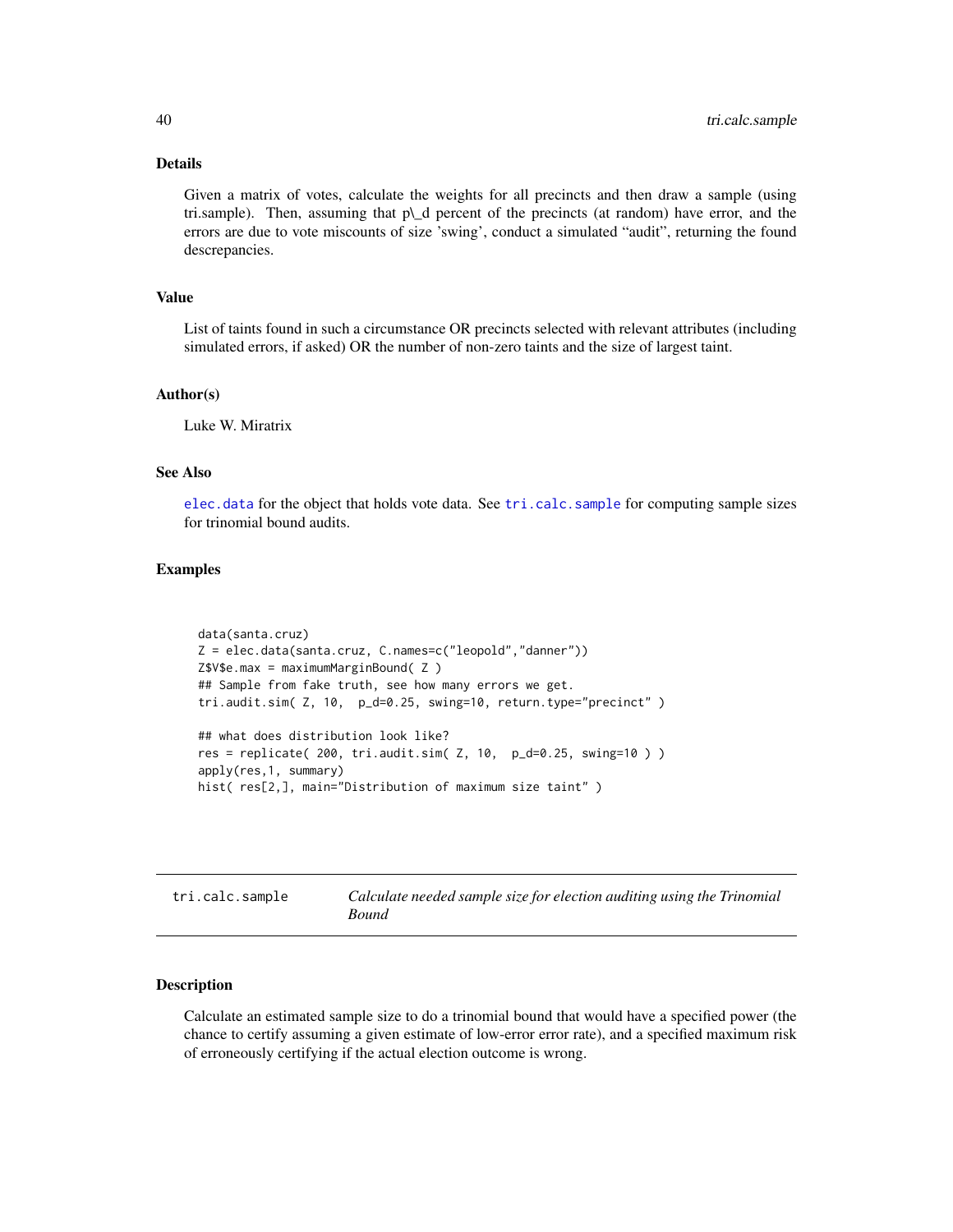<span id="page-40-0"></span>tri.calc.sample 41

#### Usage

```
tri.calc.sample(
  Z,
 beta = 0.75,
 guess.N = 20,
 p_d = 0.1,
  swing = 5,
 power = 0.9,
 bound = c("e.plus", "WPM", "passed")
)
```
#### Arguments

| Z       | elec.data object                                                                                                                                                                 |
|---------|----------------------------------------------------------------------------------------------------------------------------------------------------------------------------------|
| beta    | 1-beta is the acceptable risk of failing to notice that a full manual count is needed<br>given an election with an actual outcome different from the semi-official out-<br>come. |
| guess.N | The guessed needed sample size.                                                                                                                                                  |
| $p_d$   | For the alternate: estimate of the proportion of precincts that have error.                                                                                                      |
| swing   | For the alternate: estimate of the max size of an error in votes, given that error<br>exists.                                                                                    |
| power   | The desired power of the test against the specified alternate defined by $p \Delta$ and<br>swing.                                                                                |
| bound   | e.plus, WPM, or use the passed, previously computed, e.max values in the Z<br>object.                                                                                            |

#### Value

An audit.plan.tri object. This is an object that holds information on how many samples are needed in the audit, the maximum amount of potential overstatement in the election, and a few other things.

#### References

See Luke W. Miratrix and Philip B. Stark. (2009) Election Audits using a Trinomial Bound. http://www.stat.berkeley.edu/~stark

#### See Also

See [elec.data](#page-15-1) for information on the object that holds vote counts. See [tri.sample](#page-41-1) for drawing the actual sample. The audit.plan.tri object holds the audit plan information (e.g., number of draws, estimated work in ballots to audit, etc.). See [trinomial.bound](#page-43-2) for analyzing the data once the audit results are in. See [tri.audit.sim](#page-38-1) for simulating audits using this method. See [CAST.audit](#page-6-1) for an SRS audit method.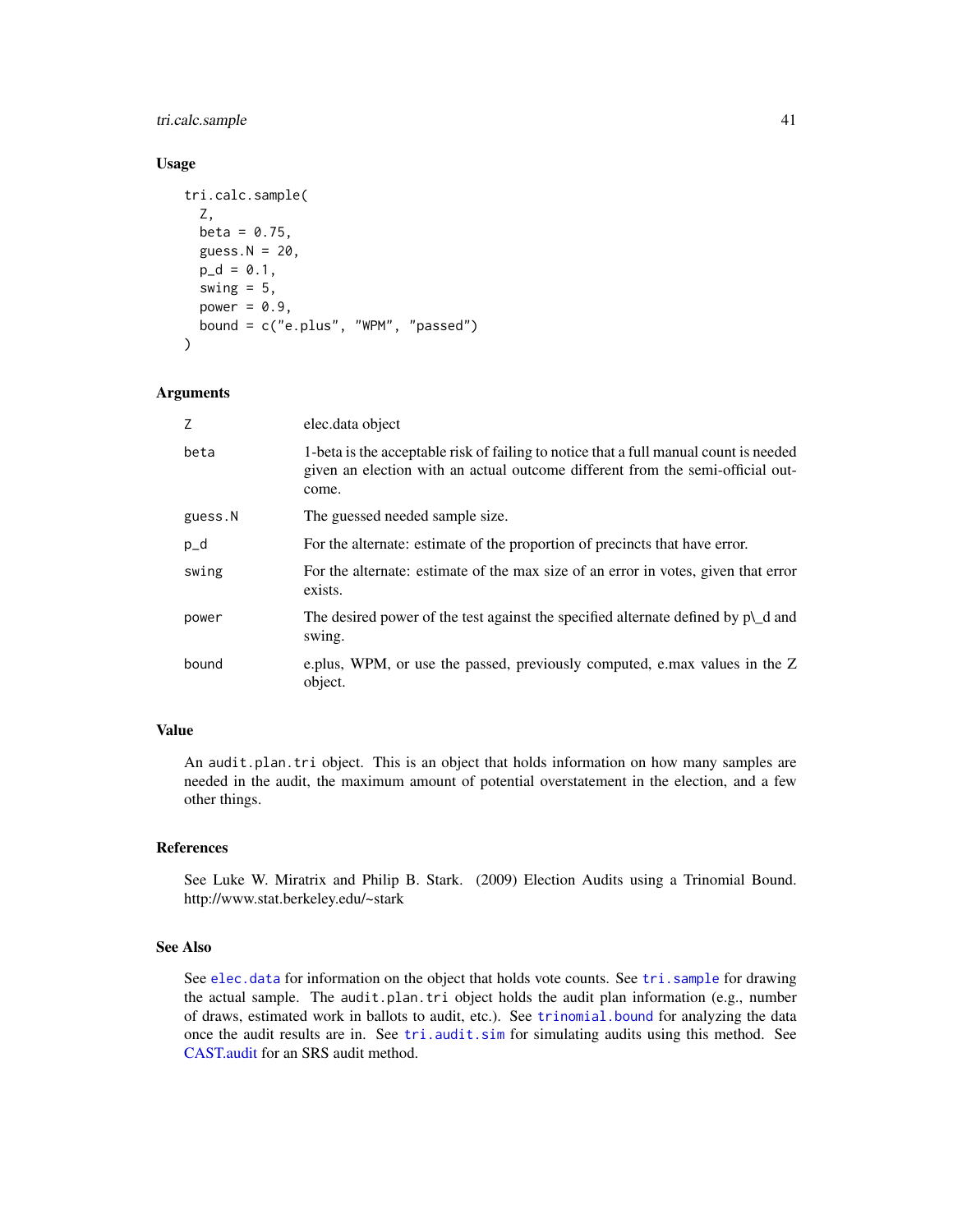### Examples

```
data(santa.cruz)
Z = elec.data( santa.cruz, C.names=c("danner","leopold") )
tri.calc.sample( Z, beta=0.75, guess.N = 10, p_d = 0.05,
               swing=10, power=0.9, bound="e.plus" )
```
<span id="page-41-1"></span>tri.sample *Sample from List of Precincts PPEB*

### Description

tri.sample selects a sample of precincts PPEB. Namely, samples n times, with replacement, from the precincts proportional to the weights of the precincts.

### Usage

```
tri.sample(
  Z,
  n,
  seed = NULL,
  print.trail = FALSE,
  simplify = TRUE,
  return.precincts = TRUE,
  PID = "PID",
  known = "known"
\mathcal{L}
```
### Arguments

| Z                | elec.data object                                                                                                                                                           |
|------------------|----------------------------------------------------------------------------------------------------------------------------------------------------------------------------|
| n                | Either a audit. plan. tri object (that contains n) or an integer which is the size of<br>the sample                                                                        |
| seed             | Seed to use.                                                                                                                                                               |
| print.trail      | Print diagnostics and info on the selection process.                                                                                                                       |
| simplify         | If TRUE, return a data frame of unique precincts sampled, with counts of how<br>many times they were sampled. Otherwise return repeatedly sampled precincts<br>seperately. |
| return.precincts |                                                                                                                                                                            |
|                  | Return the precincts, or just the precint IDs                                                                                                                              |
| PID              | The name of the column in $Z\$ V holding unique precinct IDs                                                                                                               |
| known            | Name of column in Z\\$V of TRUE/FALSE, where TRUE are precincts that are<br>considered "known", and thus should not be sampled for whatever reason.                        |

<span id="page-41-0"></span>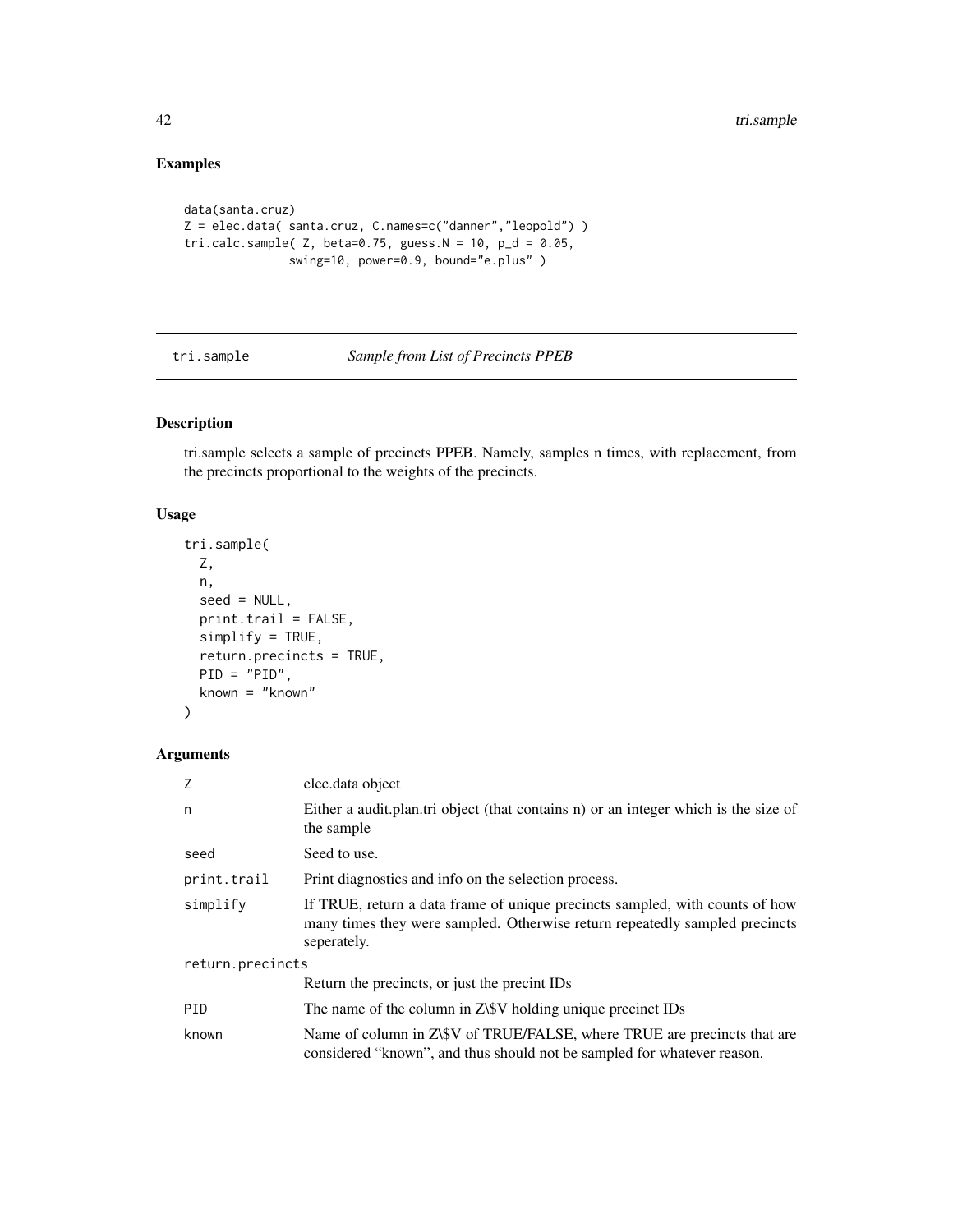### <span id="page-42-0"></span>tri.sample.stats 43

### Details

The weights, if passed, are in the "e.max" column of Z\\$V.

### Value

a sample of precincts.

### Author(s)

Luke W. Miratrix

### See Also

[trinomial.bound](#page-43-2) [elec.data](#page-15-1) [tri.calc.sample](#page-39-1)

#### Examples

```
data(santa.cruz)
Z = elec.data( santa.cruz, C.names=c("danner","leopold") )
samp = tri.calc.sample( Z, beta=0.75, guess.N = 10, p_d = 0.05,
               swing=10, power=0.9, bound="e.plus" )
tri.sample( Z, samp, seed=541227 )
```
tri.sample.stats *Utility function for tri.sample*

### Description

A utility function returning the total number of unique precincts and ballots given a sample.

#### Usage

```
tri.sample.stats(samp)
```
#### Arguments

samp A sample, such as one returned from tri.sample

#### Value

the total number of unique precincts and ballots given a sample.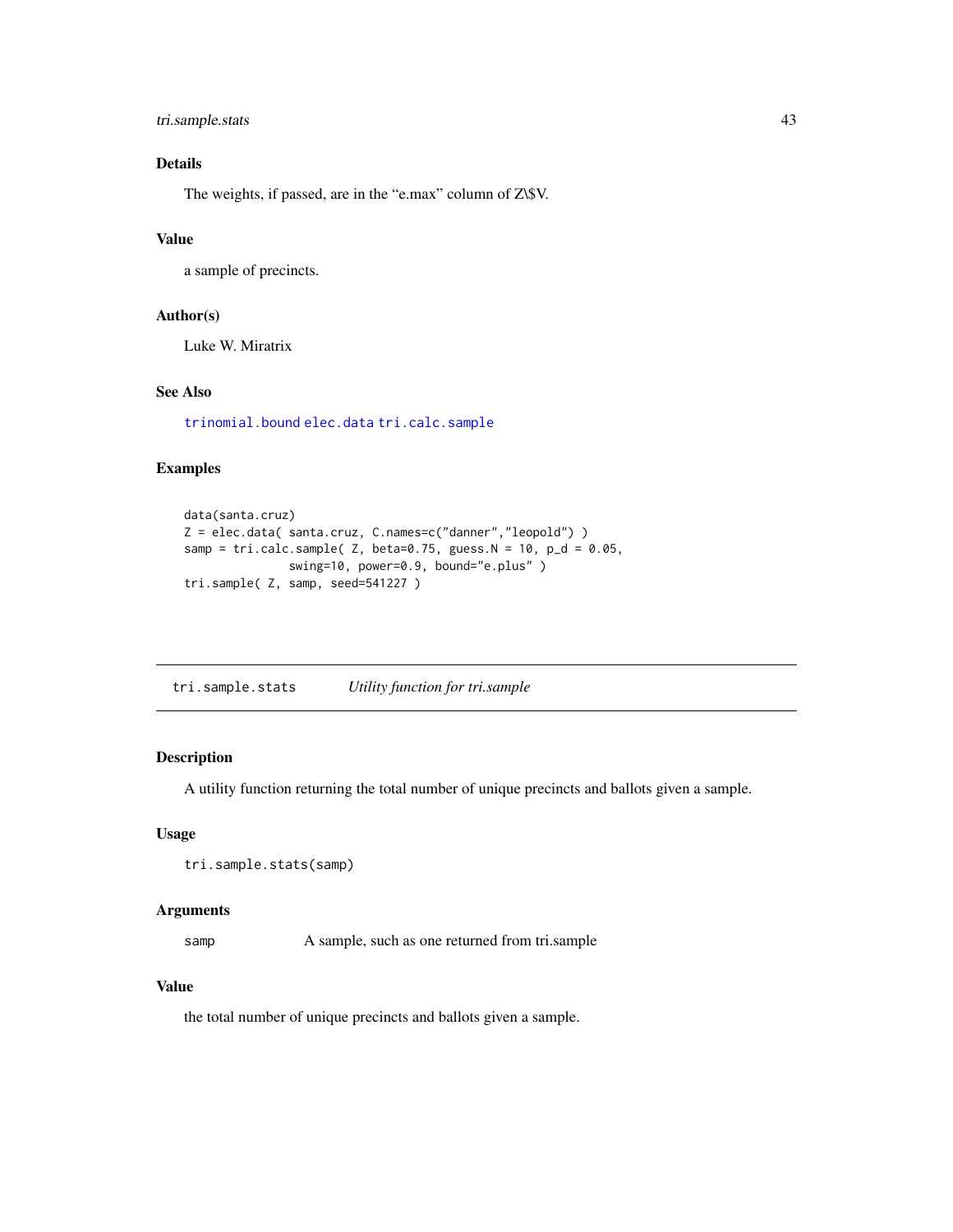<span id="page-43-1"></span><span id="page-43-0"></span>trinomial.audit *Conduct trinomial audit*

#### Description

trinomial.audit converts the audited total counts for candidates to overstatements and taints. trinomial.bound calculates the trinomial bound given the size of an audit sample, the number of non-zero errors, and the size of the small-error threshold. It can also plot a contour of the distribution space, bounds, and alpha lines.

#### Usage

trinomial.audit(Z, audit)

#### Arguments

| Z     | An electrdata object that is the race being audited.                                                                                                                                                                                                                |
|-------|---------------------------------------------------------------------------------------------------------------------------------------------------------------------------------------------------------------------------------------------------------------------|
| audit | A data frame with a column for each candidate and a row for each audited<br>precinct, holding the audit totals for each candidate. An additional column,<br>count, holds the number of times that precinct was sampled (since sampling<br>was done by replacement). |

### Details

Right now the p-value is computed in a clumsy, bad way. A grid of points over  $(0, x\text{lim}) X (0, y\text{lim})$ is generated corresponding to values of p0 and pd, and for each point the mean of that distribution and the chance of generating an outcome as extreme as k is calculated. Then the set of points with an outcome close to alpha is extrated, and the corresponding bound is optimized over this subset. Not the best way to do things.

<span id="page-43-2"></span>trinomial.bound *Auditing with the Trinomial Bound: trinomial.bound and trinomial.audit*

### Description

This method makes a contour plot of the optimization problem.

#### Usage

```
trinomial.bound(
 n = 11,
 k = 2,
  d = 40,e.max = 100,
  xlim = c(0.4, 1),
```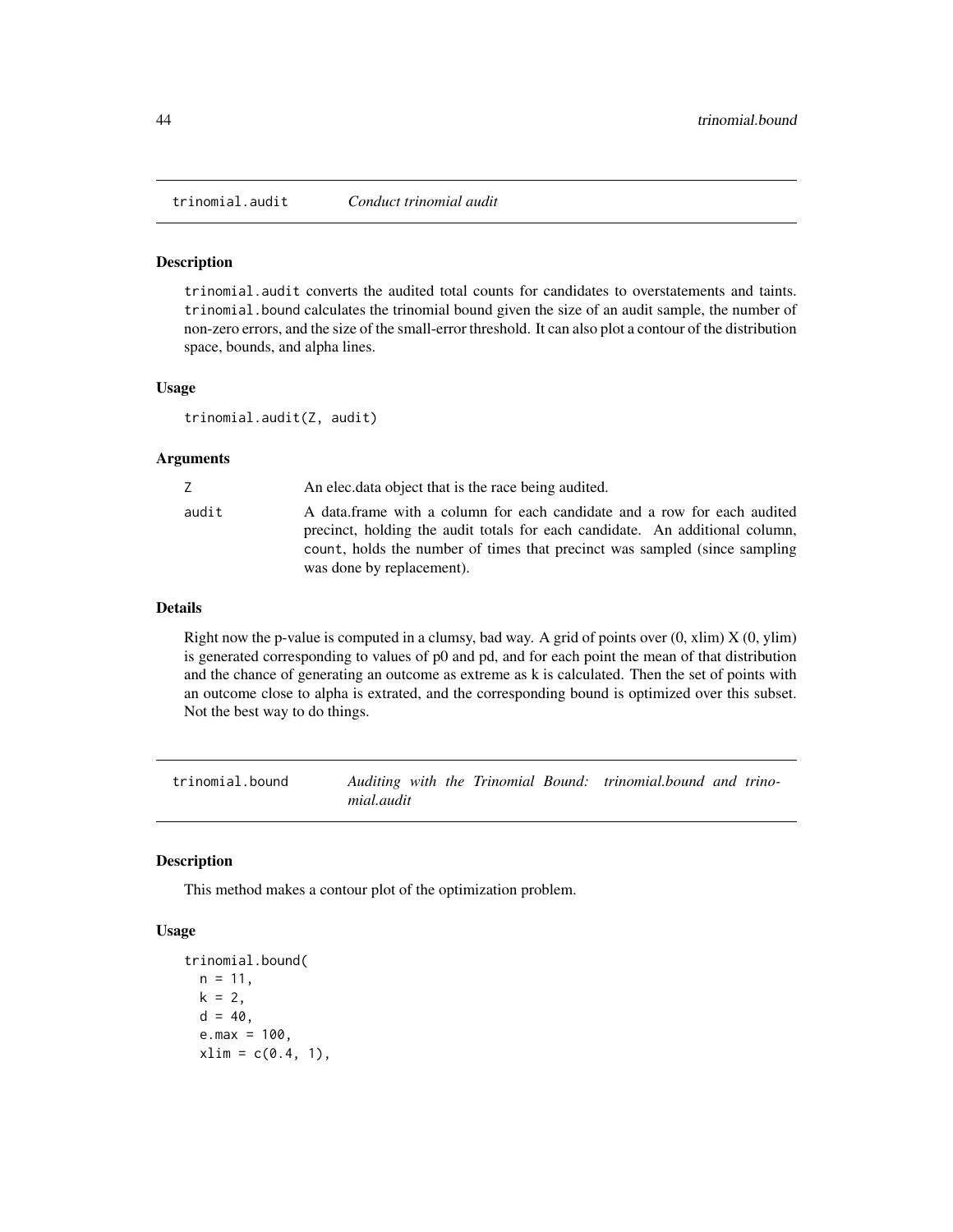### trinomial.bound 45

```
ylim = c(0, 0.55),
alpha.\text{luls} = c(10),
zero.threshold = 0.3,
tick.lines = NULL,
alpha.lwd = 2,
bold.first = FALSE,
plot = TRUE,
p.value.bound = NULL,
grid.resolution = 300,
...
```
### Arguments

 $\mathcal{L}$ 

| n               | Size of the sample (not precincts, but samples which could potentially be multi-<br>ple samples of the same precinct).                                                                    |
|-----------------|-------------------------------------------------------------------------------------------------------------------------------------------------------------------------------------------|
| k               | The number of positive taints found in sample.                                                                                                                                            |
| d               | The maximum size of a small taint. This is the threshold for being in the middle<br>bin of the trinomial. All taints larger than d would be in the largest error bin.                     |
| e.max           | The size of the largest error bin. Typically 100 (for percent) or 1.                                                                                                                      |
| xlim            | Range of possible values of p0 worth considering                                                                                                                                          |
| ylim            | Range of possible values of pd worth considering                                                                                                                                          |
| alpha.lvls      | List of alphas for which bounds should be calculated. The first is the one that<br>will be returned. The others will be graphed.                                                          |
| zero.threshold  | Since the method calculates on a numerical grid, what difference between alpha<br>and the calculated probabilty should be considered no difference.                                       |
| tick.lines      | A list of bounds. For these bound levels, add tick-lines (more faint lines) to<br>graph                                                                                                   |
| alpha.lwd       | Line width for alpha line.                                                                                                                                                                |
| bold.first      | TRUE/FALSE. Should first alpha line be in bold.                                                                                                                                           |
| plot            | Should a plot be generated.                                                                                                                                                               |
| p.value.bound   | What is the bound (1/U) that would correspond to the entire margin. Finding<br>the alpha corresponding to this bound is a method for finding the p-value for the<br>trinomial bound test. |
| grid.resolution |                                                                                                                                                                                           |
|                 | How many divisions of the grid should there be? More gives greater accuracy in<br>the resulting p-values and bounds.                                                                      |
| $\cdots$        | Extra arguments passed to the plot command.                                                                                                                                               |

### Details

Note: alphas are multiplied by 100 to get in percents.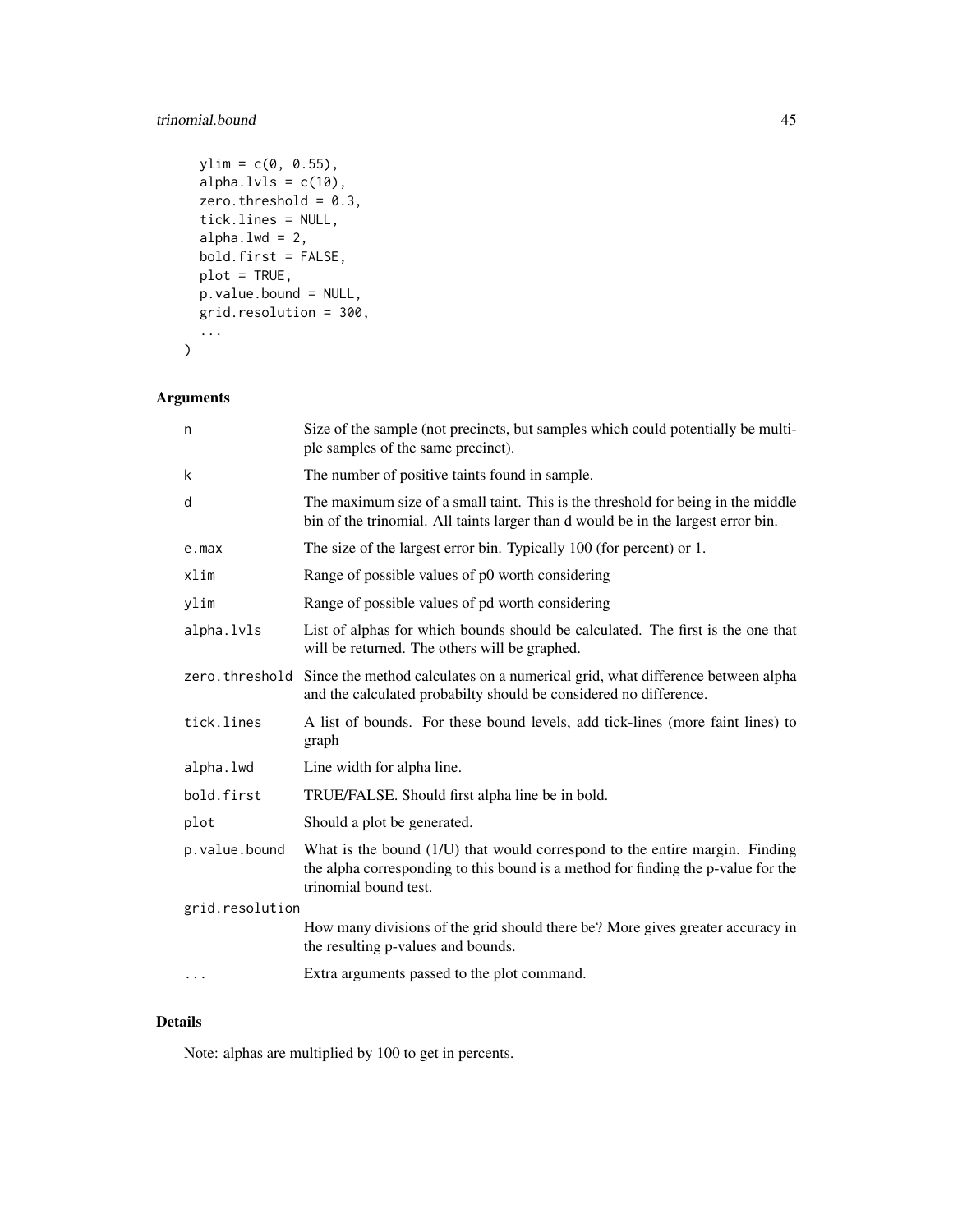List with characteristics of the audit and the final results.

| n       | Size of sample.                                                                               |
|---------|-----------------------------------------------------------------------------------------------|
| k       | Number of non-zero taints.                                                                    |
| d       | Threshold for what a small taint is.                                                          |
| e.max   | The worst-case taint.                                                                         |
| max     | The upper confidence bound for the passed alpha-level.                                        |
| р       | A length three vector. The distribution $(p0, pd, pl)$ that achieves the worst case.          |
| p.value | The p value for the test, if a specific worst-case bound 1/U was passed via<br>p.value.bound. |

#### References

See Luke W. Miratrix and Philip B. Stark. (2009) Election Audits using a Trinomial Bound. https://www.stat.berkeley.edu/~stark/Vote/index.htm

### See Also

See [elec.data](#page-15-1) for information on the object that holds vote counts. See [tri.sample](#page-41-1) for drawing the actual sample. See [tri.calc.sample](#page-39-1) for figuring out how many samples to draw. See [tri.audit.sim](#page-38-1) for simulating audits using this method. See [CAST.audit](#page-6-1) for an SRS audit method.

### Examples

```
# The reported poll data: make an elec.data object for processing
data(santa.cruz)
Z = elec.data(santa.cruz, C.names=c("leopold","danner"))
Z
# Make a plan
plan = tri.calc.sample(Z, beta=0.75, guess.N = 10, p_d = 0.05,
               swing=10, power=0.9, bound="e.plus" )
# Conduct the audit
data(santa.cruz.audit)
res = trinomial.audit( Z, santa.cruz.audit )
res
# Compute the bound. Everything is scaled by 100 (i.e. to percents) for easier numbers.
trinomial.bound(n=res$n, k = res$k, d=100*plan$d, e.max=100, p.value.bound=100/plan$T,
           xlim=c(0.75,1), ylim=c(0.0,0.25),
           alpha.lvls=c(25), asp=1,
           main="Auditing Santa Cruz with Trinomial Bound" )
```
<span id="page-45-0"></span>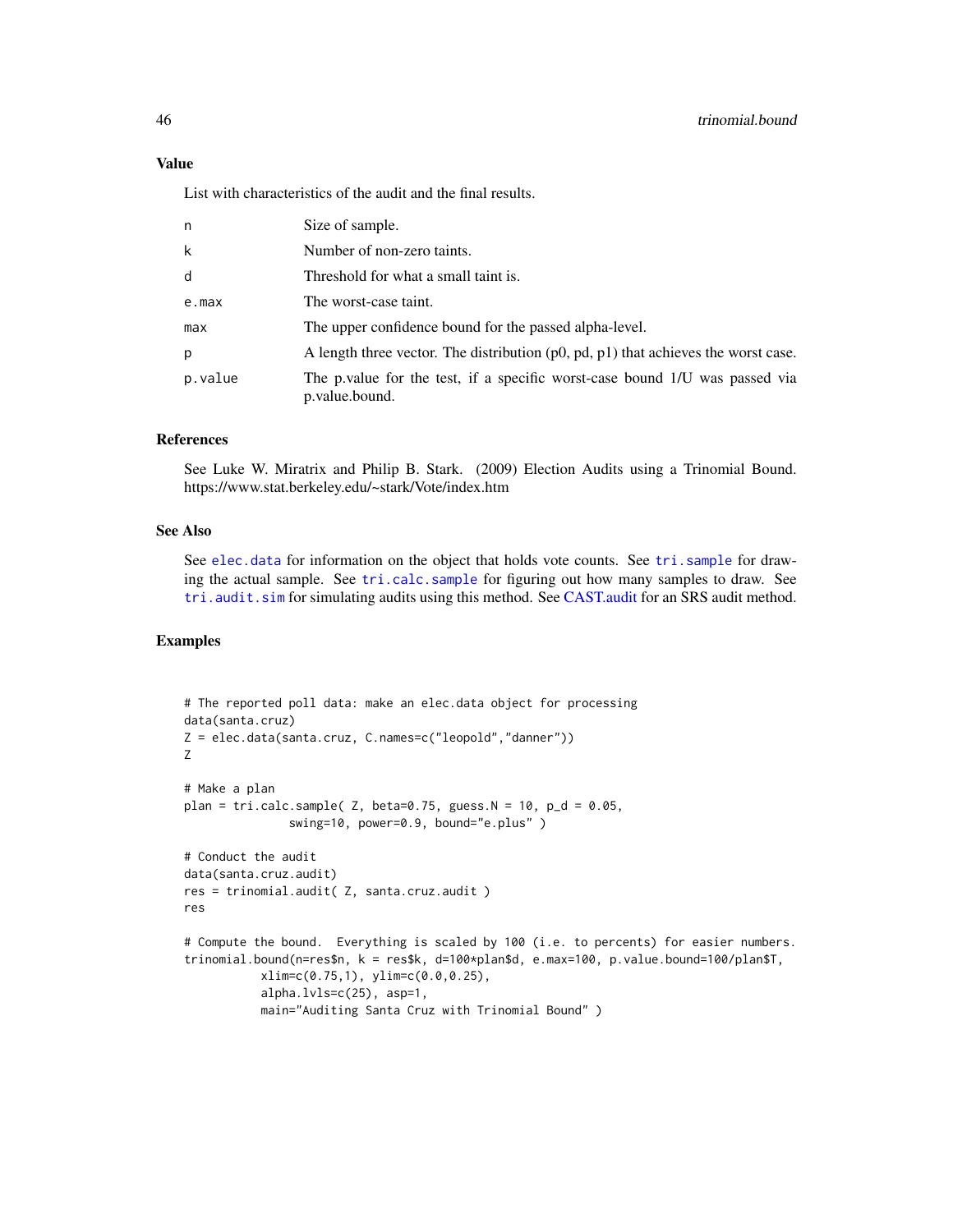<span id="page-46-1"></span><span id="page-46-0"></span>

#### Description

This prints out total error in a fake truth for an election, and some other info.

#### Usage

```
truth.looker(data)
```
#### Arguments

data The data.frame returned from such things as make.audit

#### Details

Utility function for debugging and understanding stuff.

Look at a specific "truth" and print out what total error, etc. is.

#### Value

None. Just does printout.

<span id="page-46-2"></span>weight.function *weight functions*

#### Description

This function produces weight functions to reweight found audit miscounts.

#### Usage

```
weight.function(
  name = c("no.weight", "weight", "weight.and.slop", "margin.weight", "taint")
\lambda
```
### Arguments

name name of function desired

#### Details

The functions are no weighting, weighted by size of precint, weight by size, after a slop of 2 votes has been taken off, and weighing for pairwise margin tests, and finally, the taint weight function that takes maximum error in precincts and gives a ratio of actual error to maximum error.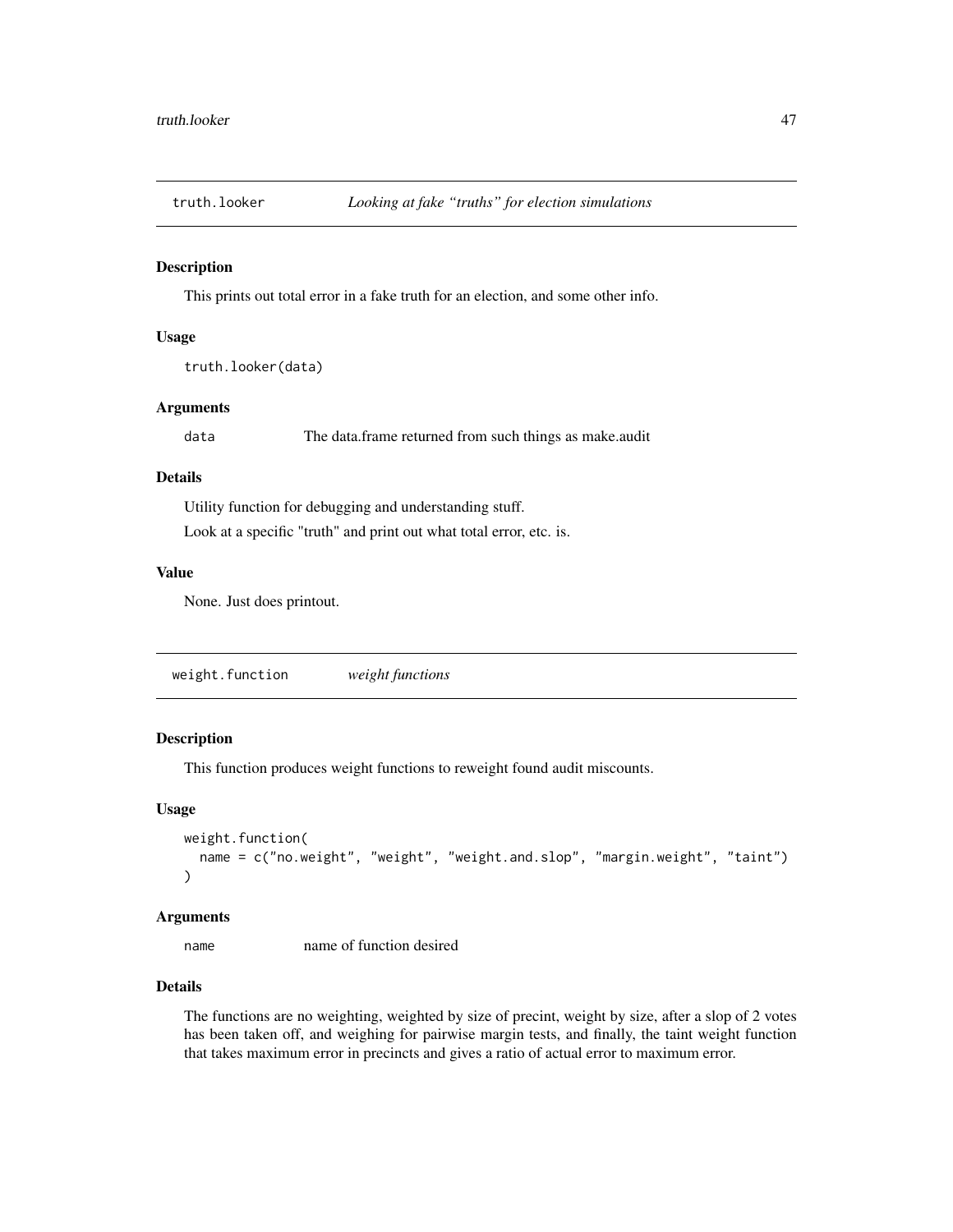### <span id="page-47-0"></span>Value

A two-element list of two functions, the second being the inverse of the first. All the functions have three parameters,  $x$ ,  $b\_{m}$ , and M, which are the things to weight, the bound on votes (or maximum error in precincts), and the (smallest) margin.

#### Author(s)

Luke W. Miratrix

<span id="page-47-1"></span>

### yolo *Yolo County, CA Election Data*

### Description

This is for measure W in Yolo County, CA, November 2008. The file includes precinct-level reports.

In the actual audit, 6 precincts were selected (see example) and audited by hand-to-eye count by a group of 4 people cross-checking each other. One of the 6 batches had underreported the "yes" votes by 1, and one had overreported the "yes" votes by 1. There were no other errors.

#### Format

A data frame with 114 observations on the following 8 variables.

PID Unique identifier for the batches of ballots

Pct The precinct id of the batch

how Vote by mail (VBM) or walk-in (PCT)

b Number of votes cast in that unit

under Number of undervotes (ballots not voted).

over Number of overvotes (where someone marked both yes and no).

y Reported number of valid ballots marked yes.

n Reported number of valid ballots marked no.

#### Source

Yolo County, CA. Special thanks to Freddie Oakley and Tom Stanionis.

#### References

See Stark et al. for papers using this data to illustrate risk-limiting audits of election data.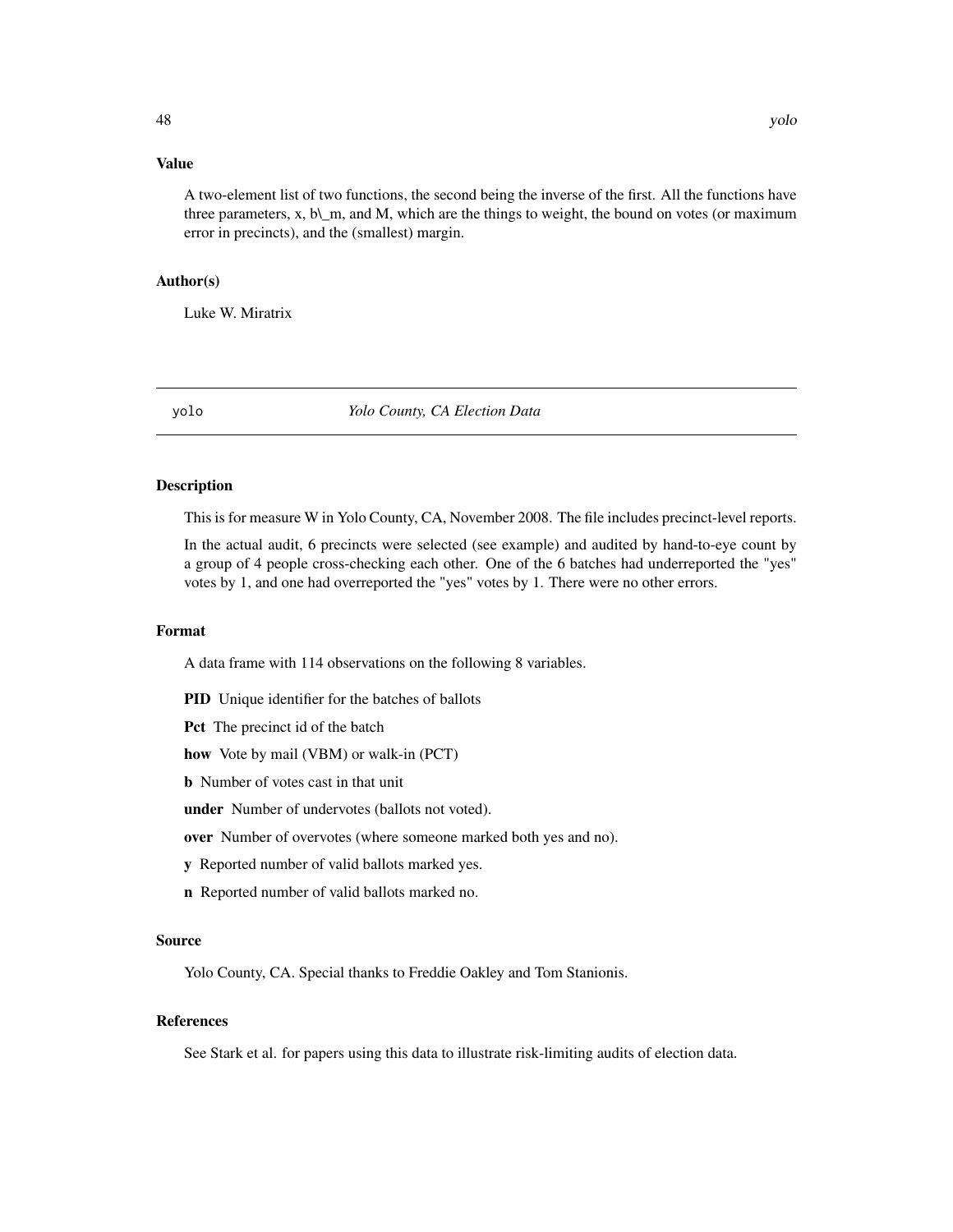### Examples

```
# Make an elec.data object out of precicnt-level results
data(yolo)
yolo = elec.data( yolo, C.names=c("y","n","under","over"), tot.votes.col="b" )
# Look at different sample sizes and cuts for setting aside
# small precincts
CAST.calc.opt.cut( yolo, beta=0.75, stages=1, t=5, plot=TRUE )
print( yolo )
# Get details of the audit plan -- expected work, etc.
ap <- CAST.calc.sample( yolo, beta=0.75, stages=1, t=5, small.cut=5 )
print( ap )
# Draw a sample (seed not used for actual audit)
CAST.sample(yolo, ap, seed=12345678)
```
yolo 49